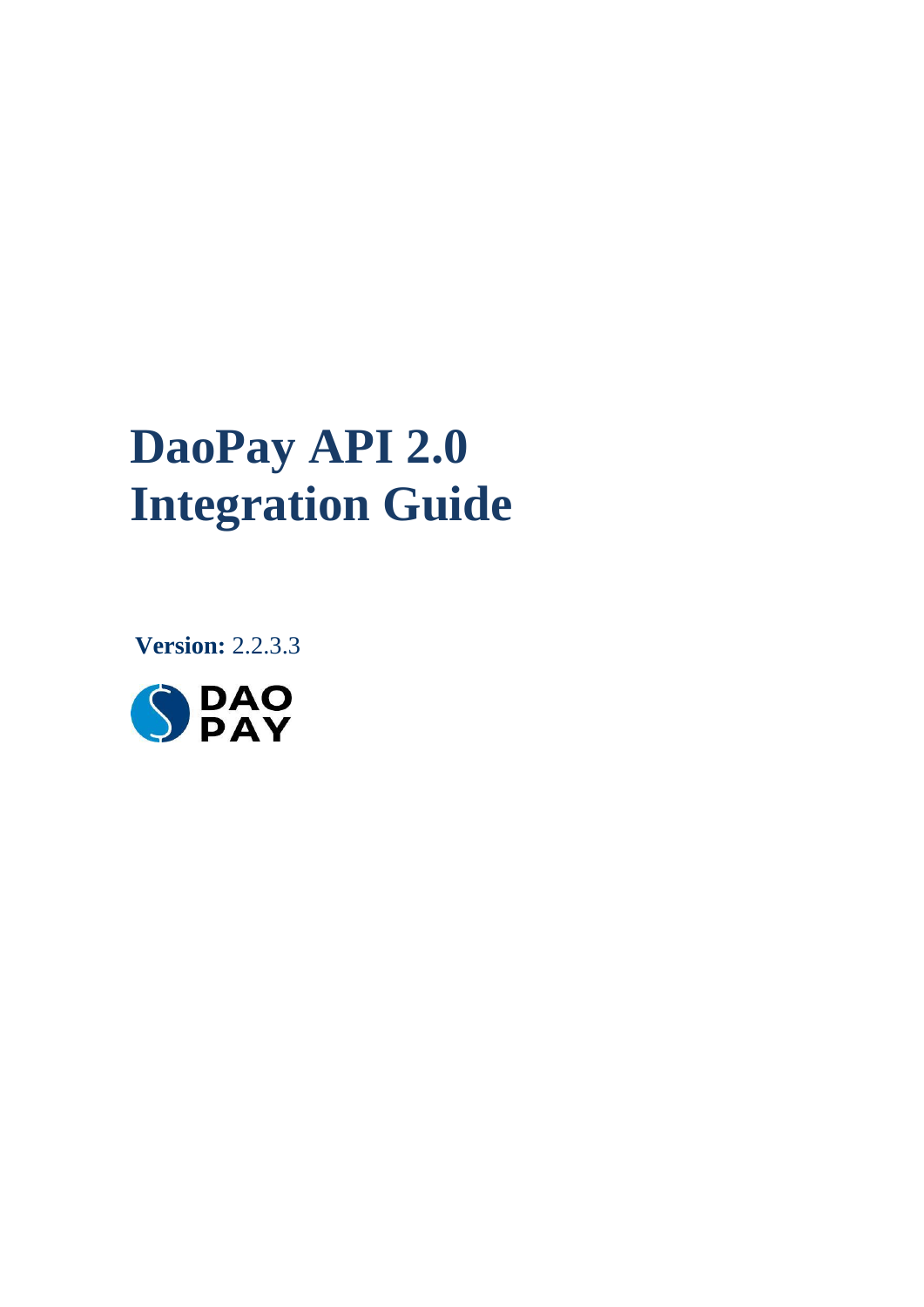## **Table of Contents**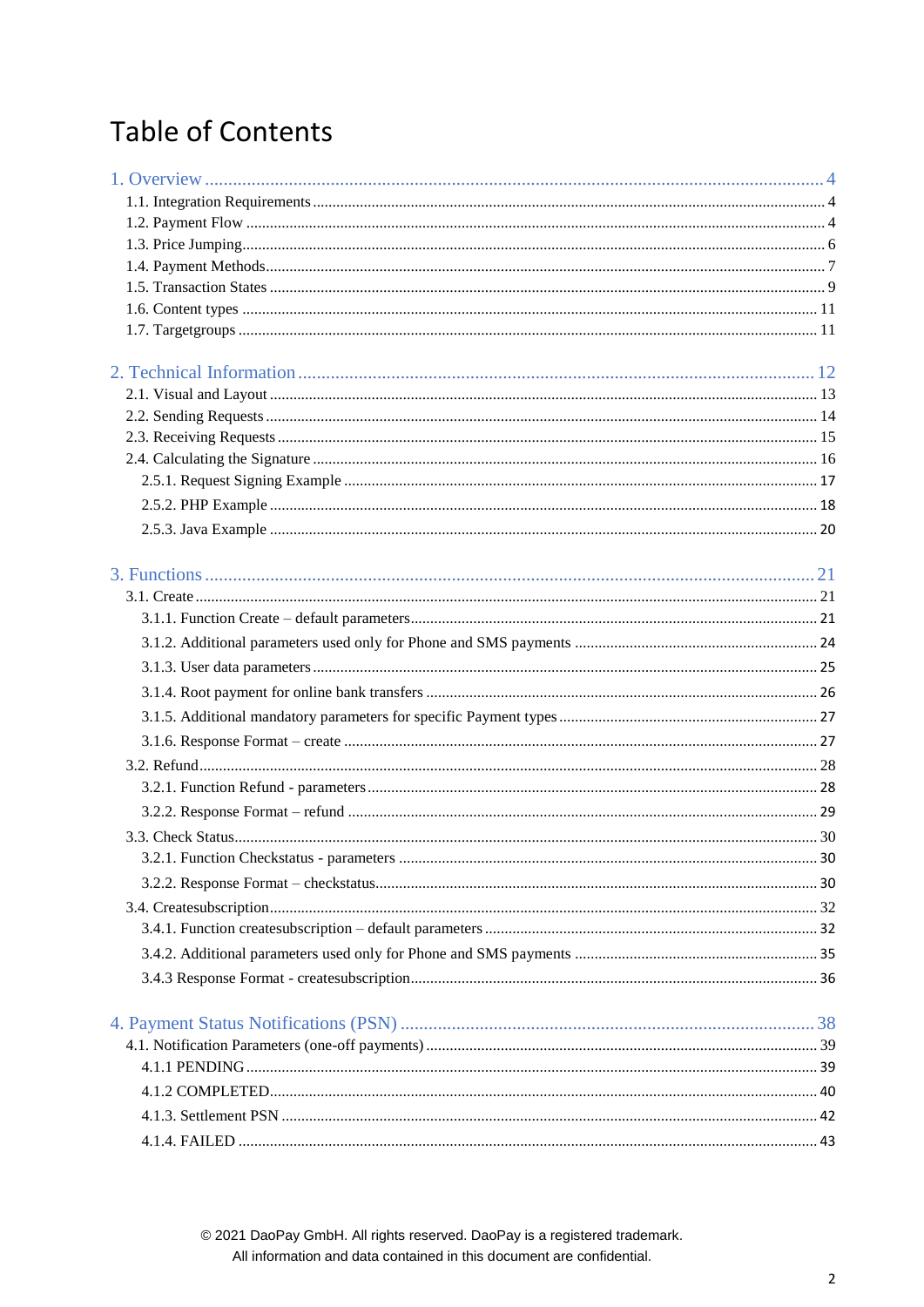<span id="page-2-0"></span>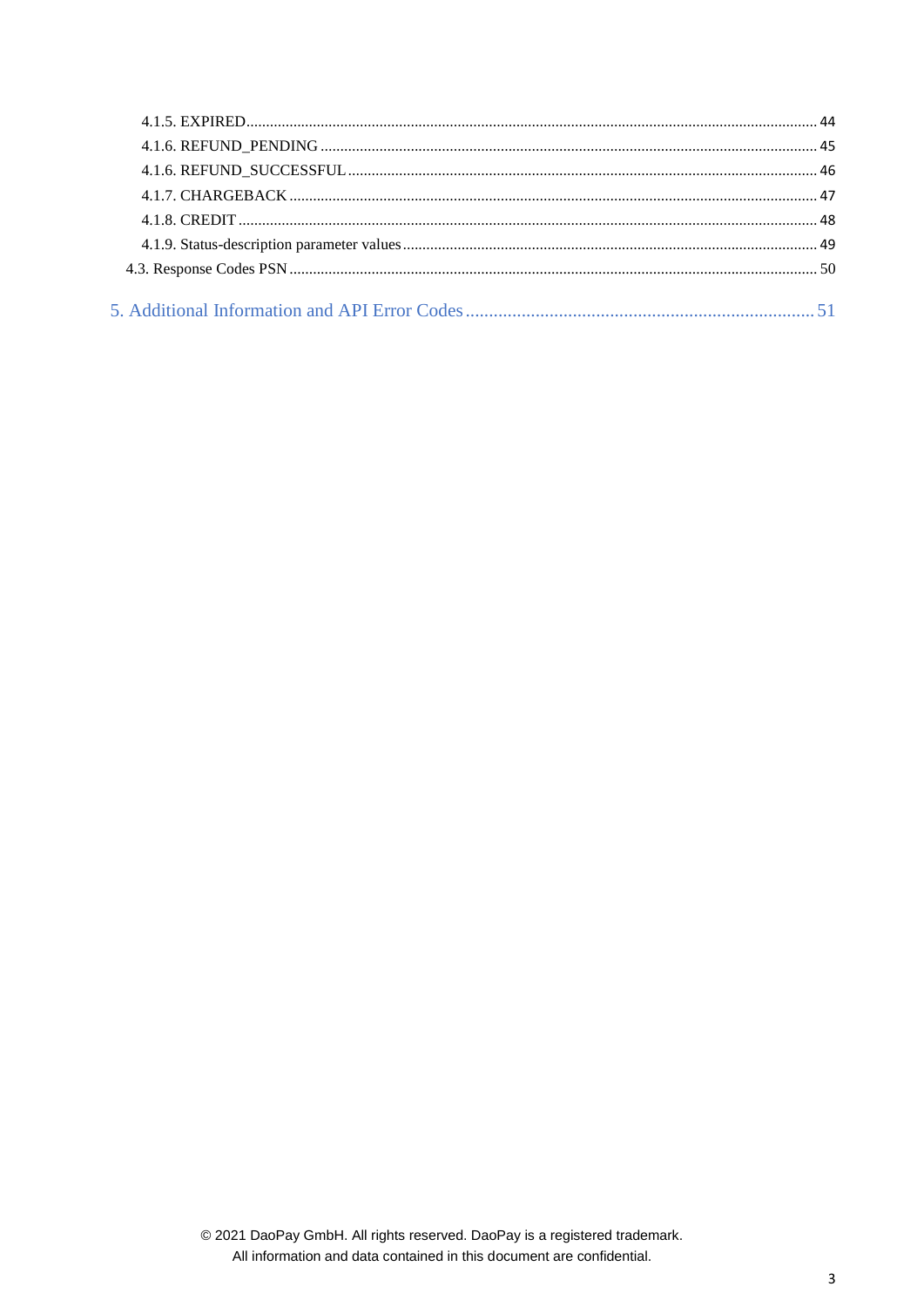## <span id="page-3-0"></span>**1. Overview**

## <span id="page-3-1"></span>**1.1. Integration Requirements**

As soon as you complete the registration process on [https://business.daopay.com/#register,](https://business.daopay.com/#register) our Sales Team will provide you with **appcode** and **secret key** which is used to sign all your payment requests. To finish your API configuration, we need to receive the following data:

- Website URL
- Payment Status Notifications (PSN) URL
- Return URL for redirecting your clients after successful payments
- Failure URL for redirecting your clients after failed payments
- Price point configuration: Before starting the integration, you should have discussed the price points/payment methods/countries you intend to use with our Sales team so they can set everything up while you work on your integration.

## <span id="page-3-2"></span>**1.2. Payment Flow**

In order to enable your customers to make payments through DaoPay, you need to implement our payment flow.

**Please note:** All communication to and from DaoPay should use a signature. For more information on the signature mechanism used, please look at [Technical Information](#page-11-0) as well as [Calculating the Signature.](#page-14-1)

The following steps happen every time a customer makes a payment:

## **1. Payment Request**

First, you need to create a new transaction, which will be used by your customer to make his payment. To do this, you need to call the "create" - function (see [create](#page-20-0) for more details) and specify the payment parameters you want to supply for the individual payment, such as price, country, etc. For a detailed list of the available payment parameters, please refer to [Function](#page-20-0) [Parameters -](#page-20-0) create.

## **2. Request Response (transactionid)**

Once your payment request was processed, we will return a *transactionid* and *userurl* (or an error if there was a problem with your request), as detailed in [Response Format -](#page-26-1) create and API [Error Codes.](#page-50-1)

## **3. Forward Customer to DaoPay (userurl)**

Once you have your userurl, you should forward your customer to our payment screen by redirecting him to the *userurl* you obtained in the last step:

Your customer will now start his payment on our payment screen.

From the moment your customer lands on our payment screen until he finalizes his payment, we send Payment Status Notifications (PSN) to your Webhook (for more details, please refer to [Transaction States a](#page-7-0)s well as [Payment Status Notifications \(PSN\)\)](#page-27-0).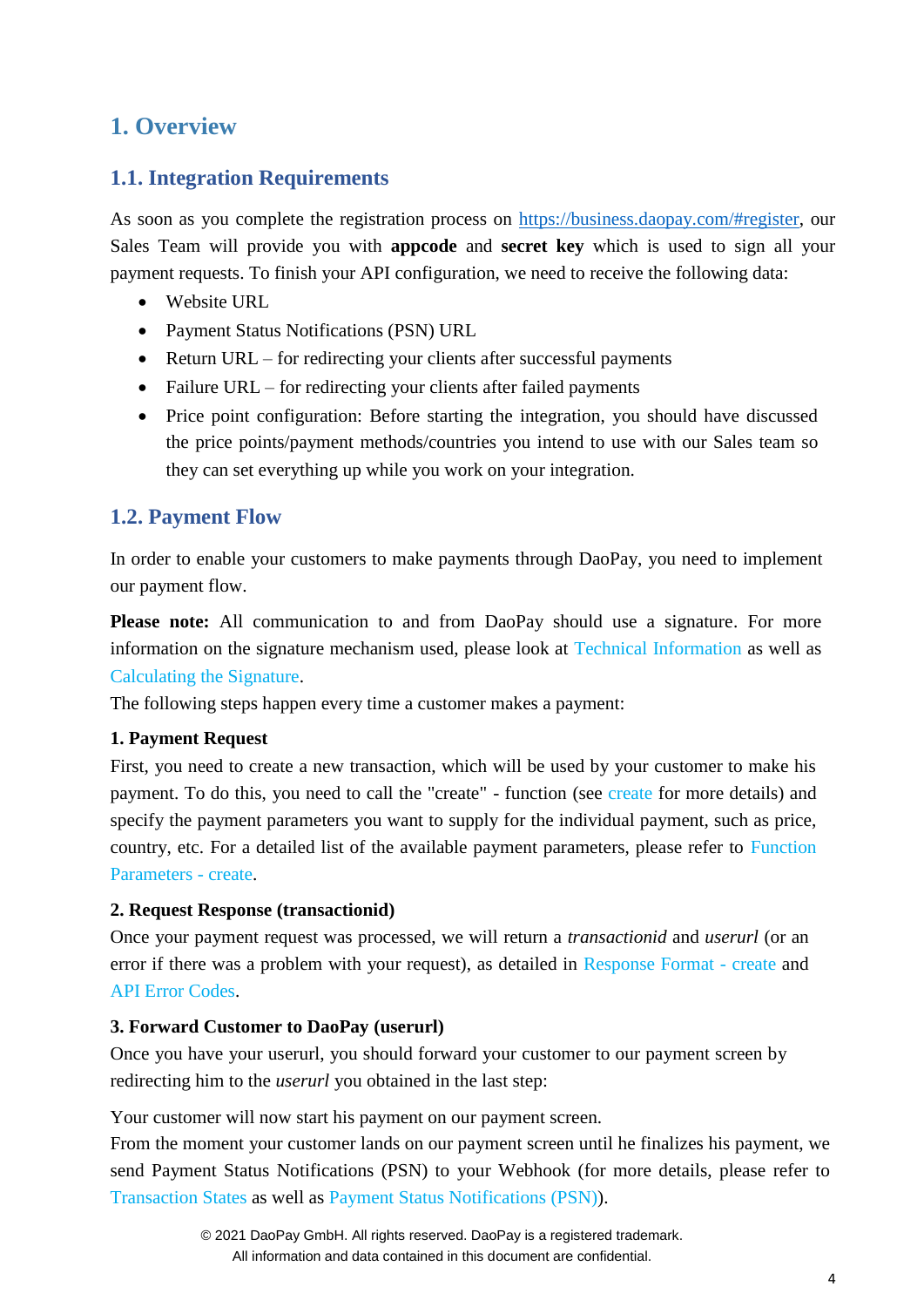## **4. Return Page**

The payment process can be finalized in 2 ways:

a) Your customer made a successful payment.

In this case, your customer will be taken to your *returnurl* (together with the DaoPay *transactionid* and the other parameters that you provided with your original request).

b) Your customer failed to make a successful payment.

For different reasons, your customer might not be able to successfully finalize his payment. This happens when your Customer's payment either fails, is aborted or expires. By default, we redirect all failed payments to the *returnurl*. In order to redirect failed payments to a different URL, please specify a *failureurl* with your request.

## **Merchant**

Daopay

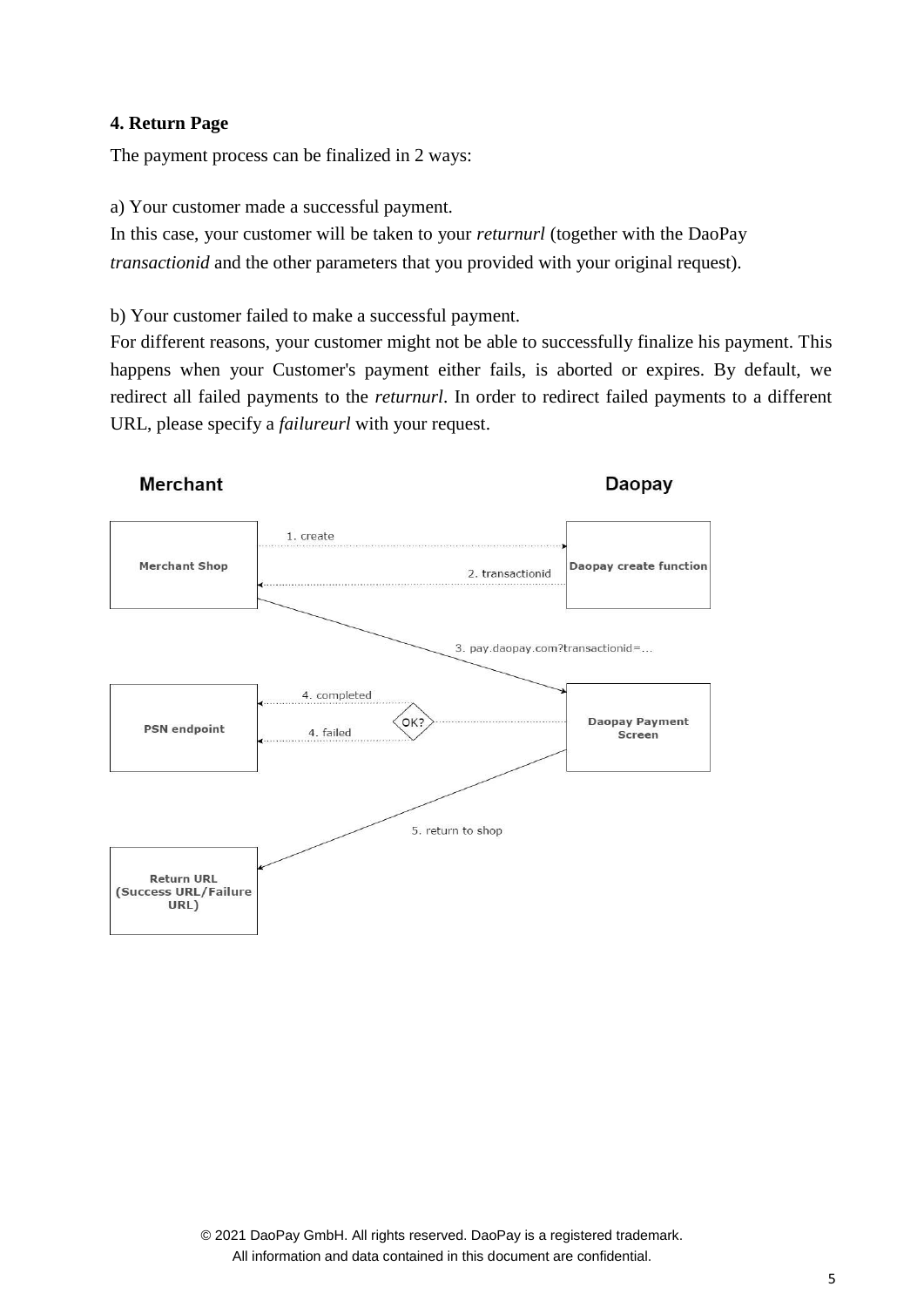## <span id="page-5-0"></span>**1.3. Price Jumping**

This section is only relevant for Phone and SMS payments.

By default, only price points that match the desired amount of your request exactly will be matched by our system. Since this might be undesirable in some cases, we offer the "Price Jumping" feature.

Price Jumping can be set up independently for each application at our merchant portal (portal.daopay.com).

**Please note:** Price Jumping only applies when the exact price of your request couldn't be matched. In those cases (and assuming price jumping is enabled for your application), our system will try to match other prices. In case that pricejumping feature is used but no tolerance is specified, the default value of 10% will be assigned.

The parameters pricejumping and behavior are required to specify the pricejumping behavior. For more information on these parameters, please refer to [Function Parameters -](#page-20-0) create.

**Example:** Using pricejumping=3 (jumping to both lower and higher price points) with an amount of 1 EUR and a tolerance of 20% would allow price jumping for all prices between 0.80-1.20 EUR.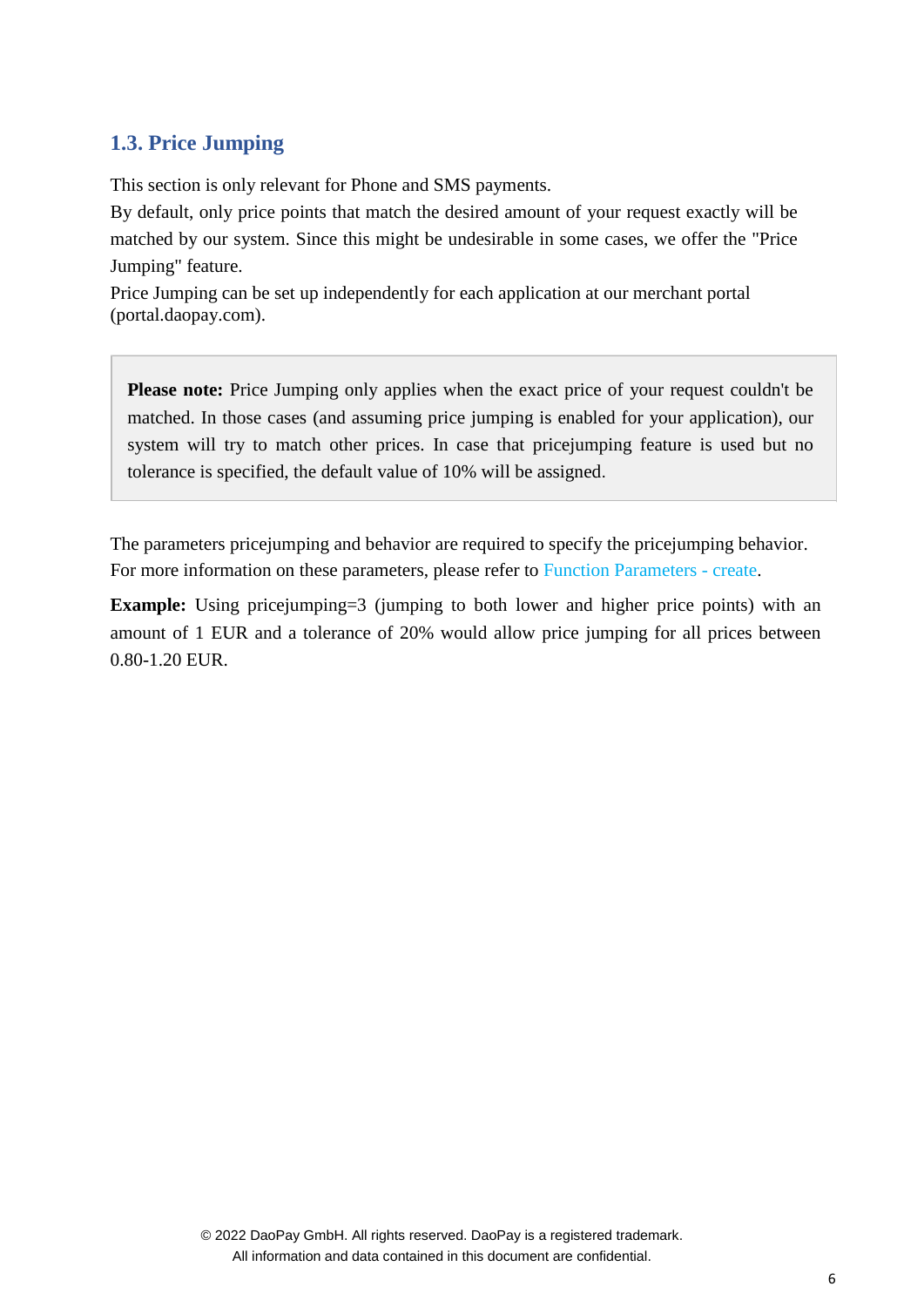## <span id="page-6-0"></span>**1.4. Payment Methods**

Payment methods describe the different types of payments that can be made through DaoPay. Currently, the following payment methods are available:

## Phone and SMS payments

| <b>Name</b>                  | ID | <b>Supported Countries</b> | <b>Supported Currencies</b> | API Refund possible |  |
|------------------------------|----|----------------------------|-----------------------------|---------------------|--|
| <b>SMS</b>                   |    | see separate rate-card     |                             |                     |  |
| Pay-per-call (Drop Call)     |    |                            |                             | no                  |  |
| Pay-per-minute (PPM)         | 3  |                            |                             |                     |  |
| Direct Carrier Billing (DCB) | 4  |                            |                             |                     |  |

## Online bank transfer

| <b>Name</b>   | ID | <b>Supported Countries</b>                                       | <b>Supported Currencies</b>     | API Refund possible |
|---------------|----|------------------------------------------------------------------|---------------------------------|---------------------|
| Bancontact    | 29 | <b>BE</b>                                                        | <b>EUR</b>                      | yes                 |
| <b>Blik</b>   | 33 | PL                                                               | PLN                             | yes                 |
| <b>EPS</b>    | 15 | AT                                                               | <b>EUR</b>                      | yes                 |
| GiroPay       | 18 | DE                                                               | <b>EUR</b>                      | no                  |
| <b>iDEAL</b>  | 19 | $\mathsf{NL}\xspace$                                             | <b>EUR</b>                      | yes                 |
| Klarna Sofort | 28 | NL, AT, BE, DE, ES, IT,<br>CH                                    | <b>EUR</b>                      | yes                 |
| Multibanco    | 22 | PT                                                               | <b>EUR</b>                      | no                  |
| MyBank        | 23 | $\mathsf{I}\mathsf{T}$                                           | <b>EUR</b>                      | no                  |
| PayU          | 25 | PL, CZ                                                           | PLN, CZK                        | yes                 |
| POLI          | 26 | AU                                                               | <b>AUD</b>                      | no                  |
| PostFinance   | 30 | <b>CH</b>                                                        | CHF                             | no                  |
| Przelewy24    | 27 | PL                                                               | PLN                             | no                  |
| Trustly       | 34 | DE, DK, EE, ES, FI, GB,<br>IT, LT, LV, NL, NO, PL,<br>PT, SE, SK | EUR, DKK, GBP, NOK,<br>PLN, SEK | yes                 |
| Trustpay      | 35 | CZ, SK                                                           | CZK, EUR                        | yes                 |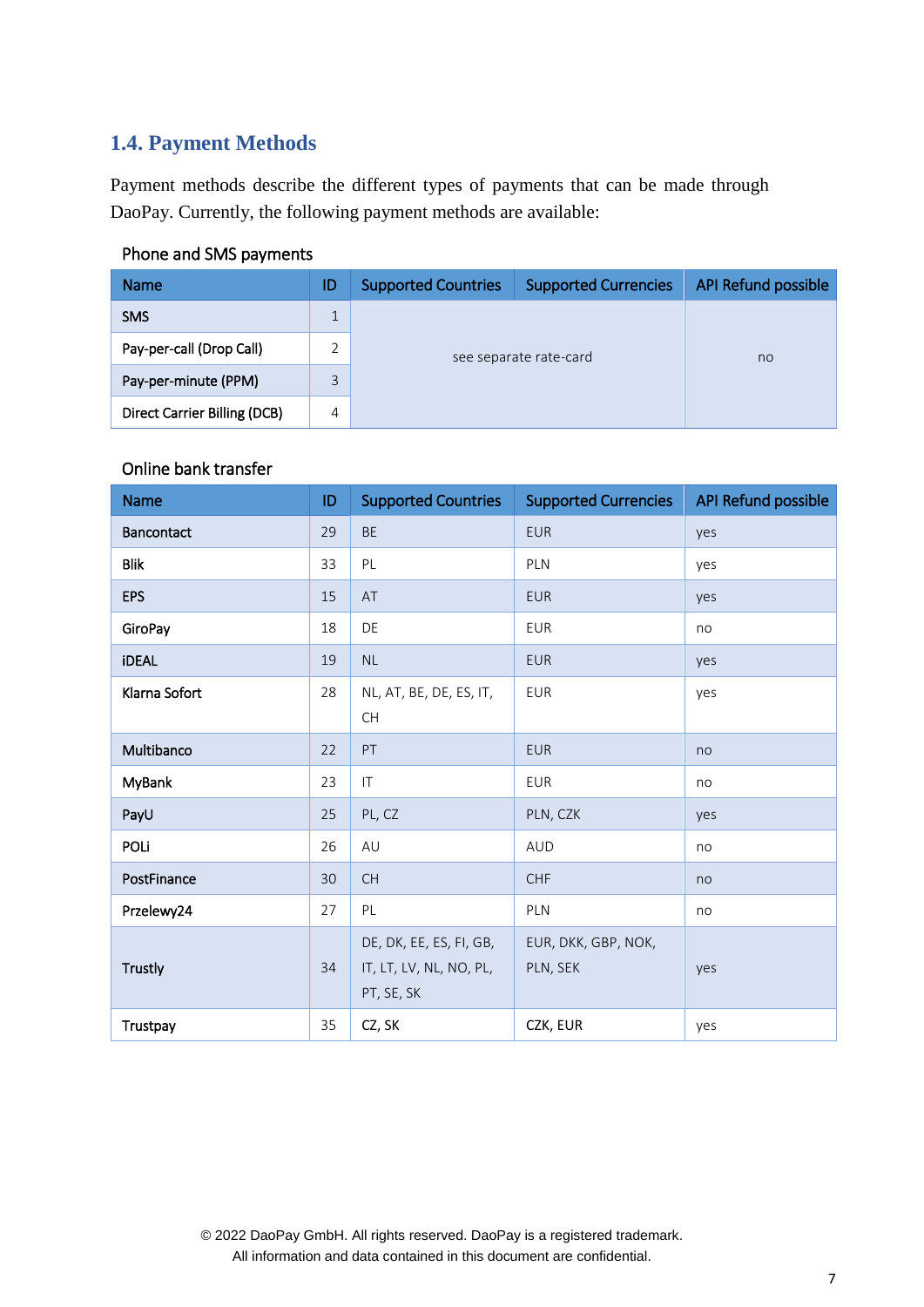| <b>Name</b>                    | ID           | <b>Supported Countries</b>                                                           | <b>Supported Currencies</b> | <b>API Refund possible</b> |
|--------------------------------|--------------|--------------------------------------------------------------------------------------|-----------------------------|----------------------------|
| <b>Credit Card</b>             | $\mathsf{q}$ | all                                                                                  | all                         | yes                        |
| <b>SEPA Direct Debit</b><br>10 |              | AT, BE, CY, DE, EE, ES, FI,<br>FR, GB, GR, IE, IT, LT, LU,<br>LV, MT, NL, PT, SI, SK | EUR                         | yes                        |
| <b>Bank Transfer (offline)</b> | 13           | SEPA-countries                                                                       | <b>EUR</b>                  | n/a                        |

## Credit Card, SEPA, and offline bank transfer payments

## e-Wallets and Vouchers

| <b>Name</b>          | ID | <b>Supported Countries</b> | <b>Supported Currencies</b> | <b>API Refund possible</b> |
|----------------------|----|----------------------------|-----------------------------|----------------------------|
| Alipay               | 37 | <b>CN</b>                  | HKD, SGD, USD               | yes                        |
| PaySera              | 24 | SEPA-countries             | <b>EUR</b>                  | yes                        |
| PaySafeCard          | 11 | all except US              | EUR, USD, GBP, CHF          | no                         |
| PayPal               | 31 | all                        | all                         | no                         |
| Qiwi                 | 32 | <b>RU</b>                  | <b>RUB</b>                  | yes                        |
| <b>Russian banks</b> | 38 | <b>RU</b>                  | <b>RUB</b>                  | yes                        |
| YooMoney Wallet      | 39 | <b>RU</b>                  | <b>RUB</b>                  | yes                        |
| <b>Wechat Pay</b>    | 36 | CN                         | EUR, GBP, USD               | yes                        |

## **Payment Groups for Phone and SMS payments**

Sometimes, you want to allow several payment methods for a payment request.

In those cases, you can use a payment group ID instead of an individual payment method ID for the *paymentmethod* parameter. Here is a list of the currently available payment groups:

<span id="page-7-0"></span>

| Payment group ID | <b>Name</b>  | <b>Description</b>                                                                                            |
|------------------|--------------|---------------------------------------------------------------------------------------------------------------|
| 1002             | Voice group  | This group includes all voice payment methods<br>(Drop Call, Pay-Per-Minute)                                  |
| 1003             | Mobile group | This group includes all payment methods that can be paid with a<br>mobile phone (SMS, Direct Carrier Billing) |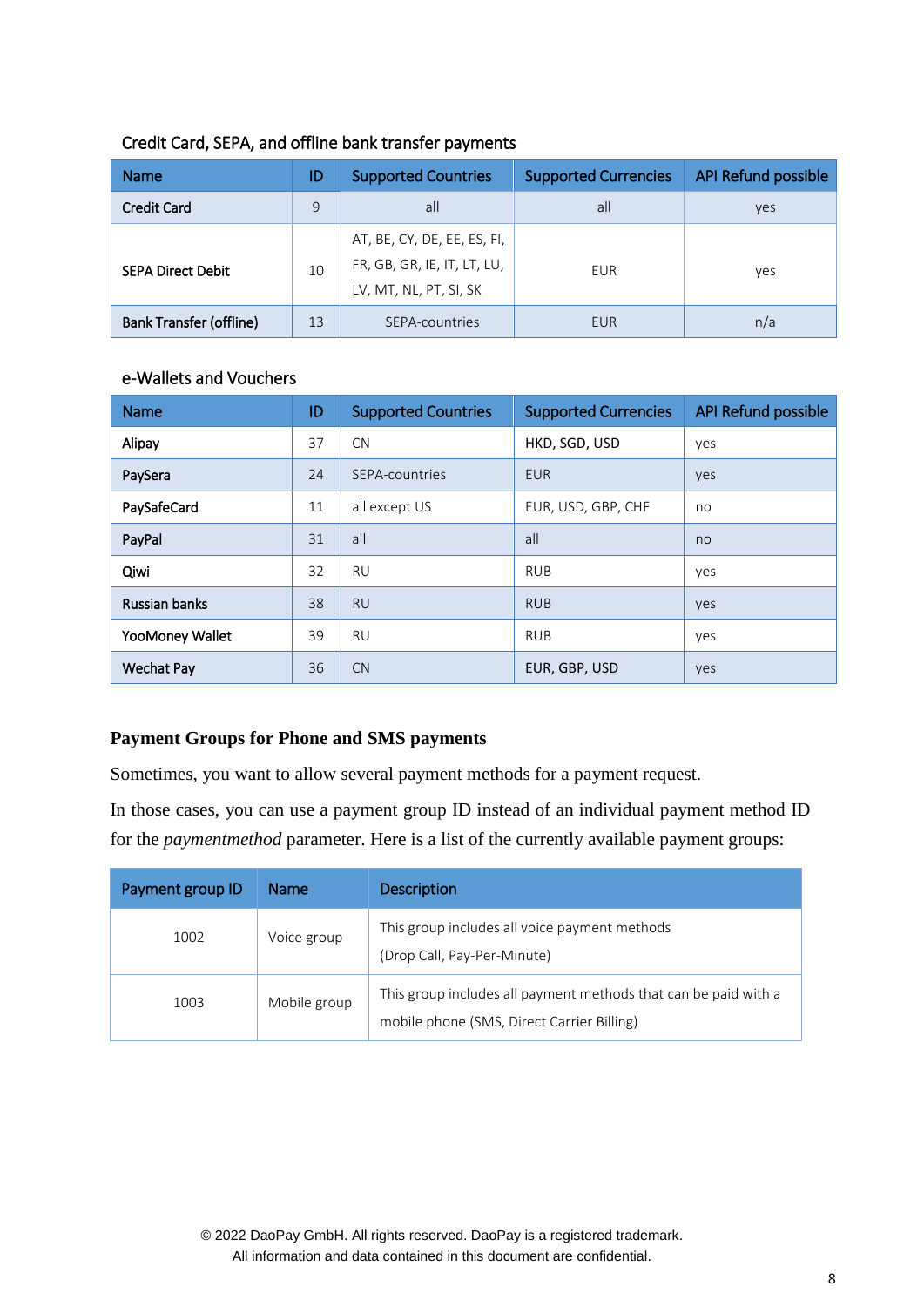## <span id="page-8-0"></span>**1.5. Transaction States**

A transaction can be in one of the following states at a specific point in time. For each of these states (except for the state NEW) a PSN is sent out by DaoPay to a webhook specified by the merchant.



#### **State descriptions**

| State name       | <b>Description</b>                                                                                                                                                                            |
|------------------|-----------------------------------------------------------------------------------------------------------------------------------------------------------------------------------------------|
| <b>NEW</b>       | The initial state of any transaction. It remains active until the start of the<br>billing phase or until it fails or expires                                                                  |
| <b>PENDING</b>   | With the start of the billing phase (e.g. waiting for user to pay, waiting<br>for TAN, etc), the PENDING state is entered                                                                     |
| <b>FAILED</b>    | This state indicates that the transaction failed for a reason (e.g. MSISDN<br>blocked, Server not reachable, spending limit reached, Transaction not<br>possible), or was aborted by the user |
| <b>EXPIRED</b>   | Transactions that don't complete successfully or fail in time (see note<br>above) expire and can no longer be completed or fail                                                               |
| <b>COMPLETED</b> | After a transaction is fully paid, it enters the COMPLETED state                                                                                                                              |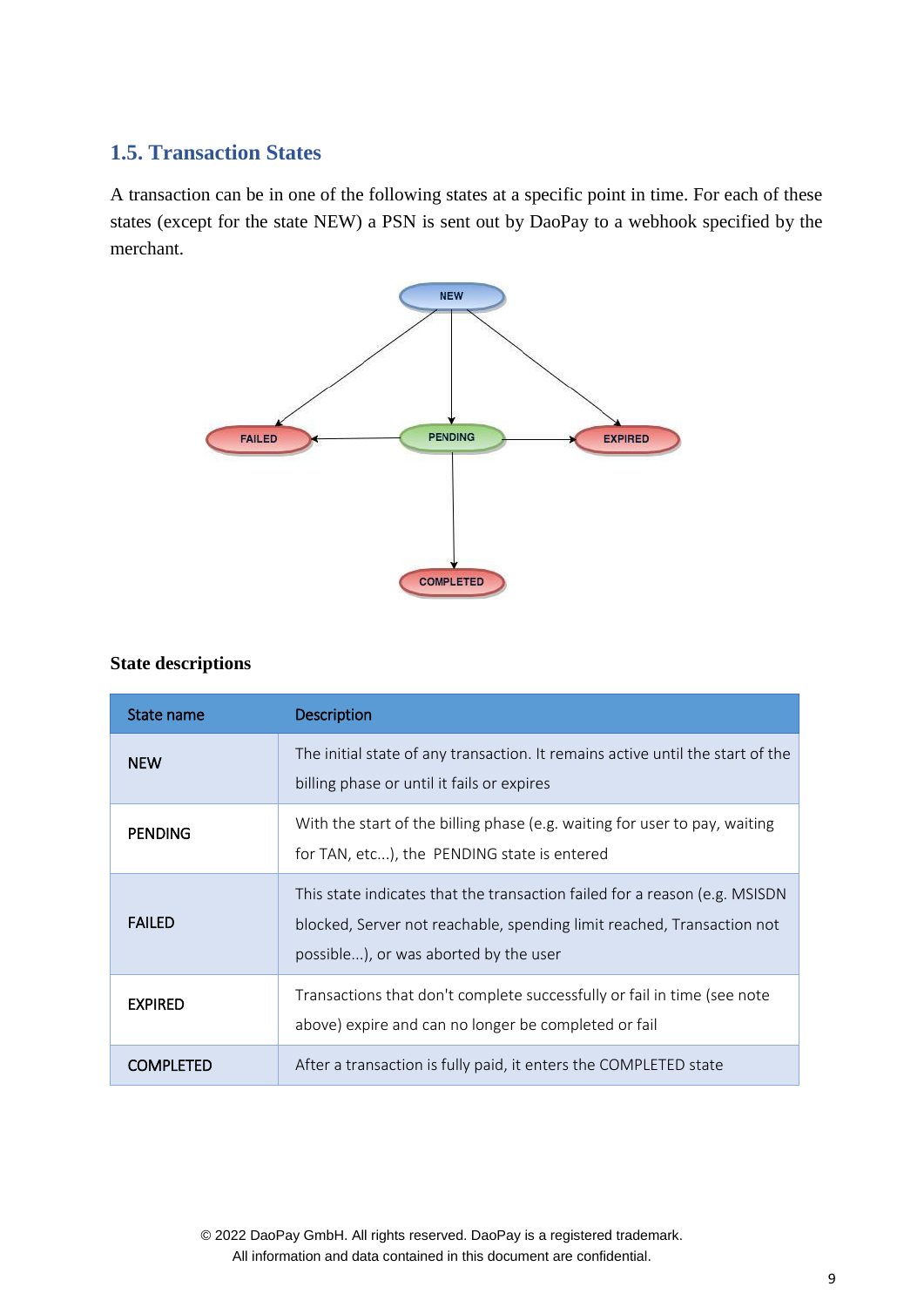Please note: We send notifications in the order they occur. In some rare cases, you might receive them in the wrong order due to network delays, etc. Therefore, please make sure that you ignore any PENDING notifications after you received the corresponding COMPLETED or EXPIRED notification.

## **Transaction expiration dates**

Transactions that don't get finished within a certain time frame expire automatically. The exact duration for expiration depends on the payment method (see full list of [Payment Methods\)](#page-6-0) and the transaction state.

| Cases (Payment Method ID) | <b>NEW</b> | <b>PENDING</b> |
|---------------------------|------------|----------------|
| Default                   | 1 hour     | 24 hours       |
| Voice payments (2, 3)     | 24 hours   | 14 days        |
| Great Britain (4)         | 1 hour     | 72 hours       |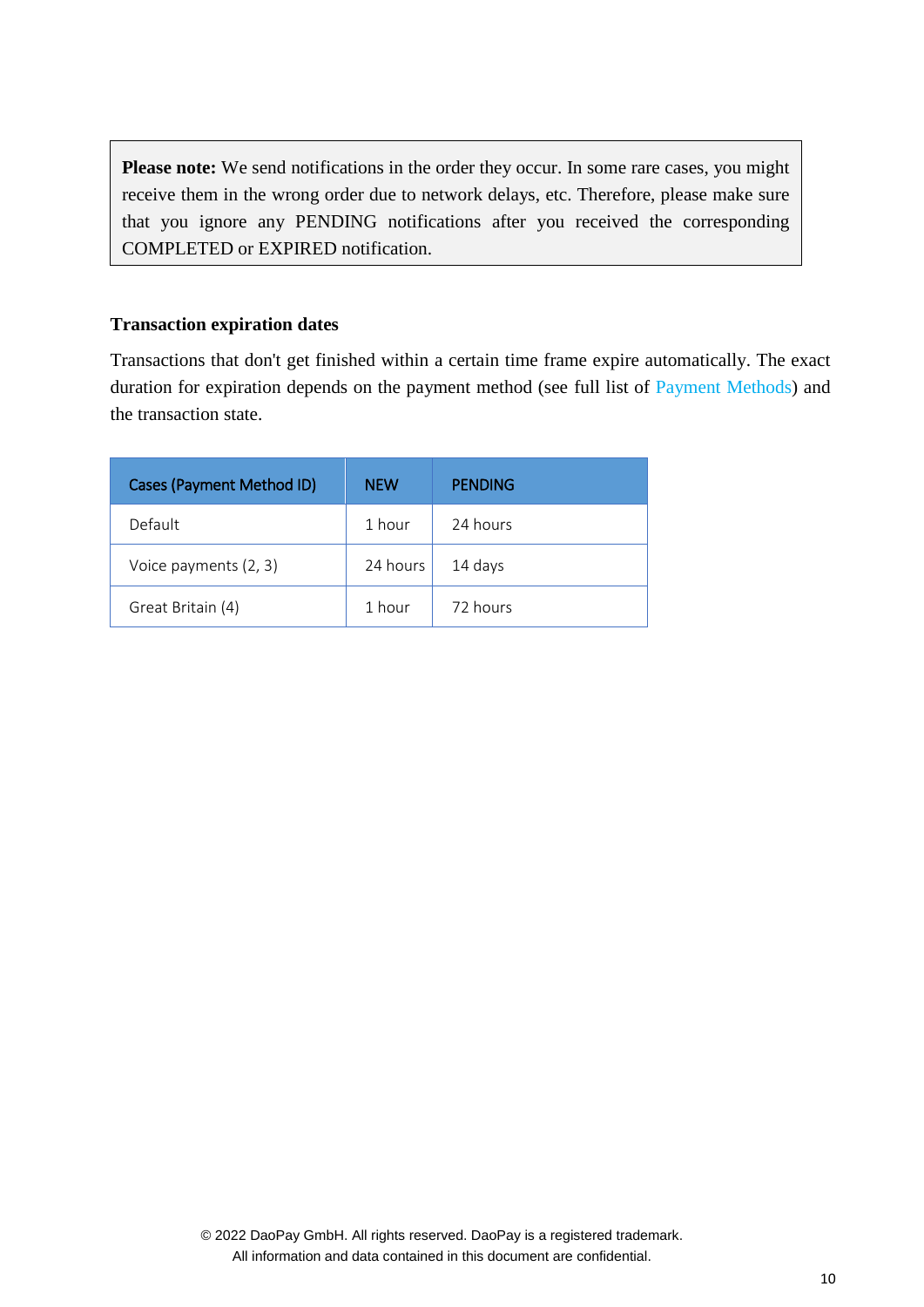## <span id="page-10-0"></span>**1.6. Content types**

The *contenttype* describes the type of content that gets sold over a particular transaction. Depending on the *contenttype*, certain price points may or may not be available.

| contenttype<br>value | <b>Name</b>                              | <b>Description</b>                                                                                         |
|----------------------|------------------------------------------|------------------------------------------------------------------------------------------------------------|
| $\mathbf{1}$         | <b>Online games</b>                      | all online game providers/publishers                                                                       |
| 2                    | <b>Virtual currency</b>                  | all merchants that sell credits, gold and other virtual currencies<br>(not directly implemented in a game) |
| 3                    | Social media /<br><b>Social networks</b> | all social networks (with a closed virtual currency structure)                                             |
| $\overline{4}$       | Media / Digital<br>content               | all music downloads, video downloads and newspapers                                                        |
| 5                    | <b>File sharing</b><br>services          | all webhosting, filesharing and software download providers                                                |
| 6                    | <b>Dating</b>                            | all online dating services without adult content                                                           |
| $\overline{7}$       | <b>Physical goods</b>                    | all kind of physical goods                                                                                 |
| 8                    | <b>In-App Payments</b>                   | all kind of in-app payments                                                                                |
| 9                    | <b>Ticketing</b>                         | all kind of ticket purchases                                                                               |

**Possible values for the parameter** *contenttype***:**

## <span id="page-10-1"></span>**1.7. Targetgroups**

The *targetgroup* describes the group which is expected to use the Service.

Possible values for the parameter *targetgroup***:**

| <i>targetgroup</i> value | <b>Name</b> | <b>Description</b>                                       |
|--------------------------|-------------|----------------------------------------------------------|
|                          | minors      | products specifically advertised to children             |
|                          | adults      | Any services where the target group is $18 + (gambling)$ |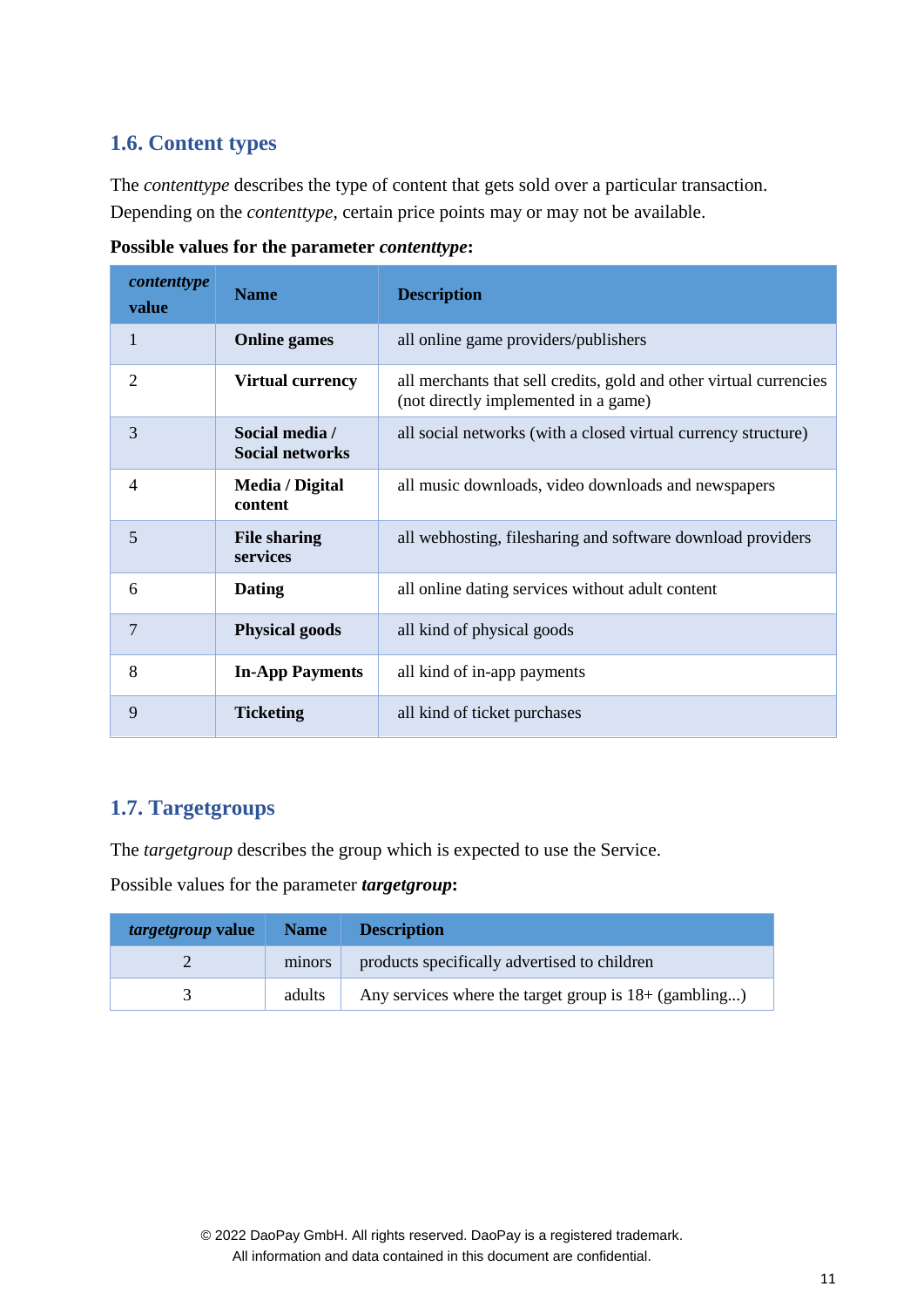## <span id="page-11-0"></span>**2. Technical Information**

## **HTTP GET and POST**

All communication to and from DaoPay is done via the HTTP(S) protocol. As a parameter passing method, we use only HTTP(S) GET and POST requests.

## **SSL**

All communication between your server and DaoPay has to be done via HTTPS (SSL).

## **IP Restrictions**

For our Payment Status Notifications (PSN) we recommend verifying the IP address from which your Webhook is called. For more information on PSNs and Webhooks, please refer to [Payment](#page-27-0)  [Status Notifications \(PSN\).](#page-27-0)

We call your Webhook exclusively from the following IP-addresses: [https://daopay.com/ip\\_list.txt](https://daopay.com/ip_list.txt)

We recommend accepting payment information that comes only from the above IP-addresses. It is strongly recommended that you provide the IP addresses of your servers to the DaoPay Integration Team. In that case, DaoPay will only accept requests from your IP addresses.

Please note: Apache and other web servers may filter authorization headers from requests by default, making it impossible to verify the authorization. If this is the case, please review your web server configuration (for more details on the verification of the authorization - header, please refer to [Receiving Requests\)](#page-14-2).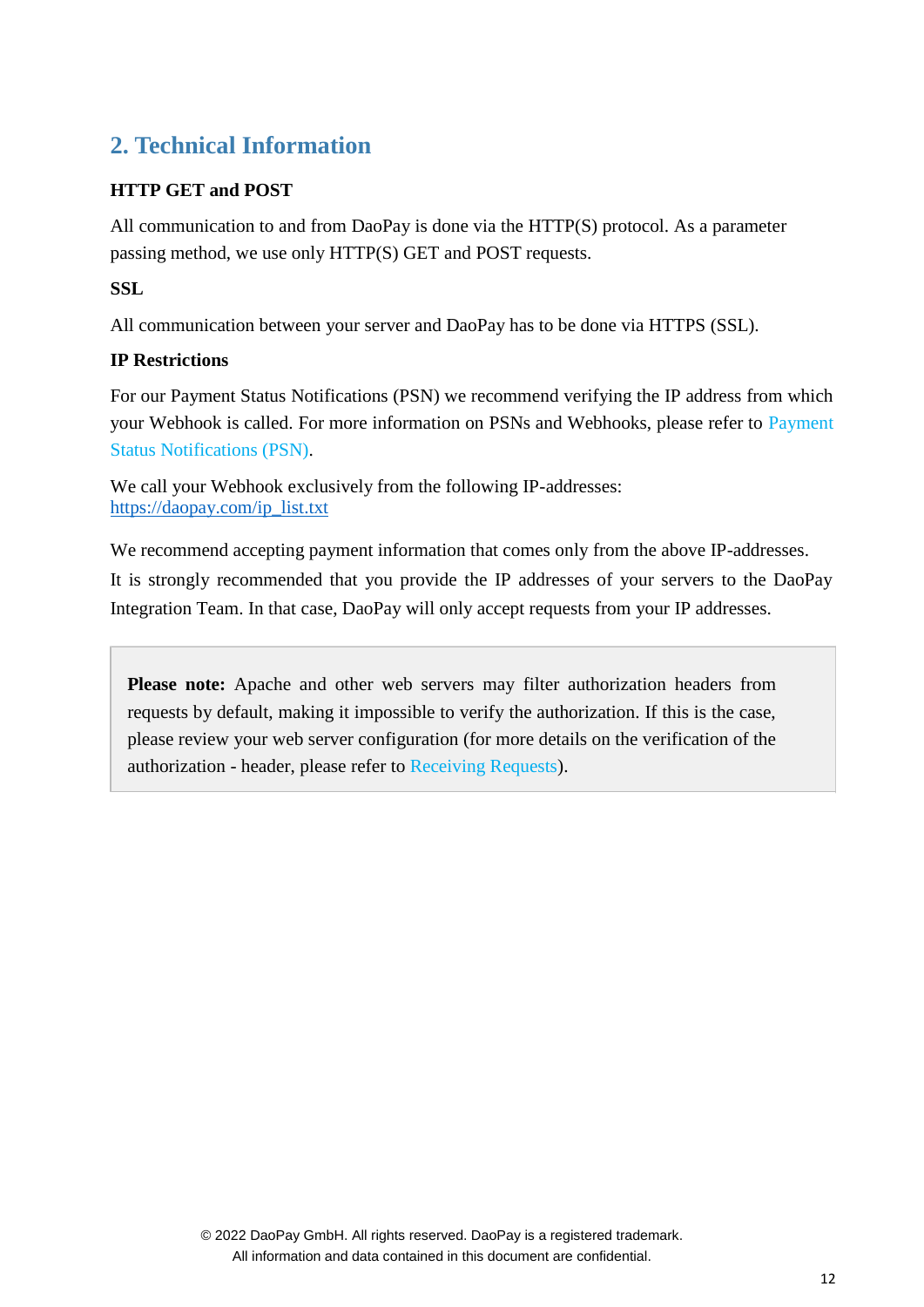## <span id="page-12-0"></span>**2.1. Visual and Layout**

#### **DaoPay Logos**

We offer you graphics containing payment methods logos in .png format, which you can use as payment buttons on your web site. For all payment methods offered by DaoPay please use the logos available under the following URL:

<https://daopay.com/logos/>

## **Implementing DaoPay**

This section describes two basic ways to implement DaoPay into your product.

We assume that you have a working payment-URL which you want your customer to use to make his payment (Please refer to [Payment Flow](#page-2-0) if you don't have a payment-URL yet).

#### **...as a Link**

The first option consists of adding a link to your website. Once your customer clicks on this link, he will be redirected to a website on DaoPay's side, (ideally) finishes his payment successfully and gets redirected to your returnurl.

```
<a href="https://pay.daopay.com/?transactionid=<transactionid>">Pay 
with DaoPay</a>
```
Clicking the link will start the payment process. Be sure you replace "<transactionid>" with your transactionid (please refer to [create](#page-20-0) for more information on how to request a transactionid).

#### **...as an iFrame**

Our experience shows that you can achieve higher conversion rates (and thus higher payouts) when your customer stays on your web page during the entire payment process. We therefore strongly recommend this method. After your customer has chosen his desired payment method and product, you embed the payment screen on your own web page using an iframe:

```
<iframe src="https://pay.daopay.com/? transactionid=<transactionid>" 
width="530" height="350"></iframe>
```
Please note: Due to current technical restrictions, we recommend not using iFrames for mobile applications or services using the 3G (mobile) Flow.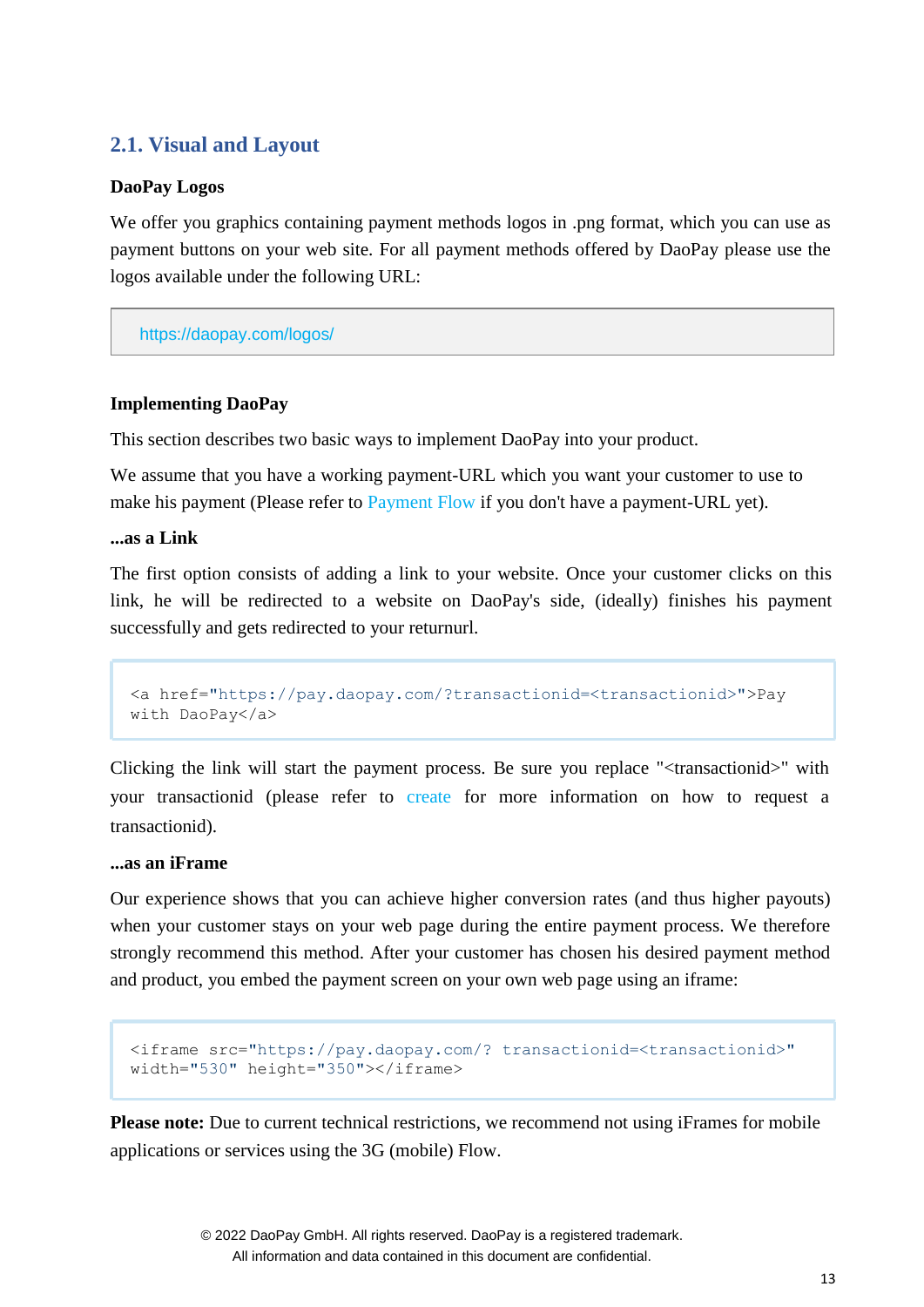## **Custom styles for Phone and SMS Payments**

Depending on the graphic design of your website, you might want to use a custom visual style for the DaoPay payment screen using the *customstyleid* parameter. Please refer to [Functions](#page-20-0) to see which DaoPay functions support custom styles. Here is a list of the currently available custom styles:

| customstyleid | description                                           | background color |
|---------------|-------------------------------------------------------|------------------|
|               | Default style $-$ fixed size with border-radius       | grey             |
|               | Default style – flexible 100% width, no rounded edges | transparent      |
| 666           | Dark style $-$ fixed size                             | grey             |

**Please note:** If you need a personalized style apart from the styles above, feel free to get in touch with us.

## <span id="page-13-0"></span>**2.2. Sending Requests**

In order to send requests, the following steps are required:

## **1. Add Timestamp and create Request Signature**

For more details on this step, please refer to [Calculating the Signature](#page-14-1) and [PHP Example.](#page-17-0)

## **2. Add Authentication Information to your Request**

We use the standard HTTP Authorization header for the authentication of all HTTP requests sent to and received by us.

Please add the following to your request header:

Authorization:<signature>

#### **3. Send Request and verify Response**

Your request can now be sent. If the authentication of your request was successful, we will respond to it with the HTTP status code 200 - OK.

If you don't receive this status code, please compare the received code to the following table to find the error that occurred: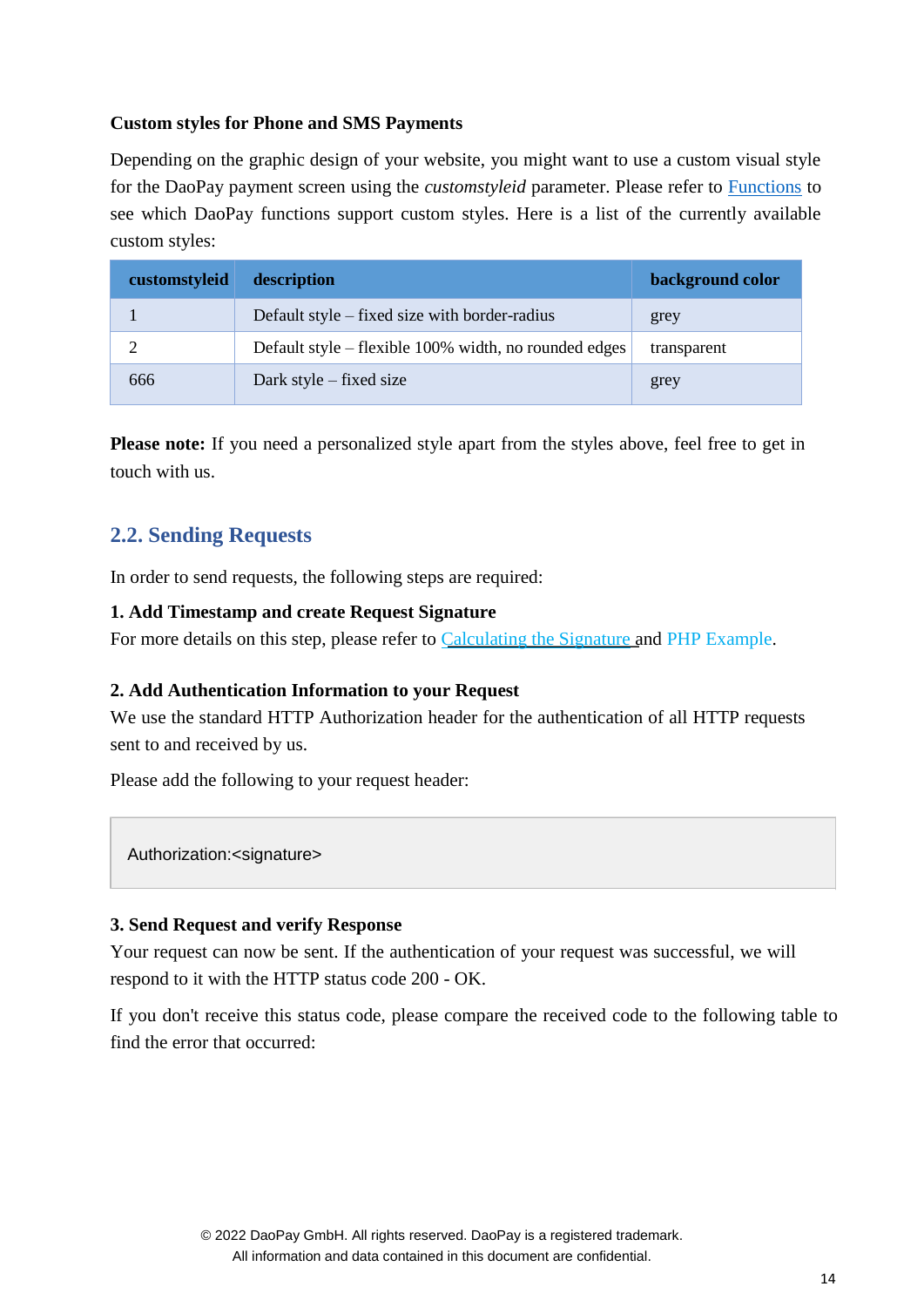<span id="page-14-1"></span>

| <b>HTTP</b> status<br>code | <b>Description</b>                                                                                                |
|----------------------------|-------------------------------------------------------------------------------------------------------------------|
| 400                        | Bad Request - Parameter 'appcode' is missing, null or invalid                                                     |
| 400                        | Bad Request - The timestamp of your request is invalid. Please generate a new<br>request with a current timestamp |
| 401                        | Unauthorized - The signature verification failed. Please make sure that you<br>calculate the signature correctly  |
| 403                        | Forbidden - The IP address that made the request is not allowed for your<br>application.                          |

## <span id="page-14-2"></span><span id="page-14-0"></span>**2.3. Receiving Requests**

When receiving a request, it is important that you verify its signature as well as make additional checks to make sure that the request is valid:

## **1. Verify that the Timestamp is not older than 15 minutes**

For the request to be valid, it must include a "request timestamp" parameter (see [Calculating](#page-14-1) [the Signature f](#page-14-1)or more details).

Should the value of this parameter be older than 15 minutes, please discard the request and respond with the HTTP status code "**400 - Bad Request**".

#### **2. Verify the IP address from which the request was sent**

We send requests from the following IP addresses only:

#### **195.58.177.2 | 195.58.177.3 | 195.58.177.4 | 195.58.177.5**

If the request was sent from an IP address different from the above, please discard the request and respond with the HTTP status code "**403 -Forbidden**".

#### **3. Read the signature from the request header**

The signature of the request is located in its header in the following form:

Authorization: <signature>

**Please note:** In some cases, web servers may strip the Authorization header from incoming requests. In case of Apache, this can be solved by adding the following lines to your .htaccess-file:

```
RewriteEngine On
RewriteCond %{HTTP:Authorization} ^(.*)
RewriteRule .* - [e=HTTP_AUTHORIZATION:%1]
```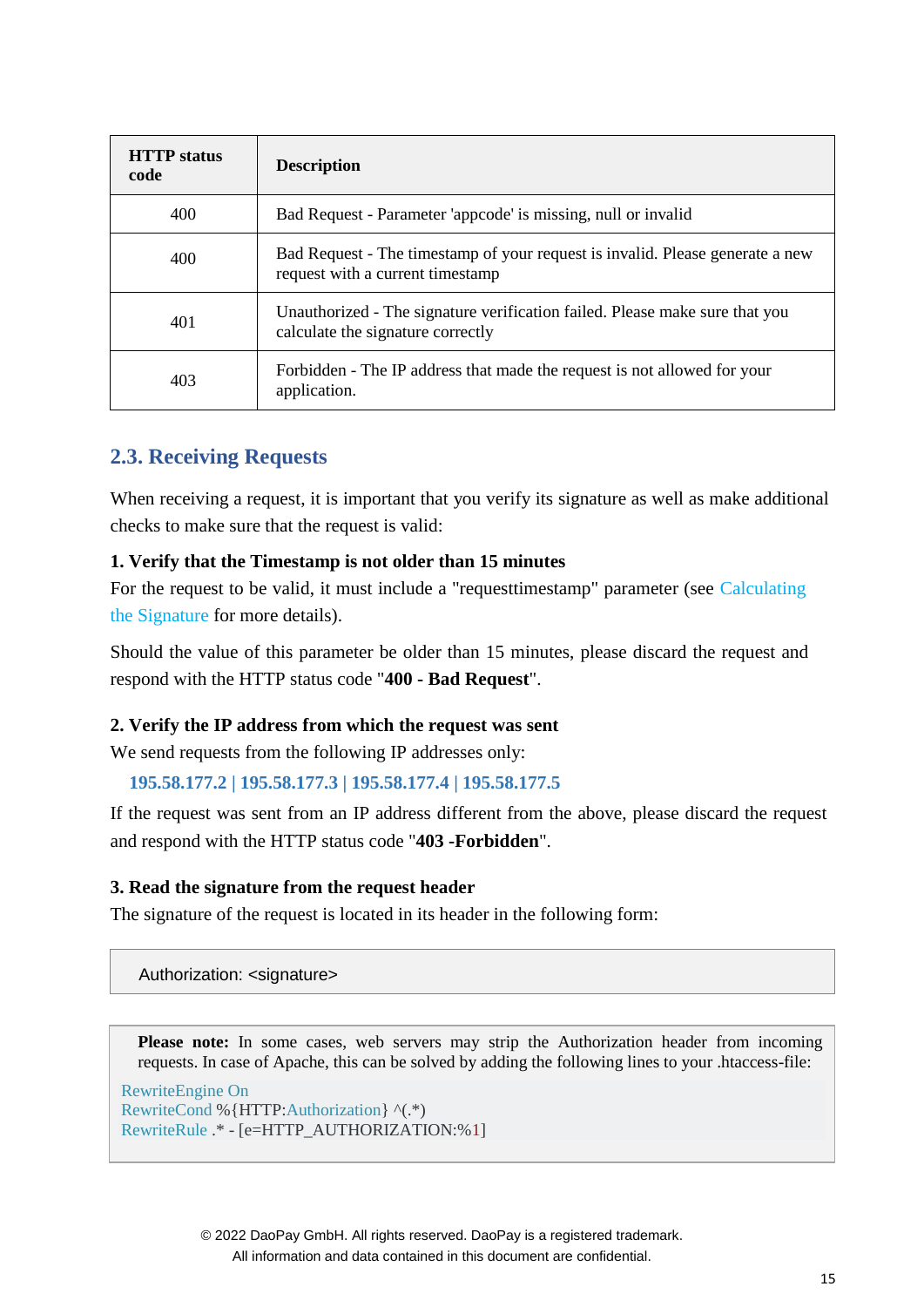#### **4. Calculate and compare the request signature**

Compare the request signature to the calculated signature. If they match, the authentication was successful. In this case, please respond to the request with the HTTP status code "**200 - OK**".

Should the signatures mismatch, please discard the request and respond with the HTTP status code "**401 - Unauthorized**"

## <span id="page-15-0"></span>**2.4. Calculating the Signature**

In order to calculate the signature, the following data is required:

- A secret key (this can be obtained from our Sales or Integration Team)
- A list of request parameters representing the payment information
- A timestamp that represents the current time (in the [Unix time](http://en.wikipedia.org/wiki/Unix_time) format of seconds since epoch) together with a millisecond value.

**Please note:** We append the current milliseconds to our timestamps. The value of the timestamp *1397564362*, together with a millisecond value of *123*, would therefore be *1397564362123*.

The signature can be calculated by executing the following steps:

- **1.** Create the query string with urlencoded values
- **2.** Append the timestamp to your concatenated request parameters, for example "... &requesttimestamp=1397564362123".
- **3.** Calculate the hash-value (HMAC-SHA512) of the string from last step in combination with your secret key
- **4.** Base64-encode the resulting hash-value
- **5.** Finally, urlencode the string

**Please note:** The order of the parameters used to calculate the signature must match the order of the parameters in your request. Otherwise, the signature verification will fail!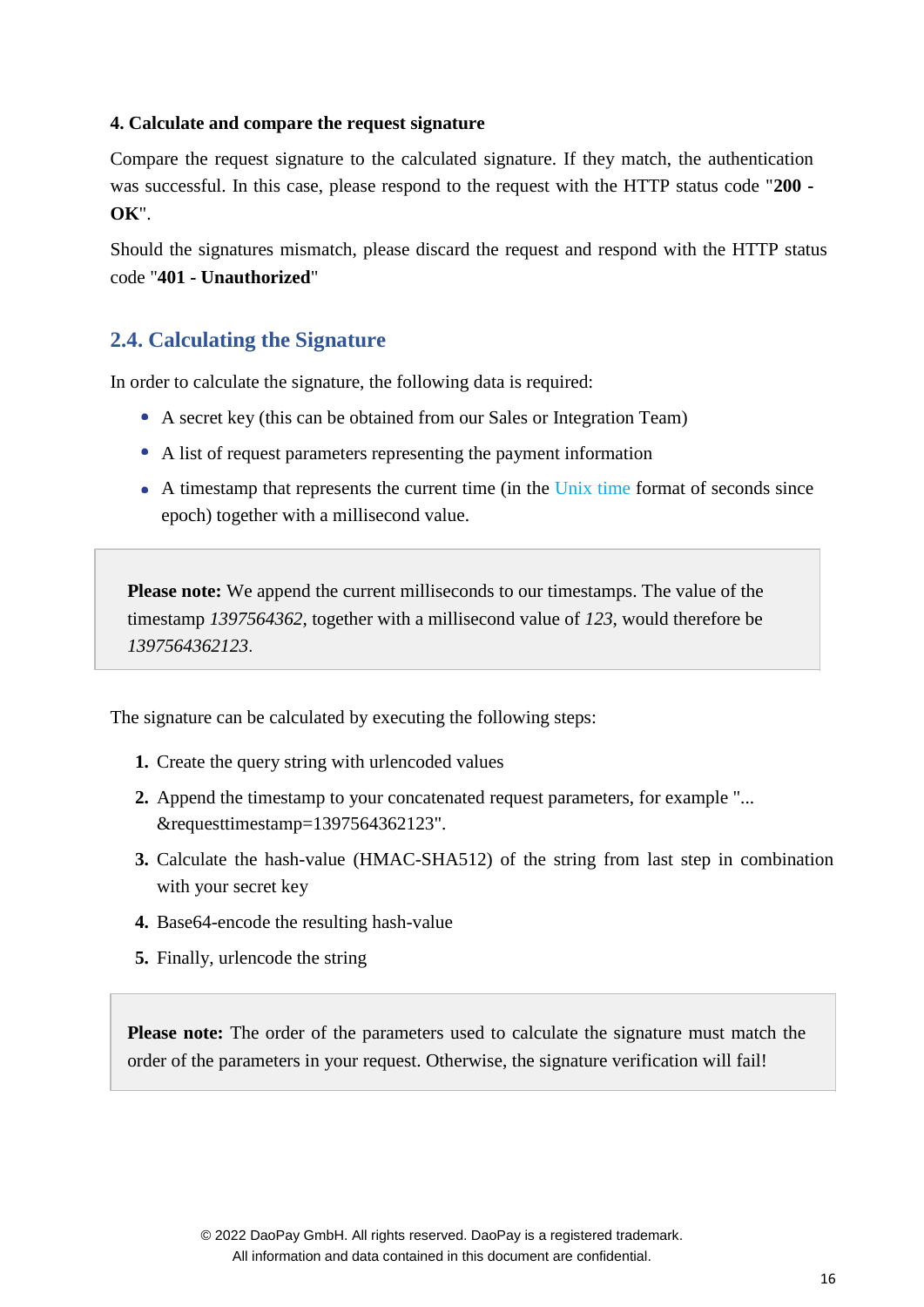## <span id="page-16-0"></span>**2.5.1. Request Signing Example**

Let's assume you want to sign the following request parameters:

| <b>Key</b> | Value |
|------------|-------|
| App code   | 12345 |
| Price      | 1.0   |
| Product    | über  |

For this example, we will be using the following timestamp and secret key values:

| <b>Key</b>       | Value         |
|------------------|---------------|
| requesttimestamp | 1397564362123 |
| secret key       | 123           |

**1.** Create the query string with urlencoded values

appcode=12345&price=1.0&product=%C3%BCber

#### **2.** Append the timestamp

appcode=12345&price=1.0&product=%C3%BCber **&requesttimestamp=1397564362123**

**3.** Calculate hash value (HMAC-SHA512) using the previous string and your secret key

<raw binary data>

#### **4.** Base64-encode the hash value

RSxrnBWYHlyGkZpDW4fsu+kHNtiqloyd96ew2Qg4HJTbOSHmGJohqpD /+bsPOk1jaeMhcR43nnlPcAL/CZpFAg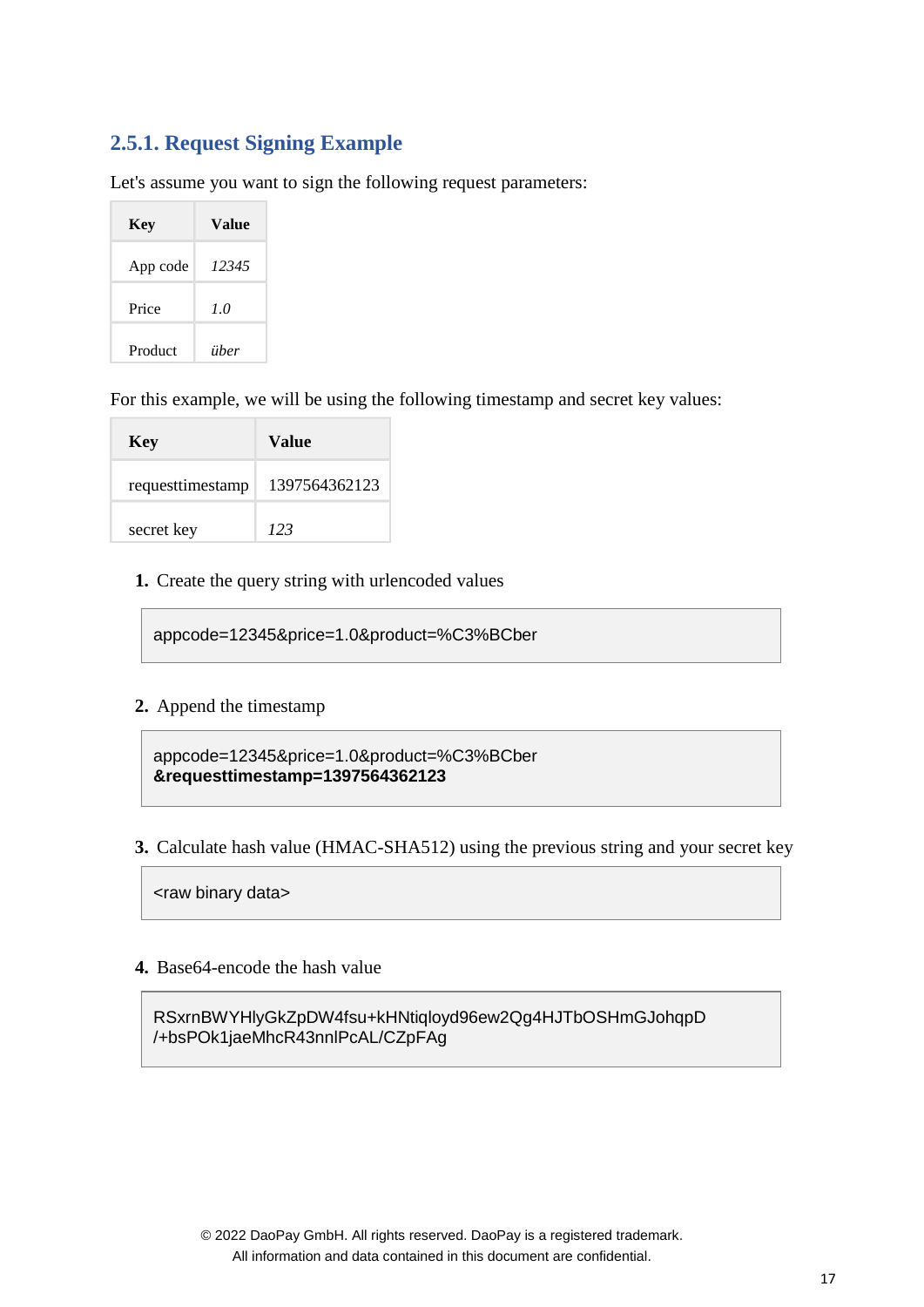**5.** Url-encode the string to obtain the final signature of your request

RSxrnBWYHlyGkZpDW4fsu%2BkHNtiqloyd96ew2Qg4HJTbOSHmGJohqpD%2F % 2BbsPOk1jaeMhcR43nnlPcAL%2FCZpFAg

**Please note:** The final urlencode should encode with upper case characters, e.g. "%2F" and not "%2f". Most implementations of urlencode do this automatically (currently, .NET is an exception). If you encounter issues with the signature, please make sure that you are using the correct case!

#### <span id="page-17-0"></span>**2.5.2. PHP Example**

#### **<?php**

```
$secretkey = "YOUR SECRETKEY";$timestamp = (int)round(microtime(true) * 1000); // timestamp milliseconds
$currency = "EUR";
S_{\text{Country}} = "AT";$language = "DE";
$product_name = "PRODUCT_NAME";
$customtransactionid = uniqid(); // your transaction id (unique)
$userid = "BUYER_USER_ID";
$contenttype = 7; // Physical goods
$psnurl = 'HTTPS://WWW.YOUR_PSURL.XYZ'; // Payment Status Notifications URL
$parameterrs = array(
    "appcode"=>$appid,
   "amount"=>$amount,
   "countrycode"=>$country,
   "productname"=>$product_name,
   "contenttype"=>$contenttype,
   "paymentmethod"=>$paymentmethod,
   "language"=>$language,
$header = array();
$header[] = 'Content-type: application/json';
$header[] = 'Authorization:
```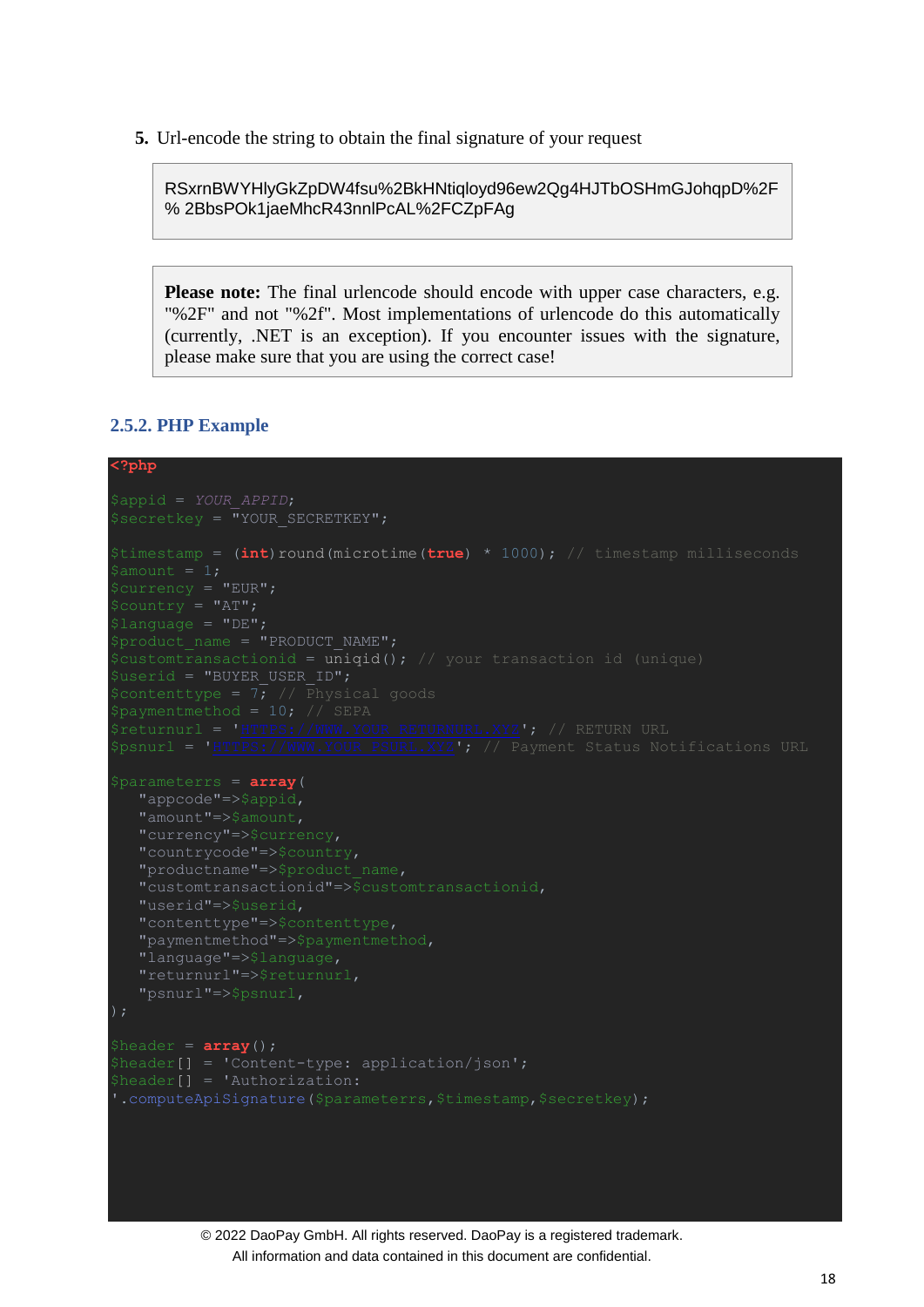```
"https://stage.api.daopay.com/v1.2/create?".http_build_query($parameterrs)."&r
equesttimestamp=".$timestamp;
 \betacurl = curl_init();
curl setopt($curl, CURLOPT URL, $url);
curl setopt($curl, CURLOPT HTTPHEADER, $header);
curl_setopt($curl, CURLOPT_RETURNTRANSFER, true);
curl_setopt($curl, CURLOPT_HTTPGET,true);
 \frac{1}{2} \frac{1}{2} \frac{1}{2} \frac{1}{2} \frac{1}{2} \frac{1}{2} \frac{1}{2} \frac{1}{2} \frac{1}{2} \frac{1}{2} \frac{1}{2} \frac{1}{2} \frac{1}{2} \frac{1}{2} \frac{1}{2} \frac{1}{2} \frac{1}{2} \frac{1}{2} \frac{1}{2} \frac{1}{2} \frac{1}{2} \frac{1}{2} print_r($response);
function computeApiSignature($parameters,$timestamp,$secretkey)
    $timestamp = number format($timestamp, 0, '','');
     foreach($parameters as $key=>$value) {
         $queryString .="$key=". urlencode($value) ."&";
     $queryString .="requesttimestamp=".$timestamp;
     $hmac = hash_hmac('sha512',$queryString,$secretkey, true);
    $base64 = base64 encode($hmac);
     $final = urlencode($base64);
     return $final;
```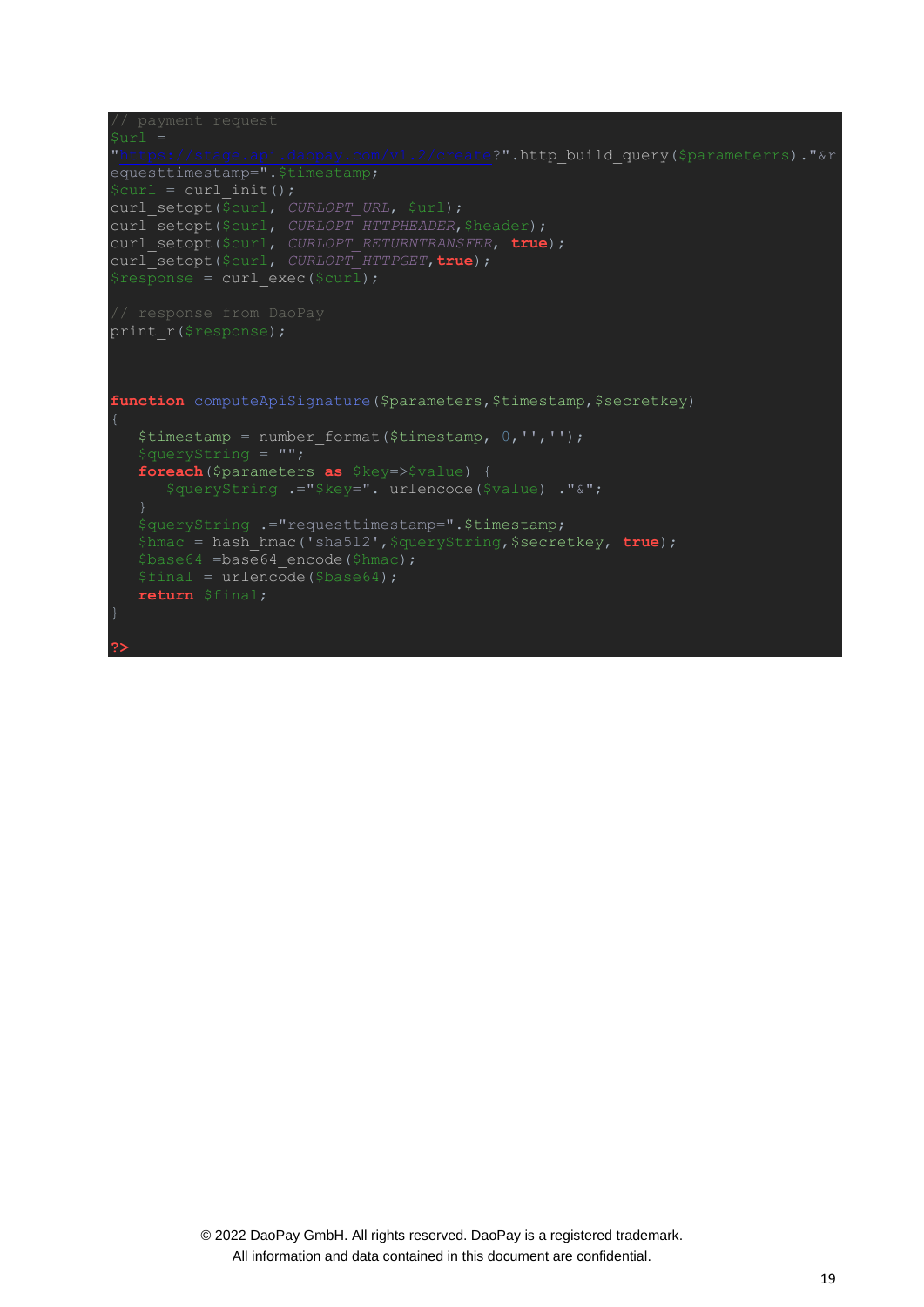#### <span id="page-19-0"></span>**2.5.3. Java Example**

```
Create Signature Java
/*
   Input parameters:
   String requestParameters: A list of payment parameters in HTTP 
GET-form ("appcode=123&price=1.0&product=test")
   String secretKey: Your secret key
*/
// Prepare timestamp
String timestamp = String.valueOf(System.currentTimeMillis());
// Append timestamp to requestUrl
final String payload = requestParameters + "&requesttimestamp=" +
timestamp;
// Generate HMAC
byte[] hmac = getHmac(secretKey, payload, "HmacSHA512");
// urlencode signature
final String encodedSignature = URLEncoder.encode
(DatatypeConverter.printBase64Binary(hmac), "UTF-8");
```
#### **Generate HMAC**

```
private static byte[] getHmac(String secretKey, String payload,
String hmacType) throws UnsupportedEncodingException, 
NoSuchAlgorithmException, InvalidKeyException {
   final Mac mac;
  byte[] hmac;
   final byte[] secretKeyBytes;
   if (secretKey == null || secretKey.trim().isEmpty()) {
       secretKeyBytes = new byte[]{0};
   } else {
       secretKeyBytes = secretKey.getBytes("UTF-8");
   }
   SecretKeySpec keySpec = new SecretKeySpec(secretKeyBytes, 
hmacType);
  mac = Mac.getInstance(hmacType) ;
   mac.init(keySpec);
   hmac = mac.doFinal(payload.getBytes("UTF-8"));
   return hmac;
}
```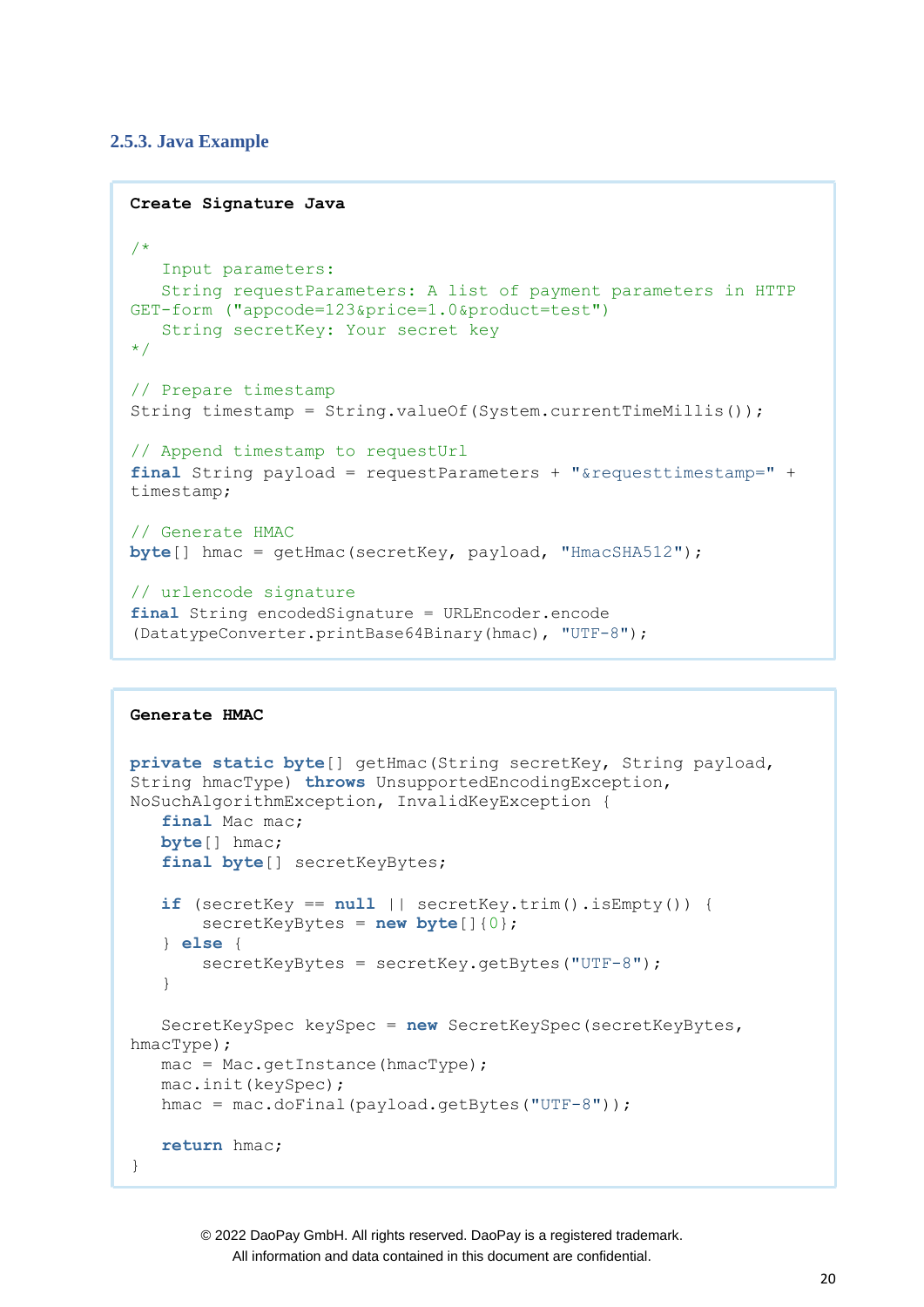## <span id="page-20-0"></span>**3. Functions**

We provide various ways to handle your payments.

Following you can find a list of all functions that are currently available.

## <span id="page-20-1"></span>**3.1. Create**

The *create* function can be used to create a *transactionid* for a particular price. This *transactionid* can then be used to send the buyer to the payment screen.

The *create* function can be called via HTTP GET or POST request to the following endpoint:

STAGE: https://stage.api.daopay.com/v1.2/create

PROD: https://api.daopay.com/v1.2/create

## <span id="page-20-2"></span>**3.1.1. Function Create – default parameters**

You can make requests by calling our endpoint and providing your payment parameters, for example:

```
https://api.daopay.com/v1.2/create?appcode=<your appcode>
```
The table with all available payment parameters can be found below. Some payment methods require usage of additional parameters, which are listed in separate tables.

| <b>Default parameters</b> |
|---------------------------|
|---------------------------|

| <b>Parameter name</b> | <b>Format</b>                       | <b>Description</b>                                                                                                                                                                                                                                                                                    | <b>Required</b> |
|-----------------------|-------------------------------------|-------------------------------------------------------------------------------------------------------------------------------------------------------------------------------------------------------------------------------------------------------------------------------------------------------|-----------------|
| appcode               | 1234<br>Integer                     | The appcode is used to uniquely identify your<br>application.                                                                                                                                                                                                                                         | yes             |
| amount                | 1.00<br>Float number                | The price you want to bill your customer.                                                                                                                                                                                                                                                             | yes             |
| currency              | <b>EUR</b><br>3 chars               | The currency of the price that should be billed.<br>Please refer to $\frac{ISO\ 4217}{}{I}$ for more information.                                                                                                                                                                                     | yes             |
| countrycode           | AT or 89.12.1.34<br>2 chars or IPv4 | This parameter can be used to preselect the<br>country in which your customer is located.<br>Please refer to <b>ISO</b> 3166-1 for details on the<br>valid country codes. You may also pass an IPv4<br>address. In that case, the IP will be resolved to<br>a country by our IP lookup functionality. | yes             |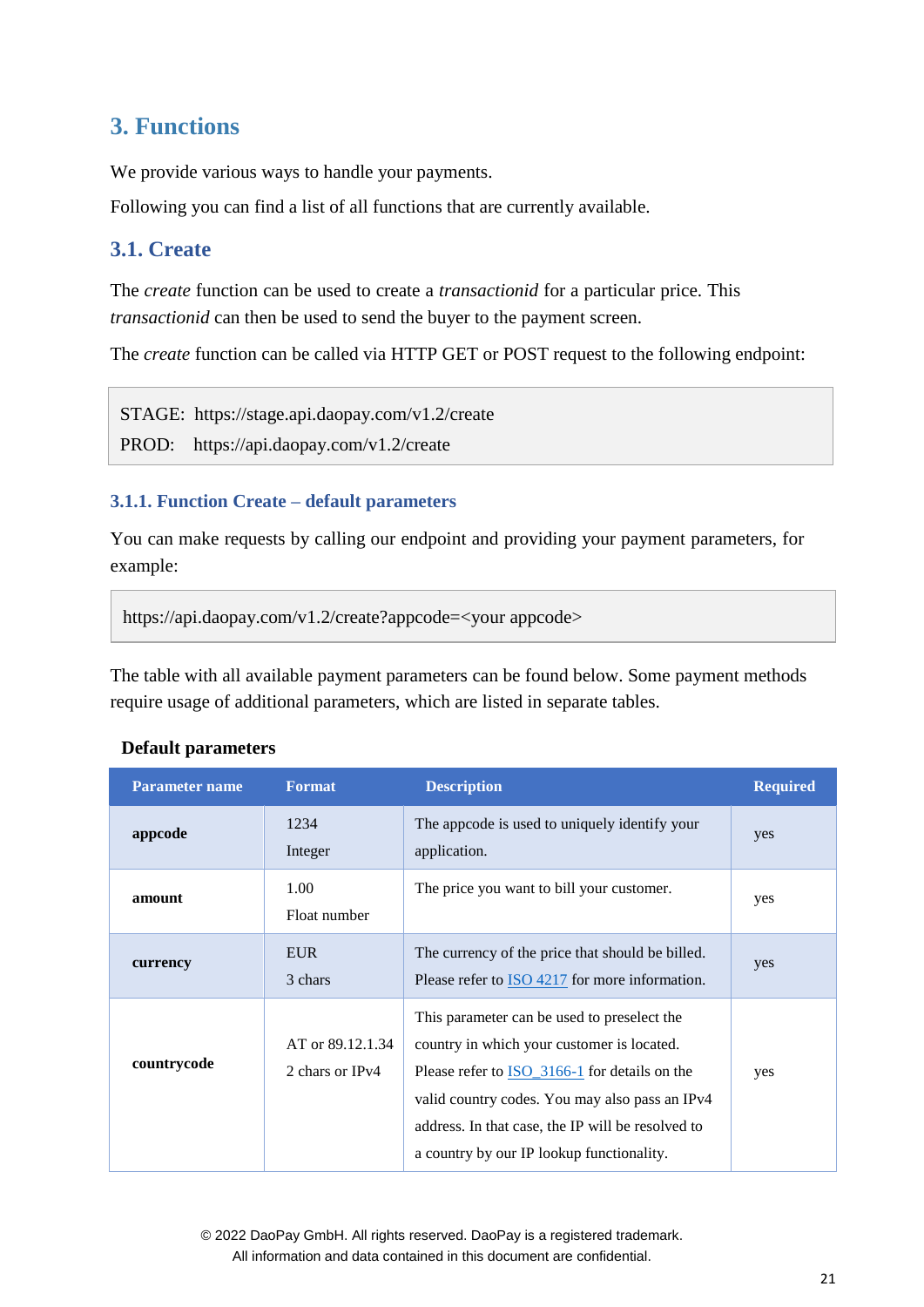| <b>Parameter name</b> | <b>Format</b>                                                                           | <b>Description</b>                                                                                                                                                                                                                                                                                                                                                | <b>Required</b>                  |
|-----------------------|-----------------------------------------------------------------------------------------|-------------------------------------------------------------------------------------------------------------------------------------------------------------------------------------------------------------------------------------------------------------------------------------------------------------------------------------------------------------------|----------------------------------|
| productname           | "100 Gold Coins"<br>String                                                              | A description of the product you want to bill.<br>Please note: Due to layout reasons, your<br>productname should not be longer than 80<br>characters.                                                                                                                                                                                                             | yes                              |
| productdescription    | "Gold Coins are<br>used to buy<br>ingame items<br>from the ingame<br>$shop$ "<br>String | A more detailed description of the product.                                                                                                                                                                                                                                                                                                                       | no                               |
| customtransactionid   | $<$ transactionid><br><b>String</b>                                                     | A unique ID for transactions within your system<br>/database.                                                                                                                                                                                                                                                                                                     | yes                              |
| userid                | $\langle$ userid $\rangle$<br><b>String</b>                                             | A unique ID that can be used to identify your<br>individual customers/users.                                                                                                                                                                                                                                                                                      | yes                              |
| contenttype           | $\mathbf{1}$<br>Integer                                                                 | This identifies the type of product that should be<br>billed ("gaming",). Please refer to Contenttypes<br>for more details and a list of all possible values.<br>Please note: This parameter is only required if<br>the product you want to sell differs from your<br>default content type, or if you are an aggregator<br>and aggregate different content types. | yes (for<br>Aggregators<br>only) |
| submerchantid         | $submerchantid$<br><b>String</b>                                                        | If you are an aggregator, online gaming<br>plattform or if you sell virtual currency to<br>different merchants, please use this unique ID<br>to identify your individual merchants or games.                                                                                                                                                                      | yes (for<br>Aggregators<br>only) |
| paymentmethod         | $\mathfrak l$<br>Integer                                                                | This parameter specifies the payment method<br>you want to use. Please refer to Payment<br>Methods for more possible values.                                                                                                                                                                                                                                      | yes                              |
| email                 | <b>String</b>                                                                           | Customer email address                                                                                                                                                                                                                                                                                                                                            | yes*                             |
| language              | DE<br>2 chars                                                                           | The language that should be displayed to your<br>customer (in case where payment method allows<br>selection). Please refer to <b>ISO</b> 639-1 for possible<br>values                                                                                                                                                                                             | no                               |

\* can still be omitted for Phone&Mobile payments, but mandatory for all other payment types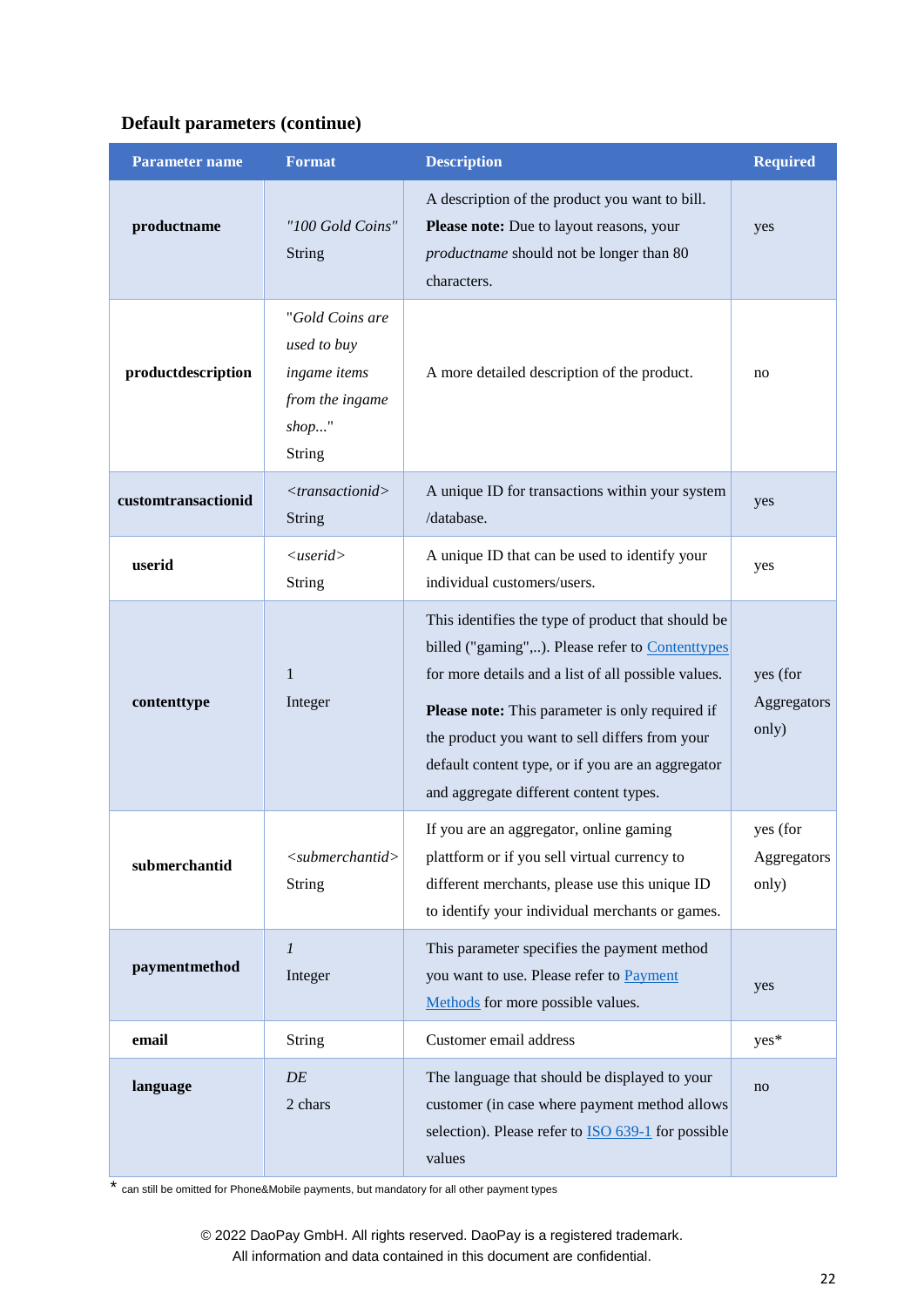| <b>Parameter name</b> | <b>Format</b>                                                                                                                                                                                     | <b>Description</b>                                                                                                                                                                                                                                                                                                | <b>Required</b> |
|-----------------------|---------------------------------------------------------------------------------------------------------------------------------------------------------------------------------------------------|-------------------------------------------------------------------------------------------------------------------------------------------------------------------------------------------------------------------------------------------------------------------------------------------------------------------|-----------------|
| targetgroup           | If service has a specific target group please<br>specify it using this parameter. Please refer to<br>$\overline{2}$<br>Targetgroups for more details and a list of<br>possible values.<br>Integer |                                                                                                                                                                                                                                                                                                                   | no              |
|                       |                                                                                                                                                                                                   | Please note: This parameter is only required if<br>the target group differs from the default target<br>group.                                                                                                                                                                                                     |                 |
| returntarget          | $\mathcal{L}$ self<br>String                                                                                                                                                                      | Specifies how your customer will be returned to<br>the returnurl or failureurl:<br>_self: Opens the URL inside the payment<br>screen frame.<br><i>_parent</i> : Opens the URL inside the parent frame.<br>_blank: Opens the URL in a new window or tab.<br>_top: Opens the URL in the full body of the<br>window. | no              |
| returnurl             | http://www.site.<br>com/success.html<br><b>URL</b>                                                                                                                                                | If specified, this parameter overrides the default<br>URL to which your customer is redirected after<br>a payment. If you don't have a failureurl set,<br>failed payments will also be redirected to your<br>returnurl.                                                                                           | yes*            |
| failureurl            | http://www.site.<br>com/failure.html<br>URL                                                                                                                                                       | If specified, this parameter overrides the default<br>URL to which your customer is redirected after<br>a failed/expired/aborted payment.                                                                                                                                                                         | no              |
| psnurl                | http://www.site.<br>com/psn.html<br><b>URL</b>                                                                                                                                                    | If specified, this parameter overrides the default<br>URL to which PSNs for this payment are sent.<br>For more information on PSNs, please refer to<br><b>Payment Status Notifications (PSN)</b>                                                                                                                  | yes*            |
| customparameter       | param1:value1,<br>param2:value2<br><b>String</b>                                                                                                                                                  | You can use this parameter to add any number<br>of custom parameters. The maximum length of<br>all your parameters and values should not<br>exceed 255 characters.<br>Please note: The individual parameters and<br>values need to be combined as shown in the<br>format column.                                  | no              |

\*can be ommited if you are using fixed returnurl and psnurl for every payment, preconfigured on our side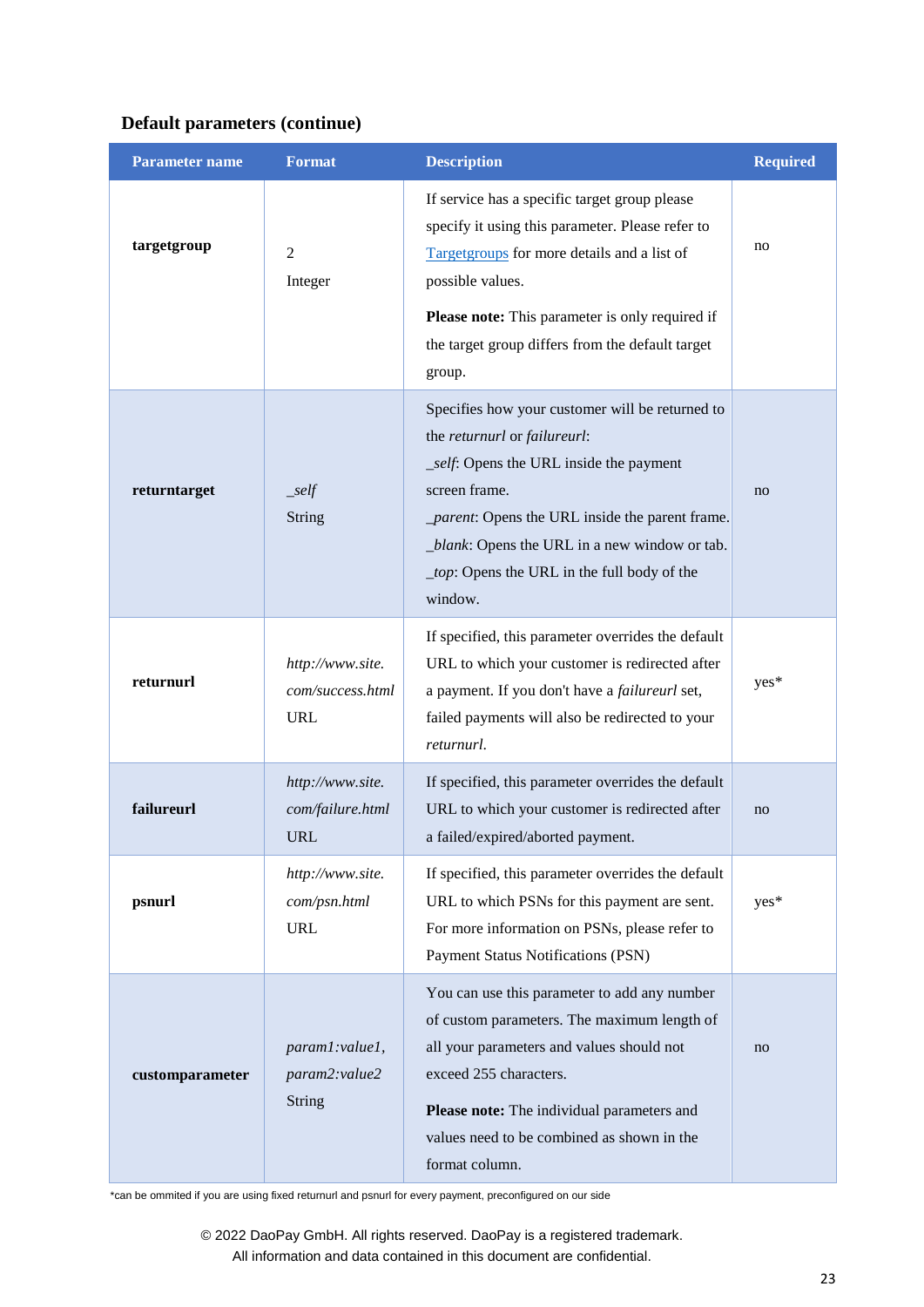<span id="page-23-0"></span>

| 3.1.2. Additional parameters used only for Phone and SMS payments |  |  |  |
|-------------------------------------------------------------------|--|--|--|
|-------------------------------------------------------------------|--|--|--|

| <b>Parameter name</b> | <b>Format</b>                | <b>Description</b>                                                                                                                                                                                                                         | <b>Required</b> |
|-----------------------|------------------------------|--------------------------------------------------------------------------------------------------------------------------------------------------------------------------------------------------------------------------------------------|-----------------|
| operatorid            | "1223354"<br>String          | This parameter identifies a single operator the<br>buyer is using. If direct billing is not available<br>for all operators in the country you intend to use,<br>this parameter is required.                                                | no              |
| callerid              | +4312345678<br><b>String</b> | If you already know the telephone number of<br>your customer, you can provide it using this<br>parameter. This allows us to verify if the number<br>is allowed to make payments. Please refer to<br>$E.164$ regarding the required format. | no              |
| pricejumping          | 1 2 3<br>Integer             | Describes the desired pricejumping behavior:<br>1: Jump to the nearest higher available amount<br>2: Jump to the nearest <b>lower</b> available amount<br>3: Jump to the nearest amount (lower or<br>higher)                               | no              |
| pricetolerance        | 20<br>Percentage (0-<br>100) | The percentage (of the amount) specifies the<br>interval within which price jumping is possible.<br>If it's not specified, the default value of 10% will<br>be used.                                                                       | no              |
| customstyleid         | $7\phantom{.0}$<br>Integer   | If specified, this parameter overrides the default<br>style for this payment. For more information on<br>available styles, please refer to Visual and<br>Layout.                                                                           | no              |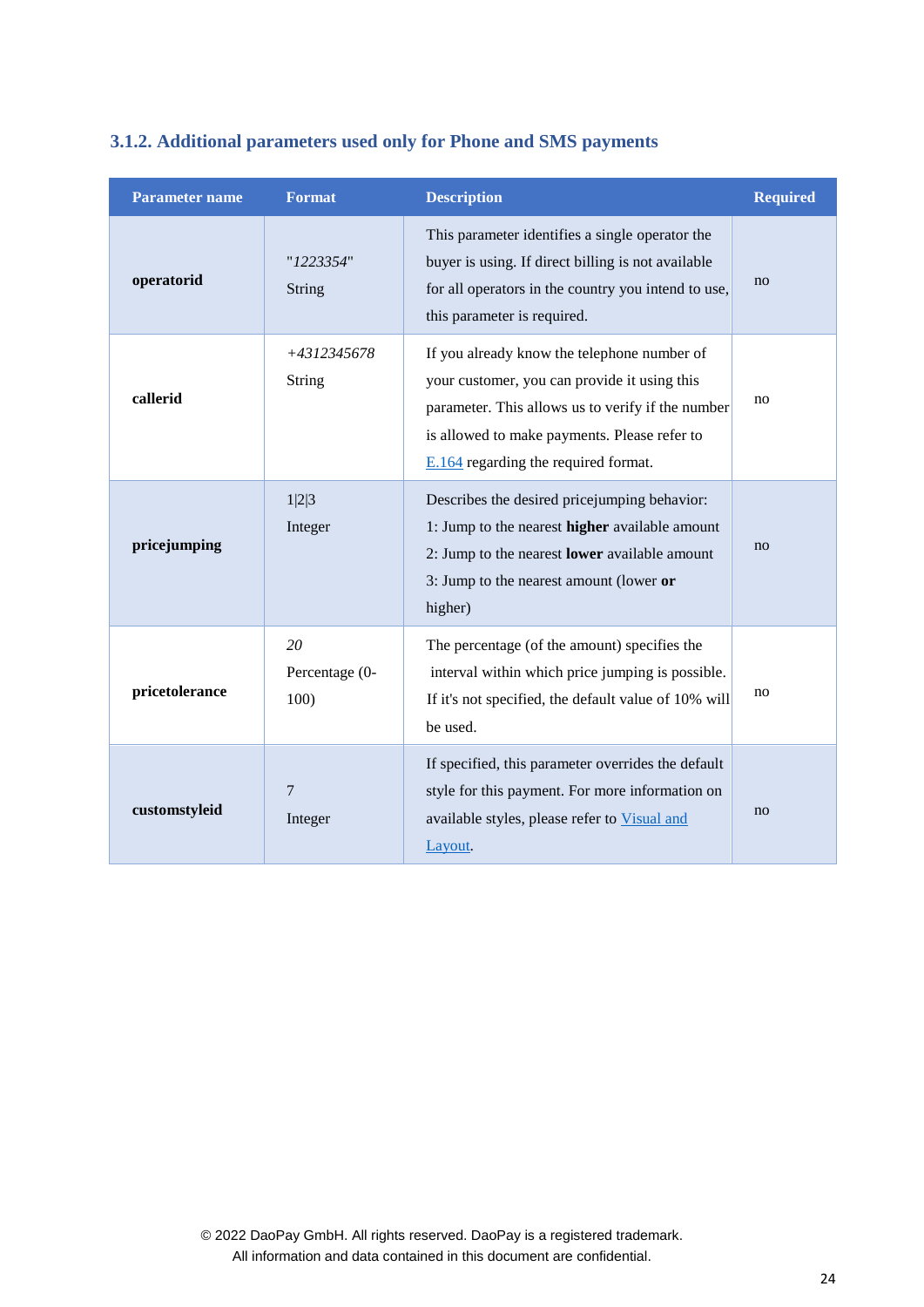#### <span id="page-24-0"></span>**3.1.3. User data parameters**

Payments like SEPA Direct Debit or Klarna Sofort rely on the user input on the payment form, where user's first name, last name, address, birthdate and other relevant data is collected. If you already collect this data on your side, e.g. for billing purposes, it is possible to provide these parameters in the payment initiation request, so that they are pre-filled on the Daopay payment screen, and the user don't have to enter them again.

| <b>Parameter name</b>   | <b>Format</b>                                       | <b>Description</b>                                                     | <b>Required</b>        |
|-------------------------|-----------------------------------------------------|------------------------------------------------------------------------|------------------------|
| salutation              | String with 2<br>possible values:<br>$"Mr"$ , "Mrs" | salutation                                                             | no                     |
| first_name              | August<br>String                                    | customer first name                                                    | no                     |
| last_name               | Huber<br>String                                     | customer last name                                                     | no                     |
| birth_date              | YYYY-MM-DD<br>String                                | customer birth date                                                    | no                     |
| phone_country_code      | 46<br>Integer                                       | country code without '+' sign                                          | no                     |
| phone_subscriber_number | 57483944334<br>Integer                              | phone number without country code                                      | no                     |
| city                    | <b>Berlin</b><br>String                             | city                                                                   | no                     |
| street                  | Wienerstr.<br>String                                |                                                                        |                        |
| street_number           | $\mathfrak{H}$<br>Integer                           | street number (house number)                                           | no                     |
| address_line2           | $st.7$ top $14$<br>String                           | additional info like house floor and<br>apartment number               | no                     |
| postal_code             | SW1V 1BZ<br><b>String</b>                           | postal code                                                            | no                     |
| nationality             | German<br>String                                    | nationality based on client's ID                                       | no                     |
| income_source           | German<br>String                                    | usually not needed could be required<br>for payments with high amounts | $\mathop{\mathrm{no}}$ |

© 2022 DaoPay GmbH. All rights reserved. DaoPay is a registered trademark.

All information and data contained in this document are confidential.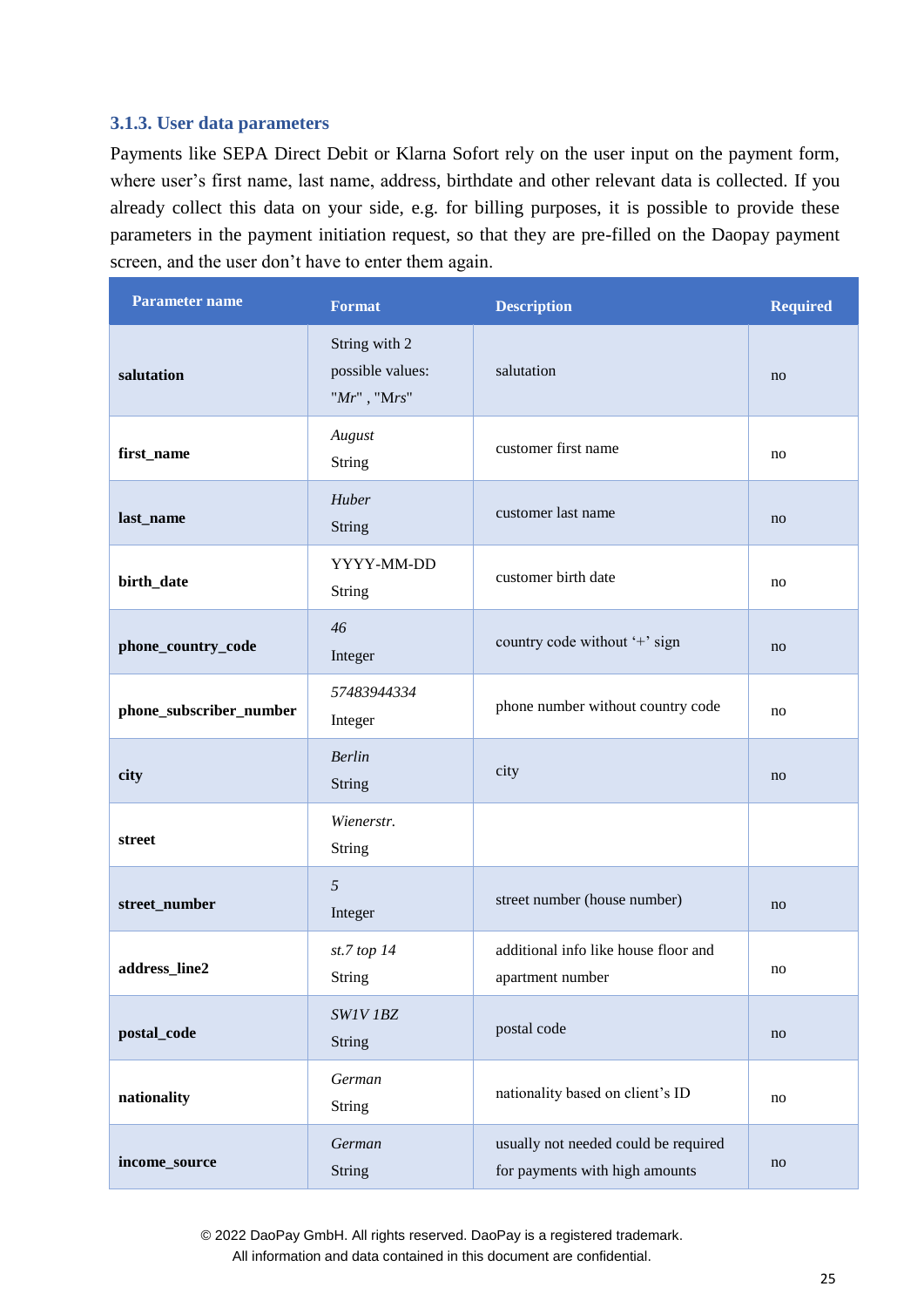#### <span id="page-25-0"></span>**3.1.4. Root payment for online bank transfers**

Some of the online banking payment schemes support **root payment** which allows to send customers directly from your checkout page to their e-banking login page bypassing the intermediary "choose your bank" page. In order to use this functionality your need to send an additional parameter in your payment request which serves as bank identifier.

| Parameter name /<br><b>Payment method</b>         | <b>Format</b>                                                                  | <b>Description</b>                                                                                                                  | <b>Required</b> |
|---------------------------------------------------|--------------------------------------------------------------------------------|-------------------------------------------------------------------------------------------------------------------------------------|-----------------|
| bankid<br>to be used with<br><b>Russian Banks</b> | String with 3<br>possible values:<br>"sberbank"<br>"alfabank"<br>"tinkoff"     | This parameter specifies Russian bank<br>where a customer gets redirected to, in order<br>to complete the online payment            | yes             |
| bankid<br>to be used with<br><b>iDEAL</b>         | String with BIC of<br>underlying bank,<br>see list of possible<br>values below | This parameter specifies bank in the<br>Netherlands where a customer gets redirected<br>to, in order to complete the online payment | no              |
| bankid<br>to be used with<br><b>EPS</b>           | String with BIC of<br>underlying bank,<br>see list of possible<br>values below | This parameter specifies bank in Austria<br>where a customer gets redirected<br>to, in order to complete the online payment         | no              |

|                 | EPS (AT)               |                 |
|-----------------|------------------------|-----------------|
| bankid          | <b>Bank name</b>       | bankid          |
| ABNANL2A        | Raiffeisen Bank        | RLNWATWW        |
| ASNBNL21        | <b>Bank of Austria</b> | <b>BKAUATWW</b> |
| BUNQNL2A        | Erste Bank             | <b>GIBAATWW</b> |
| HANDNL2A        | BAWAG P.S.K.           | <b>BAWAATWW</b> |
| INGBNL2A        | Oberbank               | OBKLAT2L        |
| KNABNL2H        | Volksbank              | <b>VBOEATWW</b> |
| <b>FVLBNL22</b> | <b>BTV Bank</b>        | BTVAAT22        |
| RABONL2U        | <b>BKS Bank</b>        | <b>BFKKAT2K</b> |
| RBRBNL21        | Anadi Bank             | HAABAT2K        |
| SNSBNL2A        | <b>VKB Bank</b>        | VKBLAT2LXXX     |
| TRIONL2U        | Dolomiten Bank         | OVLIAT21XXX     |
|                 |                        |                 |

| EPS (AT)         |                       |  |
|------------------|-----------------------|--|
| <b>Bank name</b> | bankid                |  |
| Raiffeisen Bank  | RLNWATWW              |  |
| Bank of Austria  | BKAUATWW              |  |
| Erste Bank       | <b>GIBAATWW</b>       |  |
| BAWAG P.S.K.     | BAWAATWW              |  |
| Oberbank         | OBKLAT <sub>2L</sub>  |  |
| Volksbank        | <b>VBOEATWW</b>       |  |
| <b>BTV Bank</b>  | BTVAAT22              |  |
| <b>BKS Bank</b>  | <b>BFKKAT2K</b>       |  |
| Anadi Bank       | HAARAT <sub>7</sub> K |  |
| VKB Bank         | VKBLAT2LXXX           |  |
| Dolomiten Bank   | OVLIAT21XXX           |  |
| Marchfelder Bank | MVOGAT22XXX           |  |
| BANK99           | <b>SPBAATWWXXX</b>    |  |

© 2022 DaoPay GmbH. All rights reserved. DaoPay is a registered trademark.

All information and data contained in this document are confidential.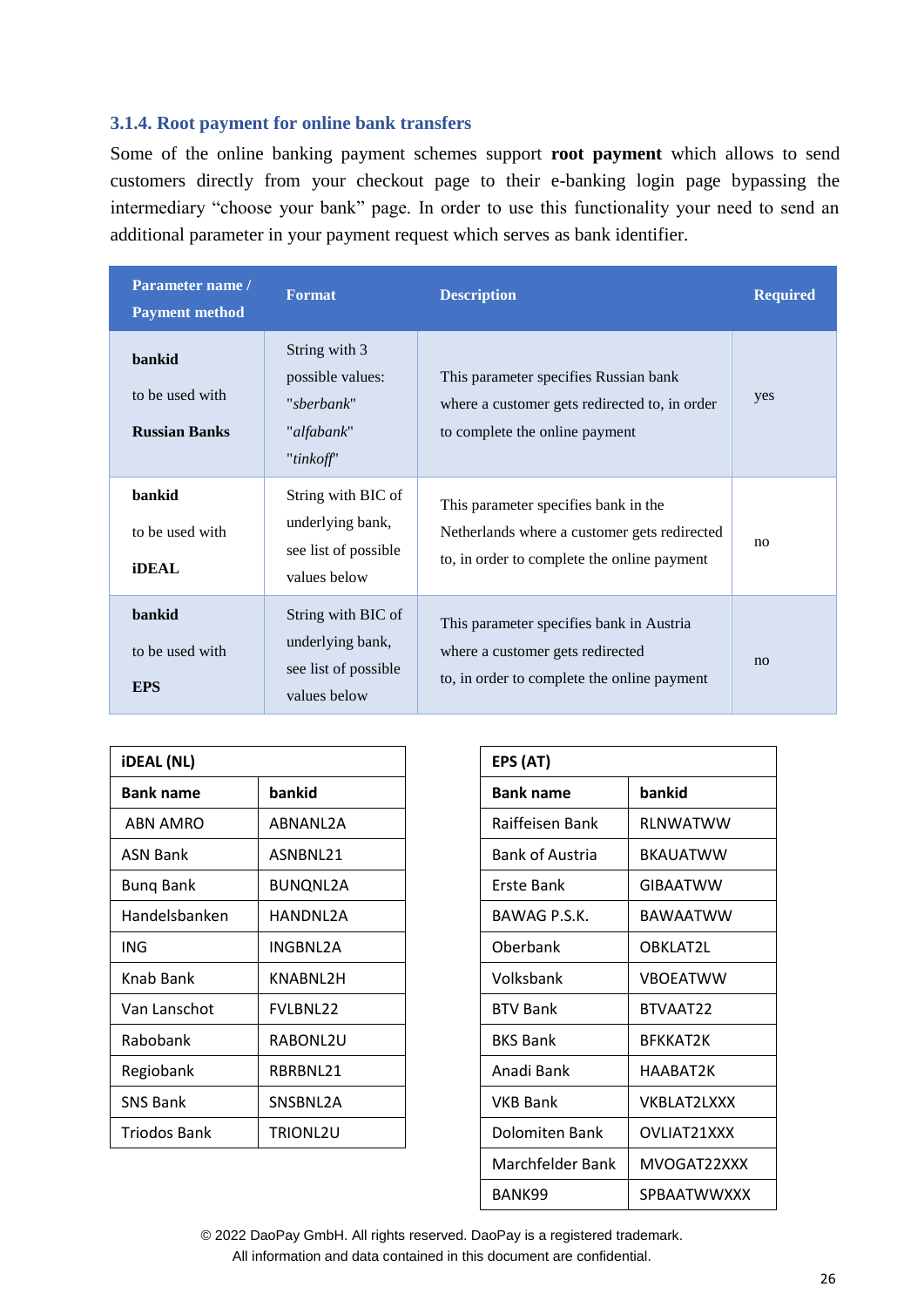## <span id="page-26-0"></span>**3.1.5. Additional mandatory parameters for specific Payment types**

Several payment methods require to use additional mandatory parameters for initiating the transaction, which can be found in the table below.

| Parameter name /<br><b>Payment method</b>          | <b>Format</b>               | <b>Description</b>                                                                                                                                        | <b>Required</b> |
|----------------------------------------------------|-----------------------------|-----------------------------------------------------------------------------------------------------------------------------------------------------------|-----------------|
| accountholder<br>to be used with<br><b>Trustly</b> | John Smith<br><b>String</b> | First name and last name of bank account holder<br>who is paying via Trustly. This payment scheme<br>requires it to be sent with every payment<br>request | no              |

**Please note:** All API requests need to be properly signed to be accepted (for more details, please refer to [Calculating the Signature\)](#page-15-0).

## <span id="page-26-1"></span>**3.1.6. Response Format – create**

Once we processed your transaction request, we will respond with a *transactionid* that uniquely describes your requested transaction as well as the *userurl*, which is the URL that you should send your Buyer to after creating his transaction:

```
Success response example
{
    "request": {
        "responsetimestamp": "2015-01-30T18:00:00.000+02:00",
        "apiversion": "0.2",
        "requesturl": "https://api.daopay.com/v1.2/create? 
appcode=99999&amount=10&currency=EUR&countrycode=DE&.....",
        "parameters": {
            "appcode": 99999,
            "currency": "EUR",
            "amount": 10,
            "countrycode": "DE",
            ... }
}, 
"transactions": {
    "transactionid": "024b3cf8-9f51-4042-808b-609f68a8c656",
"userurl": https://pay.daopay.com/?transactionid=024b3cf8-9f51-
4042-808b-609f68a8c656 }
}
```
**Please note:** If your request couldn't be successfully processed by our system, we will return an error response, which contains information on the error source by describing an error code (for a full list of these error codes, please refer to [API Error Codes\)](#page-50-1)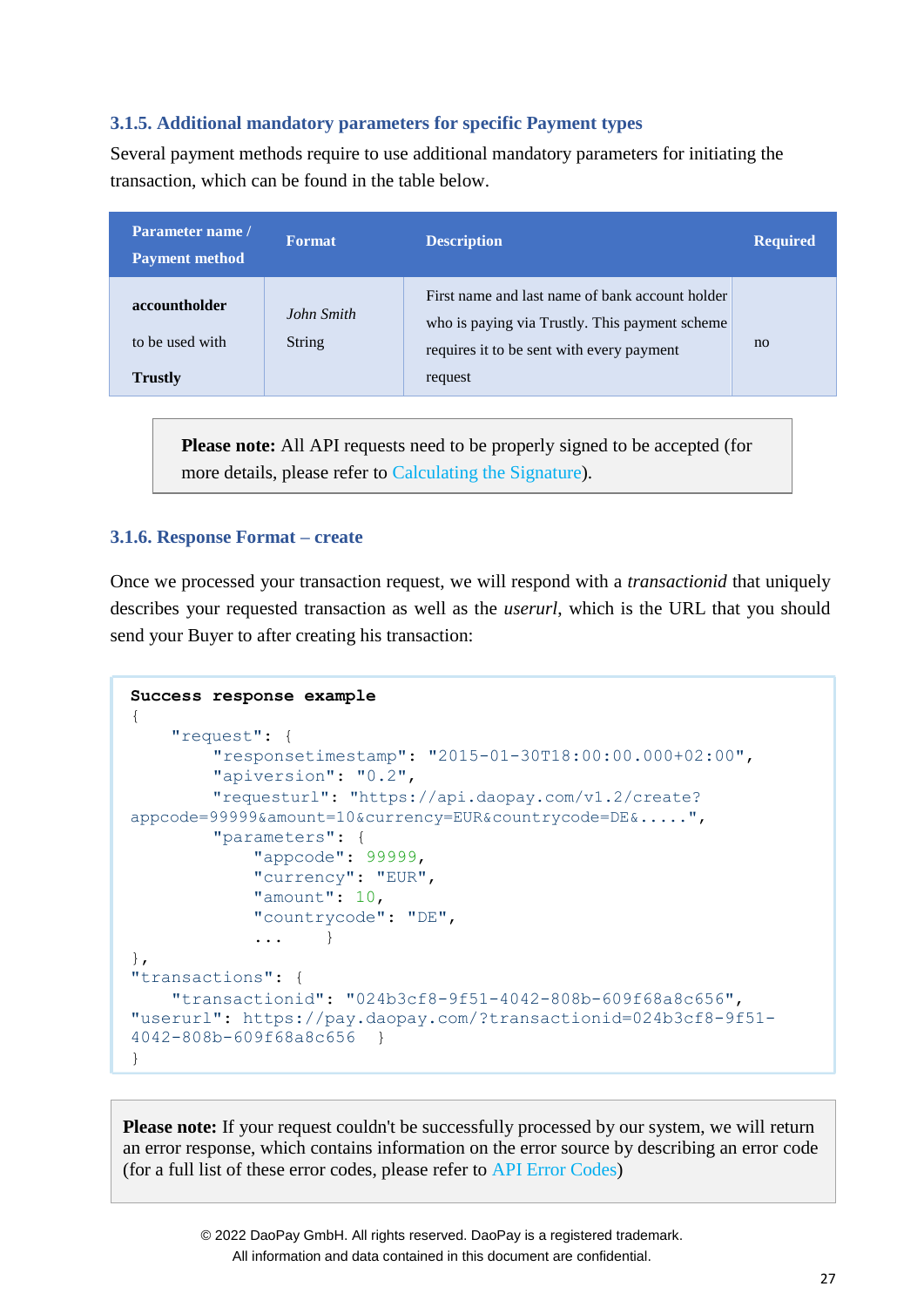## <span id="page-27-0"></span>**3.2. Refund**

## <span id="page-27-1"></span>**3.2.1. Function Refund - parameters**

The *refund* function is used to initiate **payment refund requests** as long as such requests are supported via API of the payment scheme (see full supported list under [Payment Methods](#page-6-0) section).

Full refunds are only possible on the transactions with 'COMPLETED' status.

Partial refunds are possible on the transactions with 'COMPLETED' status and can be also initiated for the transactions with 'REFUND SUCCESSFUL' status. The sum of partial refunds can never exceed the amount which was paid during the original transaction.

Normally only transactions in 'Completed' status could be refunded, with the exception of partial refunds, where a transaction already has 'Refund\_successful' status after the first refund, but it can still be refunded again.

This function can be called via HTTP GET or POST request to the following endpoint:

STAGE: https://stage.api.daopay.com/refund/ PROD: https://api.daopay.com/refund/

| <b>Parameter name</b> | <b>Format</b>                                        | <b>Description</b>                                                                                                                     | <b>Required</b> |
|-----------------------|------------------------------------------------------|----------------------------------------------------------------------------------------------------------------------------------------|-----------------|
| appcode               | 1234<br>Integer                                      | The approde is used to uniquely identify<br>your application.                                                                          | yes             |
| transactionid         | "2f562593-a0fa-4fc2-b1c8-<br>0e87d000bb04"<br>String | Reference to successful transaction<br>which you need to refund                                                                        | yes             |
| amount                | 1.00<br>Float number                                 | The amount you want to be refunded<br>(could be full or partial refund of the<br>original transaction)                                 | yes             |
| requesttimestamp      | 1397564362123                                        | This parameter is needed to verify<br>the signature of the request (for more<br>details, please refer to<br>Calculating the Signature) | yes             |

You need to use the following parameters with the *refund* function: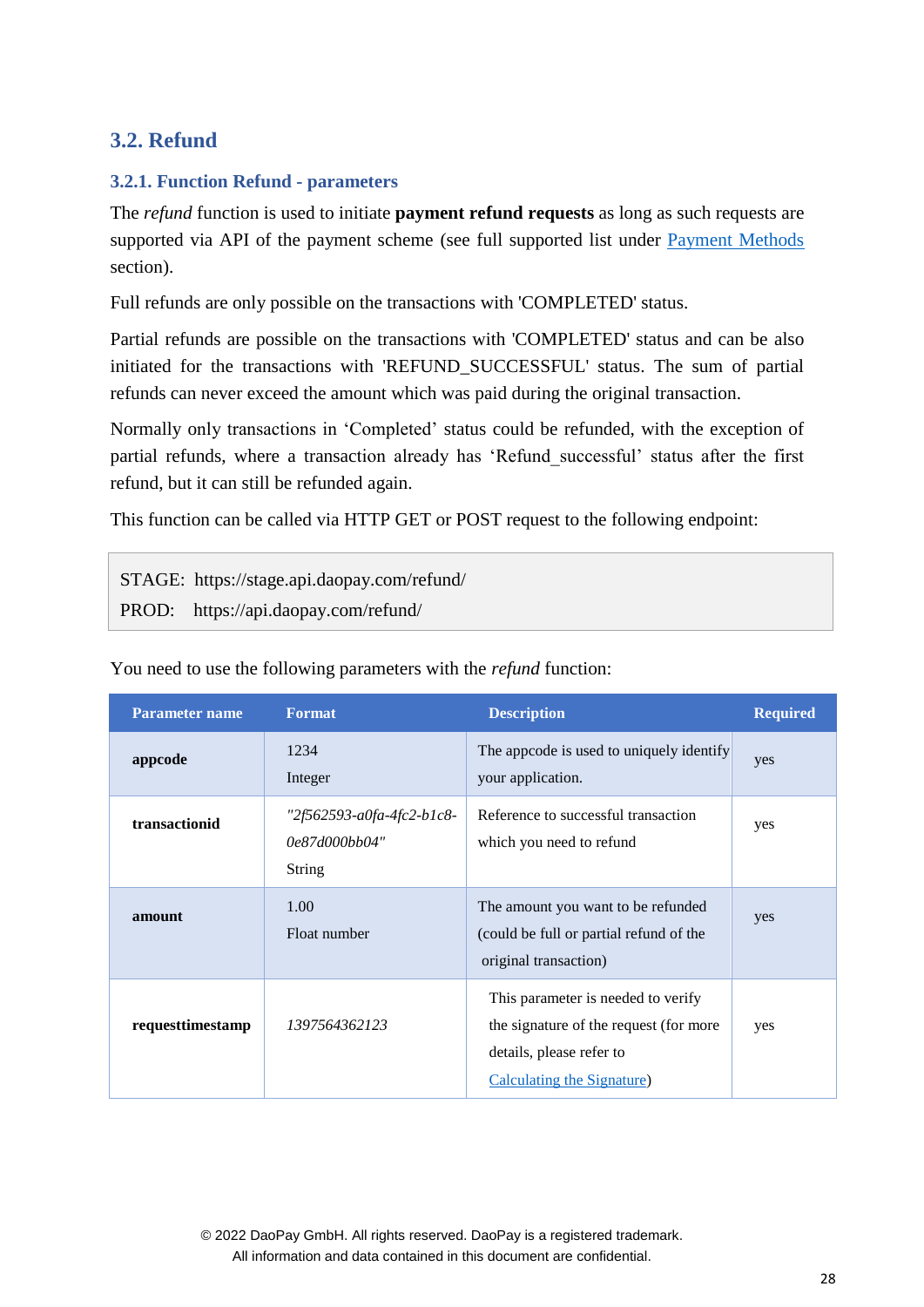#### <span id="page-28-0"></span>**3.2.2. Response Format – refund**

Depending on the underlying payment method, our response to your refund request could be different. In most cases you will get REFUND\_PENDING response asynchronous PSN for the REFUND\_SUCCESSFUL event.

For some payment methods you would immediately get REFUND\_SUCCESSFUL response, but we still strongly recommend to always rely on the [Refund PSN](#page-43-1) to check whether you refund request was in fact successful.

In case of successful refund, the transaction status in our system changes from 'COMPLETED' to 'REFUND\_SUCCESSFUL'.

**Please note:** If your refund request couldn't be successfully processed by our system, we will return an error response, which contains information on the error source by describing an error code (for a full list of these error codes, please refer to [API Error Codes\)](#page-50-1):

```
REFUND_PENDING response example
},
    "transactions": {
             "refund_status": "REFUND_PENDING",
             "transactionid": "5e72b7fb-8a7d-4a96-94ed-f6ad45562fb9",
             "userurl": null 
}
```

```
 REFUND_SUCCESSFUL response example 
  },
     "transactions": {
          "refund_status": "REFUND_SUCCESSFUL",
          "transactionid": "f647f785-6c55-4f33-b89f-14e7eca9cc3d",
          "userurl": null
 }
```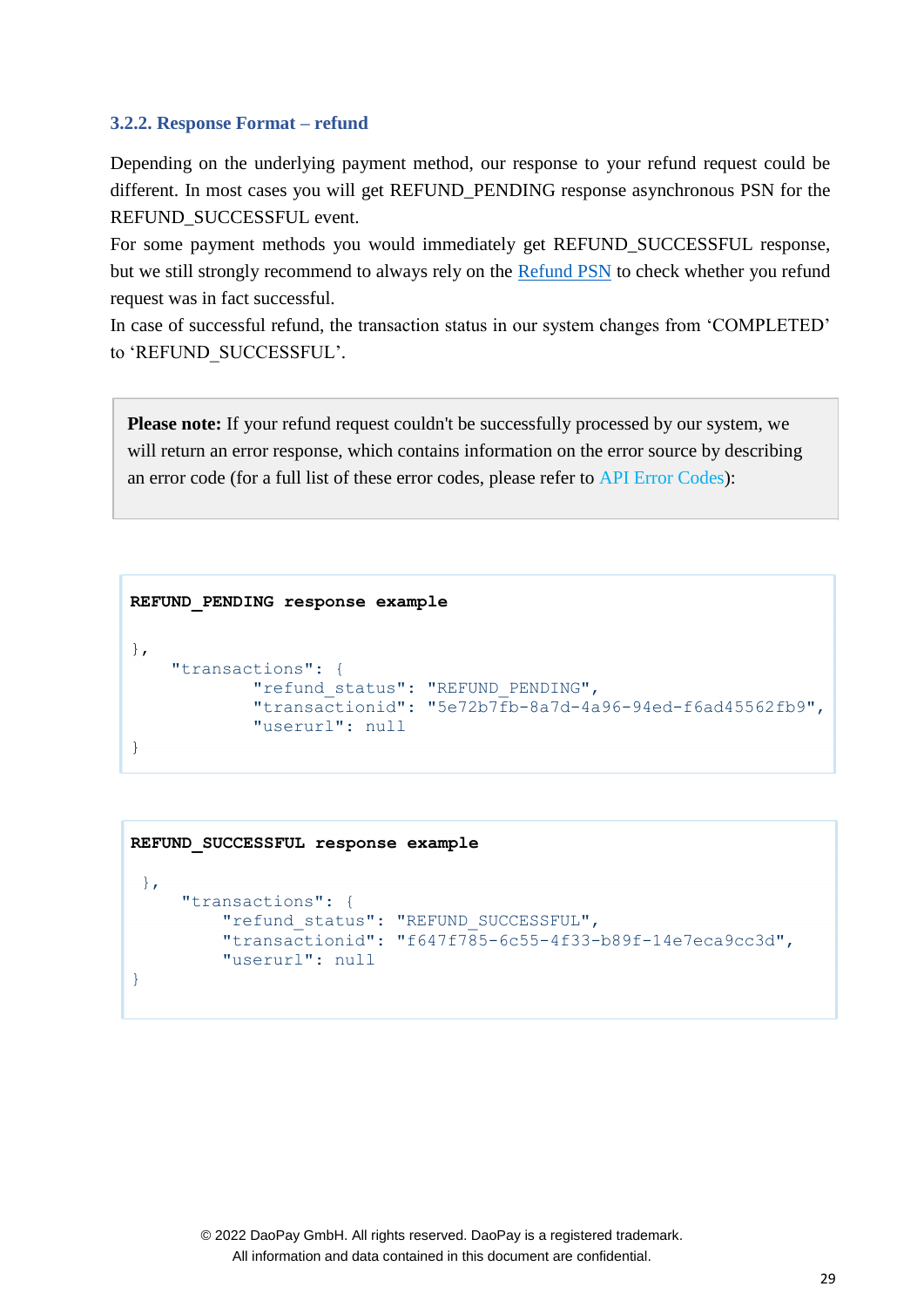## <span id="page-29-0"></span>**3.3. Check Status**

## <span id="page-29-1"></span>**3.2.1. Function Checkstatus - parameters**

The *checkstatus* function can be used to check the status of a particular transaction.

The *checkstatus* function can be called via HTTP GET or POST request to the following endpoint:

STAGE: [https://stage.api.daopay.com/v1.2/checkstatus?](https://stage.api.daopay.com/v1.2/checkstatus) PROD: https://api.daopay.com/v1.2/checkstatus?

The table with all available payment parameters can be found below.

## **Default parameters**

| <b>Parameter name</b> | <b>Format</b>                                        | <b>Description</b>                                                                                                                     | <b>Required</b> |
|-----------------------|------------------------------------------------------|----------------------------------------------------------------------------------------------------------------------------------------|-----------------|
| appcode               | 1234<br>Integer                                      | The approde is used to uniquely identify your<br>application.                                                                          | yes             |
| transactionid         | "2f562593-a0fa-4fc2-<br>b1c8-0e87d000bb04"<br>String | Reference to successful transaction<br>which you need to refund                                                                        | yes             |
| requesttimestamp      | 1397564362123                                        | This parameter is needed to verify<br>the signature of the request (for more<br>details, please refer to<br>Calculating the Signature) | yes             |

<span id="page-29-2"></span>**Please note:** All API requests need to be properly signed to be accepted (for more details, please refer to [Calculating the Signature\)](#page-15-0).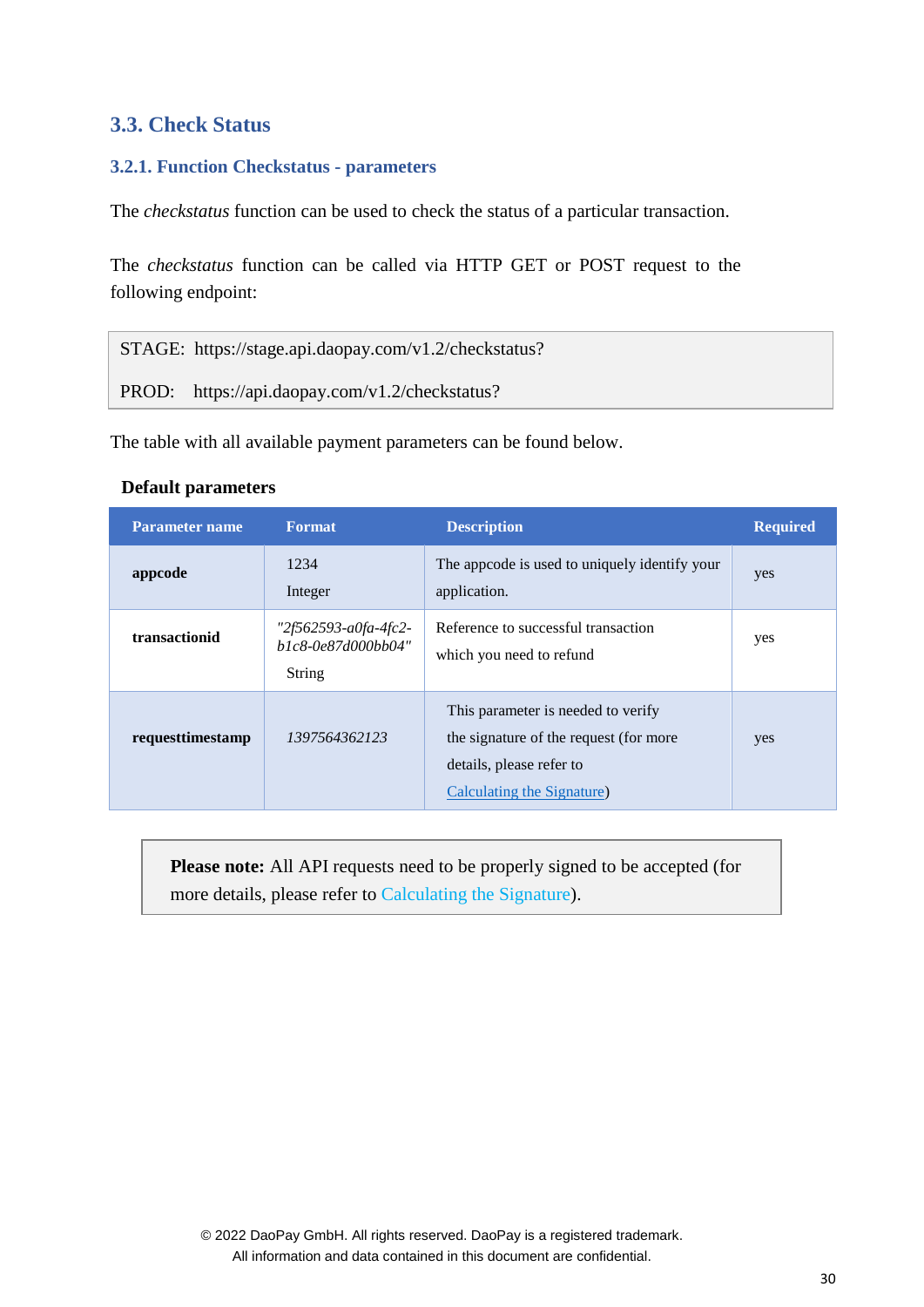#### **3.2.2. Response Format – checkstatus**

{

}

}

Depending on the current status for a given transaction, our response to your request could be different. Here are the examples of some possible responses:

```
STATUS_PENDING response example
  "appcode": 1695,
  "status": "PENDING",
  "userid": "user1",
  "statusdescription": "The payment is in progress.",
  "transactionid": "5349be1f-8dd6-4baf-bb4f-c6ac045c52cc",
  "customtransactionid": "123456",
  "customparameter": "param1:max,param2:bla,param3:hugo",
  "paymentmethod": 15
```

```
 STATUS_COMPLETED response example 
  {
  "appcode": 1705,
  "status": "COMPLETED",
  "userid": "user1",
  "statusdescription": "The payment was completed successfully.",
  "transactionid": "63c3d14c-95a4-44da-ab0d-4e9aeb3fa53c",
  "customtransactionid": "123456",
  "customparameter": "param1:max,param2:bla,param3:hugo",
  "substatus": 1000,
  "paidamount": 0.70,
  "currency": "EUR",
  "hashedcallerid": "6b546baa2c0728536a47c31fcf4fc6",
  "callerid": "43122844345",
  "countrycode": "AT",
  "operatorid": "AT-Landline",
  "paidtime": "2021-10-14T12:22:31.757+02:00",
  "paymentmethod": 2
```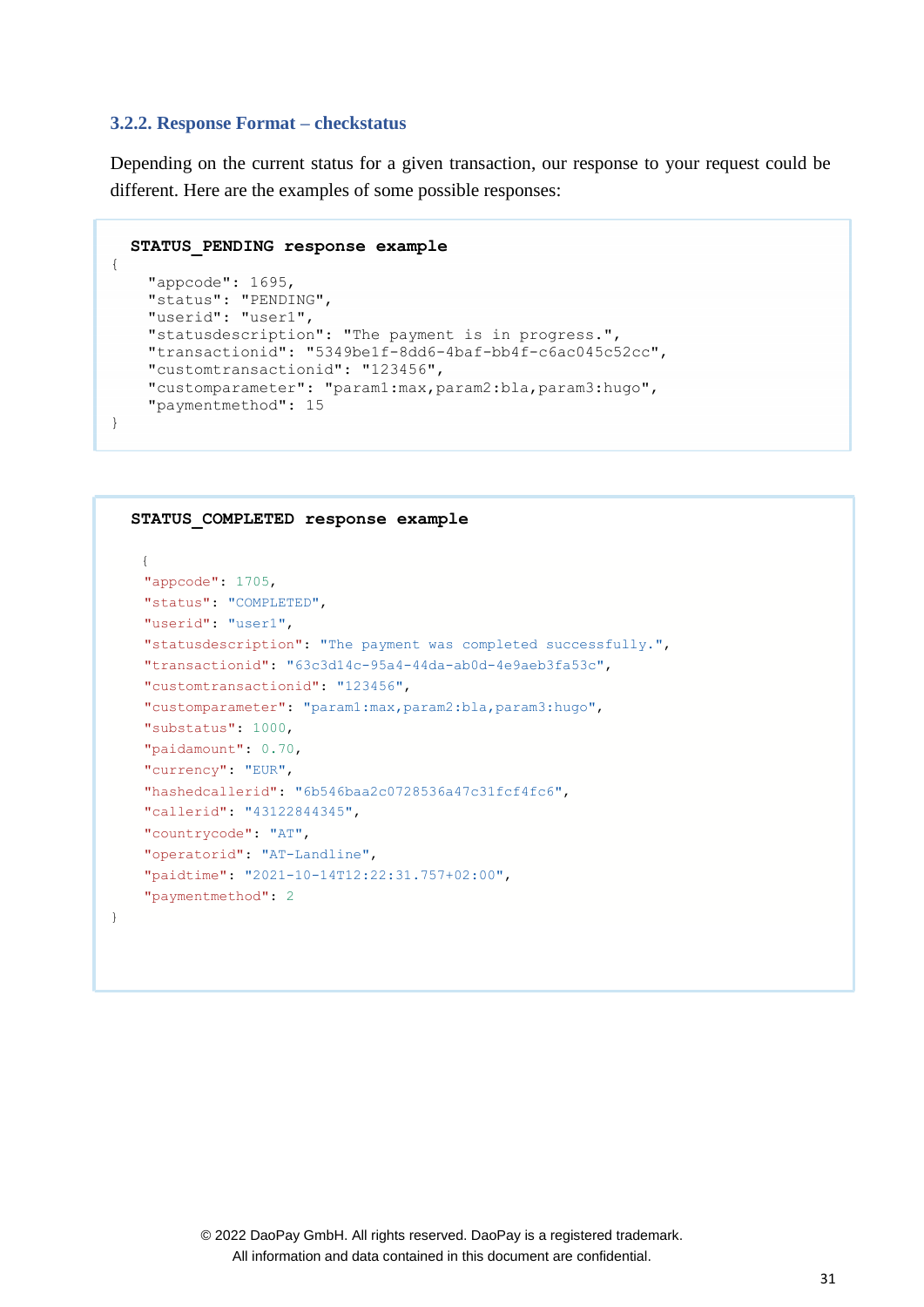## <span id="page-31-0"></span>**3.4. Createsubscription**

The *createsubscription* function can be used to create a subscription and trigger the first transaction. It will return an identifier for the subscription and a transactionid. This transactionid can then be used to send the buyer to the payment screen.

The function can be called via HTTP GET or POST request to the following endpoint:

STAGE: https://stage.api.daopay.com/v1.2/createsubscription PROD: https://api.daopay.com/v1.2/createsubscription

## <span id="page-31-1"></span>**3.4.1. Function createsubscription – default parameters**

You can make requests by calling our endpoint and providing your payment parameters, for example:

https://api.daopay.com/v1.2/createsubscription?appcode=<your appcode>

The table with all available payment parameters can be found below. Some payment methods require usage of additional parameters, which are listed in separate tables.

| <b>Parameter name</b> | <b>Format</b>                                                                                                                                                                                                                                                                                                                                 | <b>Description</b>                                                                                                                                                             | <b>Required</b> |
|-----------------------|-----------------------------------------------------------------------------------------------------------------------------------------------------------------------------------------------------------------------------------------------------------------------------------------------------------------------------------------------|--------------------------------------------------------------------------------------------------------------------------------------------------------------------------------|-----------------|
| appcode               | 1234<br>Integer                                                                                                                                                                                                                                                                                                                               | The appcode is used to uniquely identify your<br>application.                                                                                                                  | yes             |
| amount                | 1.00<br>The price you want to bill your customer.<br>Float number                                                                                                                                                                                                                                                                             |                                                                                                                                                                                | yes             |
| currency              | <b>EUR</b><br>3 chars                                                                                                                                                                                                                                                                                                                         | The currency of the price that should be billed.<br>Please refer to ISO 4217 for more information.                                                                             | yes             |
| countrycode           | This parameter can be used to preselect the<br>AT or 89.12.1.34<br>country in which your customer is located.<br>2 chars or IPv4<br>Please refer to <b>ISO</b> _3166-1 for details on the<br>valid country codes. You may also pass an IPv4<br>address. In that case, the IP will be resolved to<br>a country by our IP lookup functionality. |                                                                                                                                                                                | yes             |
| nationality           | AT<br>2 chars                                                                                                                                                                                                                                                                                                                                 | This parameter can be used to preselect the<br>country in which your customer has nationality.<br>Please refer to <b>ISO</b> 3166-1 for details on the<br>valid country codes. | yes             |

## **Default parameters**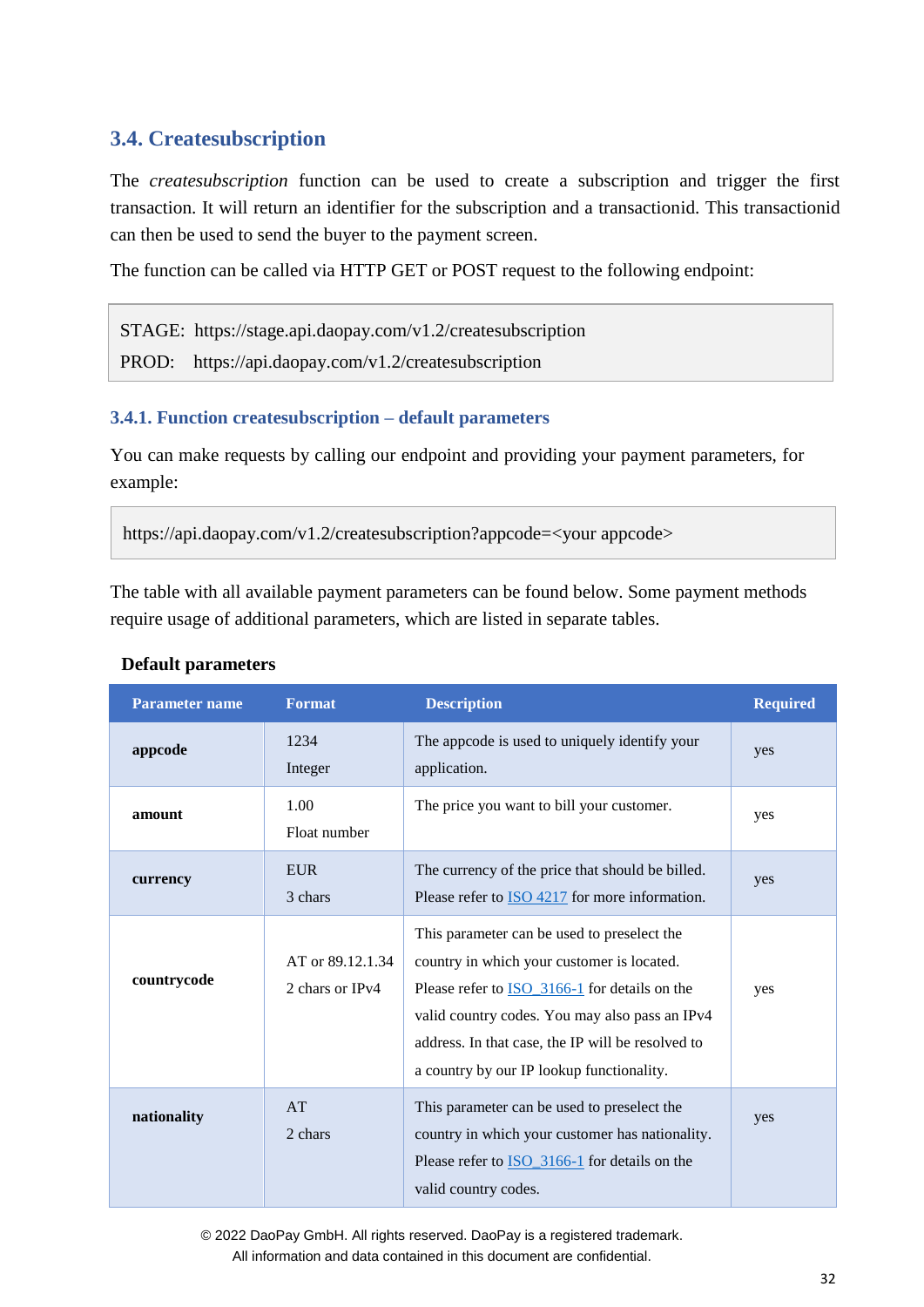| <b>Parameter name</b>   | <b>Format</b>                                                                        | <b>Description</b>                                                                                                                                                                                               | <b>Required</b> |
|-------------------------|--------------------------------------------------------------------------------------|------------------------------------------------------------------------------------------------------------------------------------------------------------------------------------------------------------------|-----------------|
| paymentmethod           | $\mathfrak l$<br>Integer                                                             | This parameter specifies the payment method<br>you want to use. Please refer to Payment<br>Methods for more possible values.                                                                                     | yes             |
| billingperiod           | hour $\vert$ day $\vert$ week<br>$\mid$ month                                        | The unit of time of the subscription payment                                                                                                                                                                     | yes             |
| billingfrequency        | $1 - 1000$<br>Integer                                                                | The number of time units for the subscription<br>payment                                                                                                                                                         | yes             |
| stop                    | 2022-01-01T<br>18:00:00.000+02:00<br>YYYY-MM-<br>DDThh:mm:ss.sssTZD                  | The date on which this subscription should<br>expire. For more details, please refer to<br>ISO 8601. Please make sure to specify<br>the time zone designator as well as 3 digits<br>for the fractions of second. | no              |
| subscriptionname        | "100 Gold Coins"<br><b>String</b>                                                    | A description of the product or service you<br>want to bill.<br>Please note: Due to layout reasons, your<br>subscriptionname should not be longer than 80<br>characters.                                         | yes             |
| subscriptiondescription | "Gold Coins are<br>used to buy<br>ingame items<br>from the ingame<br>shop"<br>String | A more detailed description of the product.                                                                                                                                                                      | no              |
| customsubscriptionid    | customsubscriptionid<br><b>String</b>                                                | A unique ID for subscription within your<br>system/database.                                                                                                                                                     | yes             |
| userid                  | $\langle$ userid $\rangle$<br><b>String</b>                                          | A unique ID that can be used to identify your<br>individual customers/users.                                                                                                                                     | yes             |
| email                   | String                                                                               | Customer email address                                                                                                                                                                                           | yes             |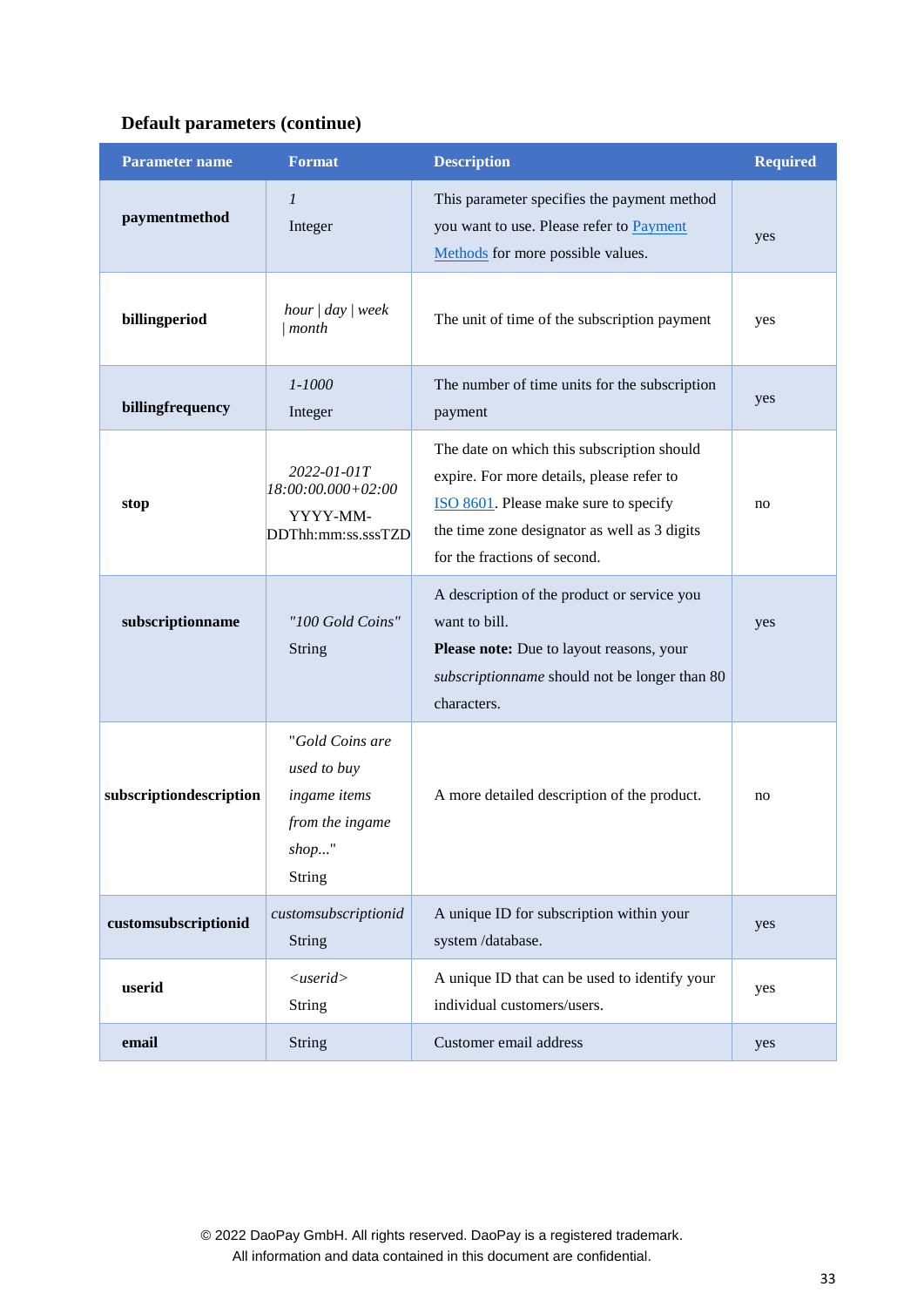| <b>Parameter name</b> | <b>Format</b>                                      | <b>Description</b>                                                                                                                                                                                                                                                                                                | <b>Required</b>                  |
|-----------------------|----------------------------------------------------|-------------------------------------------------------------------------------------------------------------------------------------------------------------------------------------------------------------------------------------------------------------------------------------------------------------------|----------------------------------|
| language              | DE<br>2 chars                                      | The language that should be displayed to your<br>customer (in case where payment method allows<br>selection). Please refer to <b>ISO</b> 639-1 for possible<br>values                                                                                                                                             | no                               |
| contenttype           | 1<br>Integer                                       | This identifies the type of product that should<br>be billed ("gaming",). Please refer to<br>Contenttypes for more details and a list<br>of all possible values.                                                                                                                                                  | yes (for<br>Aggregators<br>only) |
| submerchantid         | $\langle$ submerchantid $\rangle$<br><b>String</b> | If you are an aggregator, online gaming<br>plattform or if you sell virtual currency to<br>different merchants, please use this unique ID<br>to identify your individual merchants or games.                                                                                                                      | yes (for<br>Aggregators<br>only) |
| targetgroup           | $\overline{2}$<br>Integer                          | If service has a specific target group please<br>specify it using this parameter. Please refer to<br>Targetgroups for more details and a list of<br>possible values.<br>Please note: This parameter is only required if<br>the target group differs from the default target<br>group.                             | no                               |
| returntarget          | $\mathcal{L}$ self<br>String                       | Specifies how your customer will be returned to<br>the returnurl or failureurl:<br>_self: Opens the URL inside the payment<br>screen frame.<br><i>_parent</i> : Opens the URL inside the parent frame.<br>_blank: Opens the URL in a new window or tab.<br>_top: Opens the URL in the full body of the<br>window. | no                               |
| returnurl             | http://www.site.<br>com/success.html<br><b>URL</b> | If specified, this parameter overrides the default<br>URL to which your customer is redirected after<br>a payment. If you don't have a failureurl set,<br>failed payments will also be redirected to your<br>returnurl.                                                                                           | yes                              |
| failureurl            | http://www.site.<br>com/failure.html<br><b>URL</b> | If specified, this parameter overrides the default<br>URL to which your customer is redirected after<br>a failed/expired/aborted payment.                                                                                                                                                                         | no                               |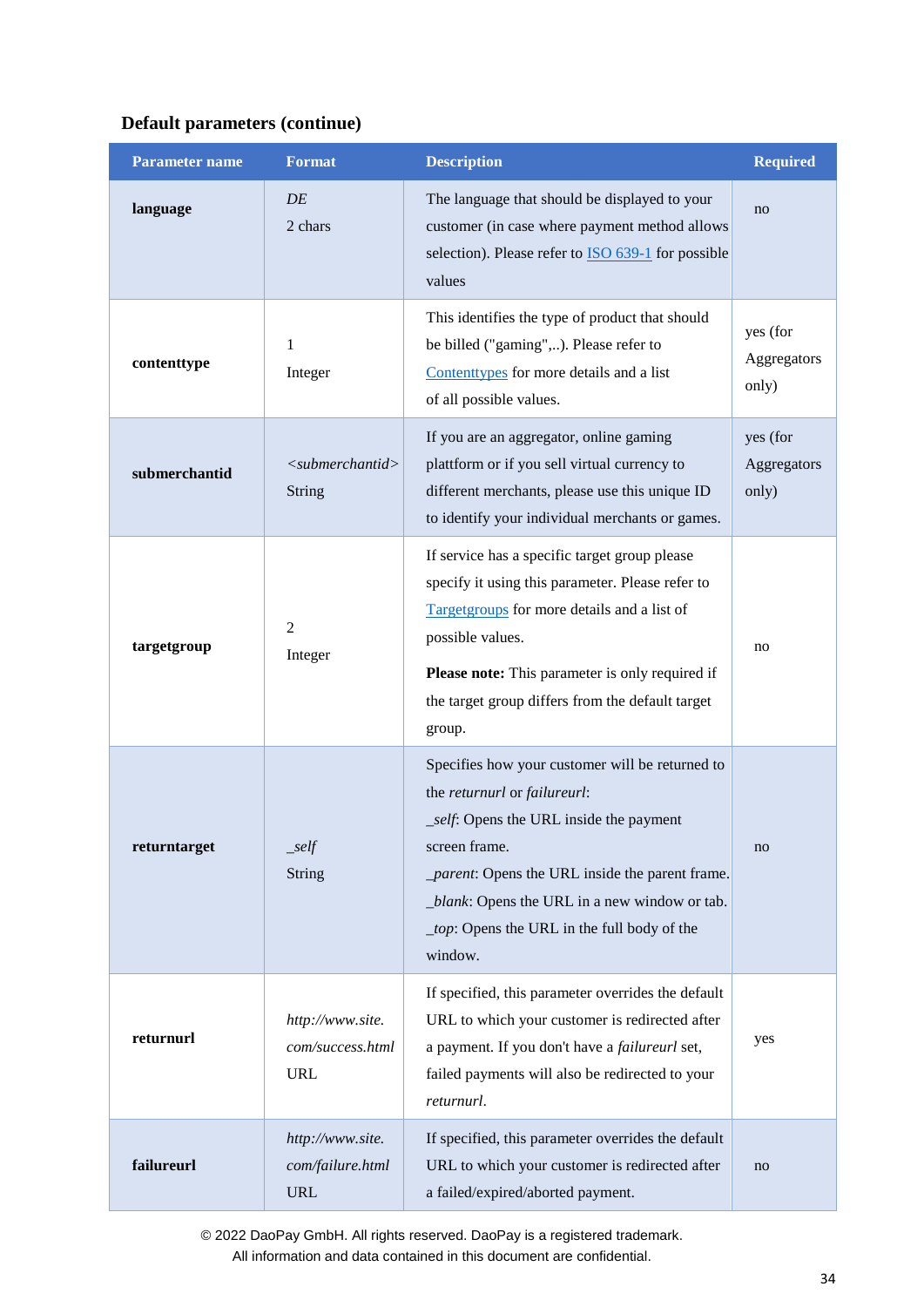| <b>Parameter name</b> | <b>Format</b>                                     | <b>Description</b>                                                                                                                                                                                                                                                               | <b>Required</b> |
|-----------------------|---------------------------------------------------|----------------------------------------------------------------------------------------------------------------------------------------------------------------------------------------------------------------------------------------------------------------------------------|-----------------|
| cancelurl             | http://www.site.<br>com/cancel.html<br><b>URL</b> | If specified, your customer will be redirected to<br>this URL after a cancellation                                                                                                                                                                                               | no              |
| psnurl                | http://www.site.<br>com/psn.html<br><b>URL</b>    | If specified, this parameter overrides the default<br>URL to which PSNs for this payment are sent.<br>For more information on PSNs, please refer to<br><b>Payment Status Notifications (PSN)</b>                                                                                 | yes             |
| customparameter       | param1:value1,<br>param2:value2<br><b>String</b>  | You can use this parameter to add any number<br>of custom parameters. The maximum length of<br>all your parameters and values should not<br>exceed 255 characters.<br>Please note: The individual parameters and<br>values need to be combined as shown in the<br>format column. | no              |

<span id="page-34-0"></span>\*can be omitted if you are using fixed returnurl and psnurl for every payment, preconfigured on our side.

#### **3.4.2. Additional parameters used only for Phone and SMS payments**

| <b>Parameter name</b> | <b>Format</b>             | <b>Description</b>                                                                                                                                                                                                                         | <b>Required</b> |
|-----------------------|---------------------------|--------------------------------------------------------------------------------------------------------------------------------------------------------------------------------------------------------------------------------------------|-----------------|
| operatorid            | "1223354"<br>String       | This parameter identifies a single operator the<br>buyer is using. If direct billing is not available<br>for all operators in the country you intend to use,<br>this parameter is required.                                                | no              |
| callerid              | +4312345678<br>String     | If you already know the telephone number of<br>your customer, you can provide it using this<br>parameter. This allows us to verify if the number<br>is allowed to make payments. Please refer to<br>$E.164$ regarding the required format. | no              |
| customstyleid         | $\overline{7}$<br>Integer | If specified, this parameter overrides the default<br>style for this payment. For more information on<br>available styles, please refer to Visual and<br>Layout.                                                                           | no              |

**Please note:** All API requests need to be properly signed to be accepted (for more details, please refer to [Calculating the Signature\)](#page-15-0).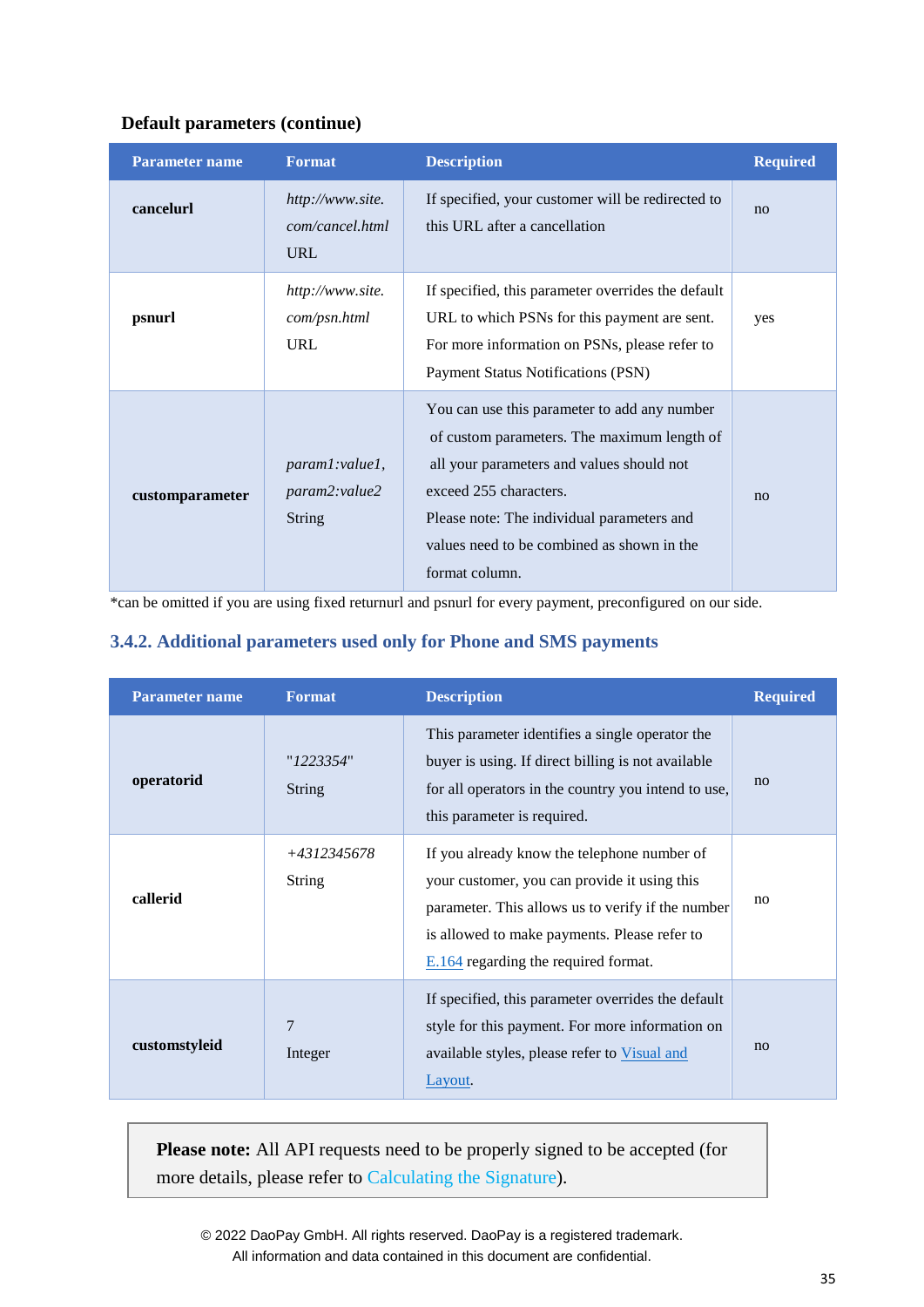#### <span id="page-35-0"></span>**3.4.3 Response Format - createsubscription**

Once we processed your subscription request, we will respond with a subscriptionid, a transactionid that uniquely describes your requested transaction and a url to forward the user to:

```
Success response example
{
    "request": {
        "responsetimestamp": "2015-01-30T18:00:00.000+02:00",
        "apiversion": "0.2",
        "requesturl": "https://api.daopay.com/v1.2
/createsubscription?
appcode=99999&amount=10&currency=EUR&countrycode=DE&.....",
        "parameters": {
            "appcode": 99999,
            "currency": "EUR",
            "amount": 10,
            "countrycode": "DE",
            ...
     }
    },
    "subscriptions":{
        "transactionid": "2bdc2319-4f31-46fe-9150-4d797b40e381",
        "subscriptionid": "024b3cf8-9f51-4042-808b-609f68a8c656",
        "userurl": "https://pay.daopay.com/? 
transactionid=2bdc2319-4f31-46fe-9150-4d797b40e381"
    }
}
```
**Please note:** If your request couldn't be successfully processed by our system, we will return an error response, which contains information on the error source by describing an error code (for a full list of these error codes, please refer to [API Error Codes](#page-50-1)).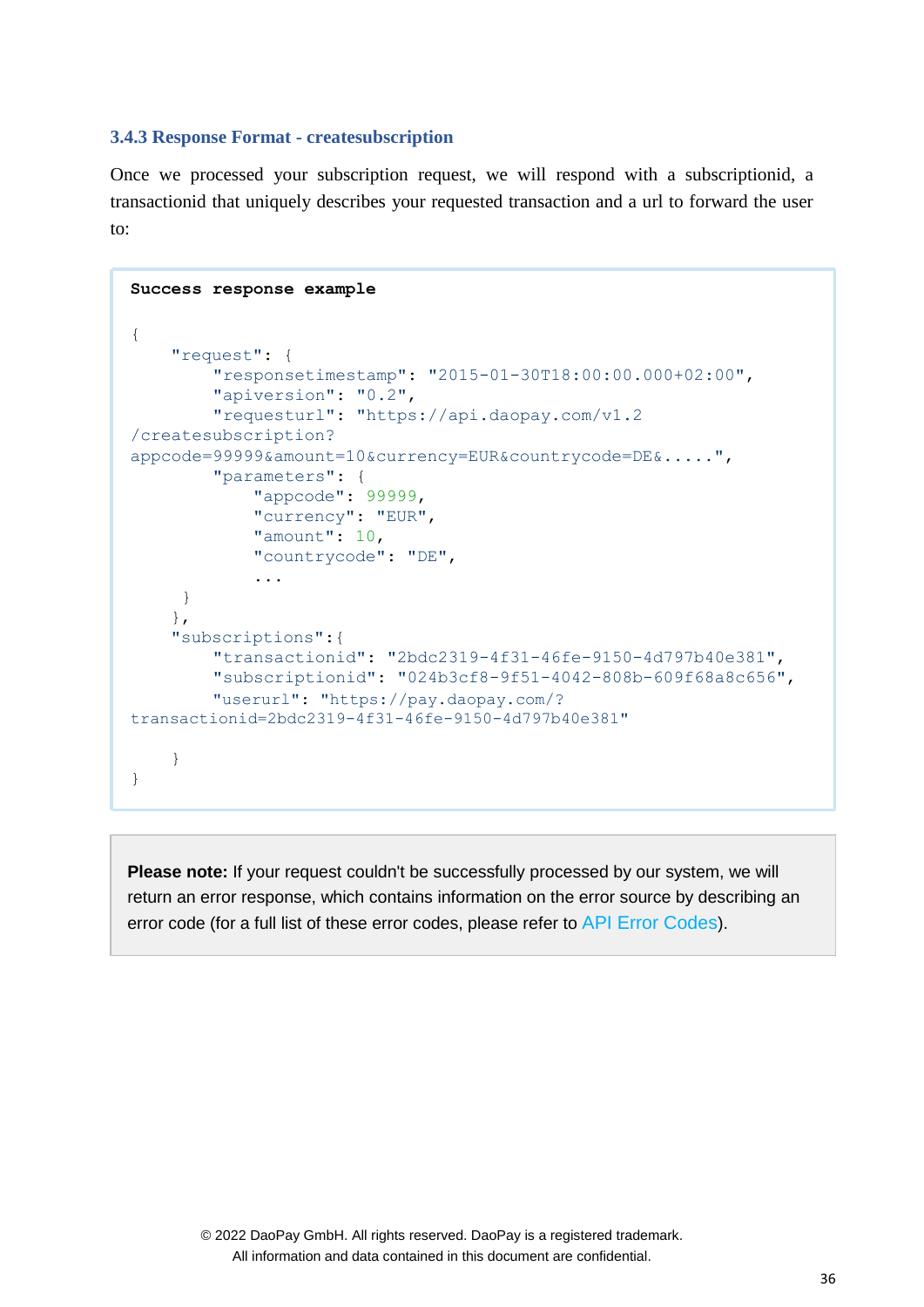```
Error response example
{
    "request": {
        "responsetimestamp": "2015-01-30T18:00:00.000+02:00",
        "apiversion": "0.2",
        "requesturl": "https://api.daopay.com/v1.2
/createsubscription?
appcode=99999&amount=10&currency=EUR&countrycode=DE.....",
        "parameters": {
            "appcode": 99999,
            "currency": "EUR",
            "amount": 10,
            "countrycode": "DE",
            ...
     }
    },
    "error":{
    "errorcode": "1016",
        "errordescription": "Parameter 'targetgroup' is invalid."
```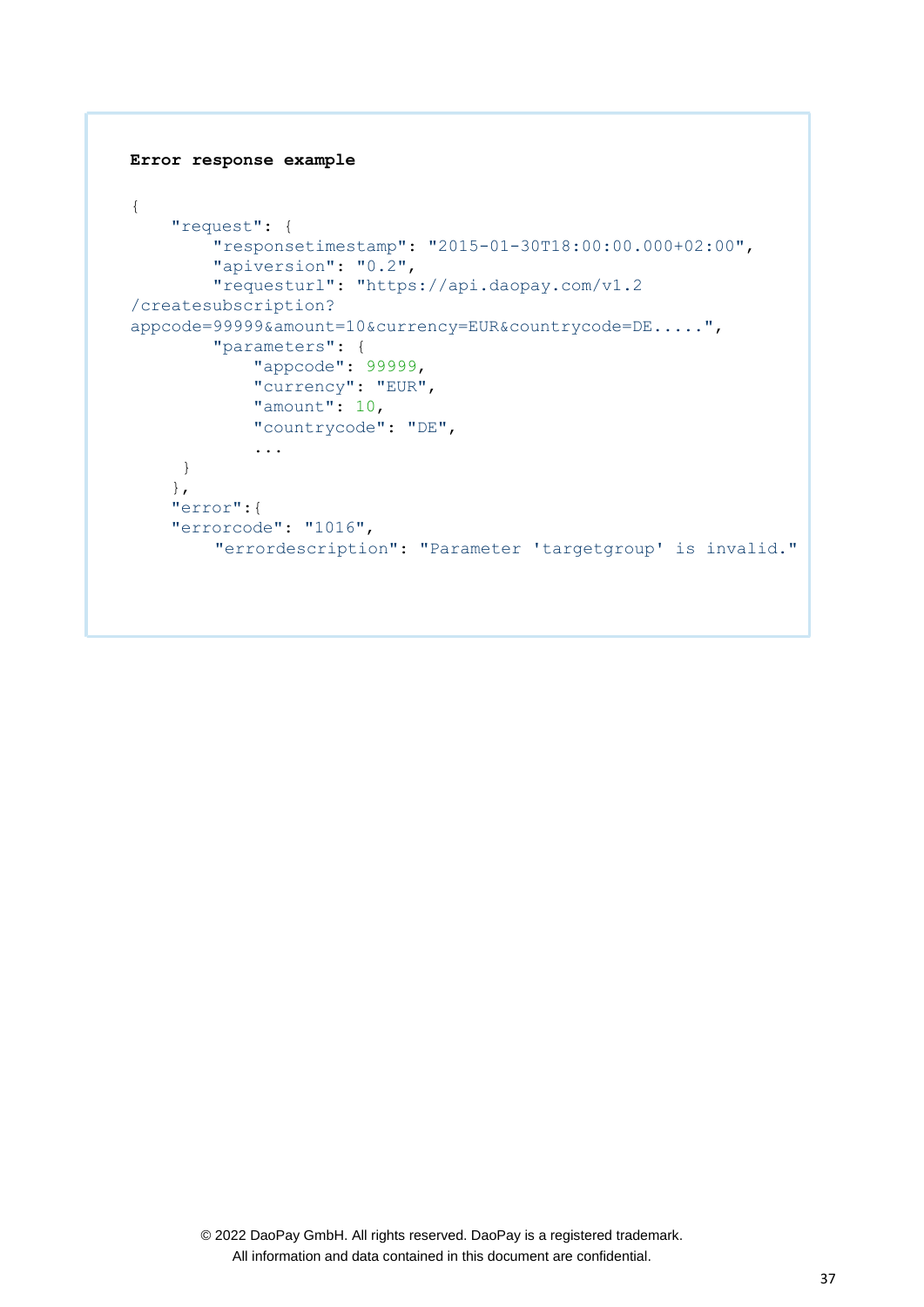## <span id="page-37-0"></span>**4. Payment Status Notifications (PSN)**

We will notify you in real time about the status of an ongoing payment or the status of a subscription by using Payment Status Notifications (PSN). Each state change results in a new PSN.

For more information on transaction and subscription states, please refer to [Transaction States.](#page-7-0)

It does so by calling a Webhook that you provide (Webhooks are user-defined callbacks over HTTP, for more information on them, please refer to [http://webhooks.org\)](http://webhooks.org/). The Webhook is used to receive *PSNs*, sometimes also called *Status Callbacks* or *Instant Payment Notifications (IPN)*.

Our Payment Status Notification system is a similar mechanism to what PayPal and Amazon call "Instant Payment Notifications" and which Google Checkout calls "Notification Callbacks". It's a custom program (or CGI, servlet, etc) that you implement in your preferred programming language and that we call through an HTTP GET request to inform you in real time when the status of a payment changes. A status change can be an SMS that has been received, or a payment that has been completed. You can then use these Payment Status Notifications to update your customer accounts, generate a serial number, or to do other things necessary in order to automatically process payments.

Note that the Status Notification Webhook is called in the background and does not have a user interface. You may use your return-URL to display information to the user after his payment. Based on our PSN you can reward the buyer with his purchase as soon as his transaction enters the state COMPLETED.

All PSN calls sent from us are signed. Please make sure to verify the signature of the PSN and to ignore it in case that the signature doesn't match (For more details, please refer to [Receiving](#page-14-0) [Requests\)](#page-14-2).

Our Integration Team will configure the "default" URL of your Webhook based on your input.

**Please note:** We recommend only using HTTPS as a protocol to access your Webhook. Additionally, only allow your Webhook to be accessed from the IP-addresses defined in Technical Information.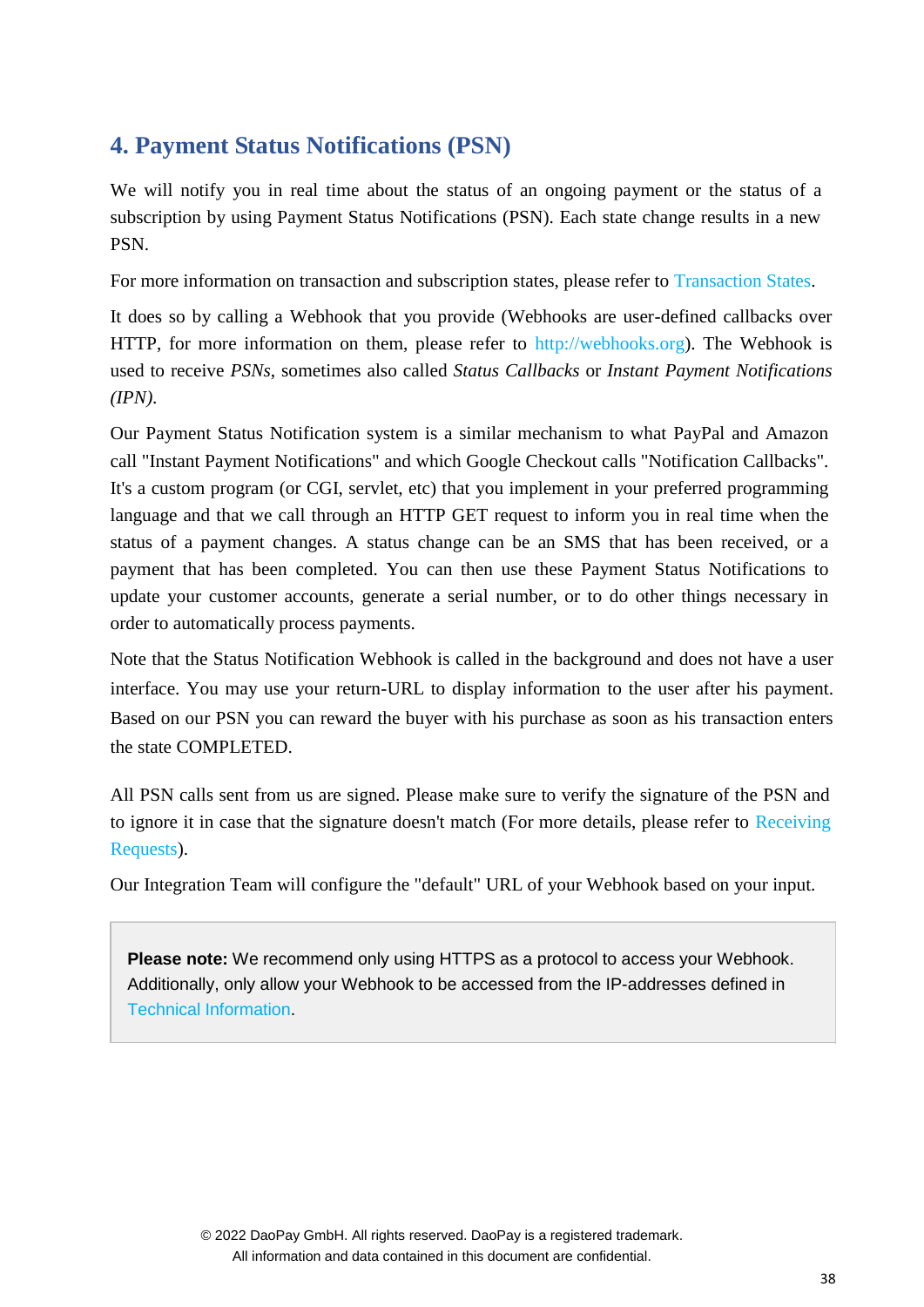## <span id="page-38-0"></span>**4.1. Notification Parameters (one-off payments)**

As soon as a new transactionid is generated, you should set the transaction's status to NEW.

Please note: Our system does not send a notification for this initial status.

The function parameters depend on the type of PSN. Below you can find the parameters used for the different types of PSNs.

## <span id="page-38-1"></span>**4.1.1 PENDING**

| <b>Parameter name</b> | <b>Value Format</b>                                                                          | <b>Description</b>                                                                                                                                                               |
|-----------------------|----------------------------------------------------------------------------------------------|----------------------------------------------------------------------------------------------------------------------------------------------------------------------------------|
| appcode               | 99999<br>Integer                                                                             | The appcode is used to identify your application                                                                                                                                 |
| transactionid         | fa6a8417-321d-4fea-851f-<br>ab182d35cc70<br>Alphanumeric chars<br>$[a-z0-9] - 36$ chars long | A unique ID used to identify the current payment                                                                                                                                 |
| customtransactionid   | $<$ your-transactionid><br><b>String</b>                                                     | The custom transactionid you provided when creating<br>this transaction.<br>This can be your defined format type, like a specific<br>hash string. It can serve as your Order ID. |
| status                | <b>PENDING</b><br><b>String</b>                                                              | The state of your payment                                                                                                                                                        |
| statusdescription     | "The payment is in<br>progress."<br>String                                                   | A more detailed description of the status                                                                                                                                        |
| customparameter       | <your custom-parameter=""><br/><b>String</b></your>                                          | Your custom parameters you provided when creating<br>this transaction.                                                                                                           |
| resendcount           | $\boldsymbol{l}$<br>Integer                                                                  | Displays the amount of times this PSN was sent out.<br>This parameter is only added if the original PSN call<br>failed at least once.                                            |
| userid                | user123<br>String                                                                            | The userid of your customer. This is the same ID you<br>provided when creating the payment.                                                                                      |
| requesttimestamp      | 1397564362123                                                                                | This parameter is provided with every request. It is<br>needed to verify the signature of the request (for more<br>details, please refer to Calculating the Signature)           |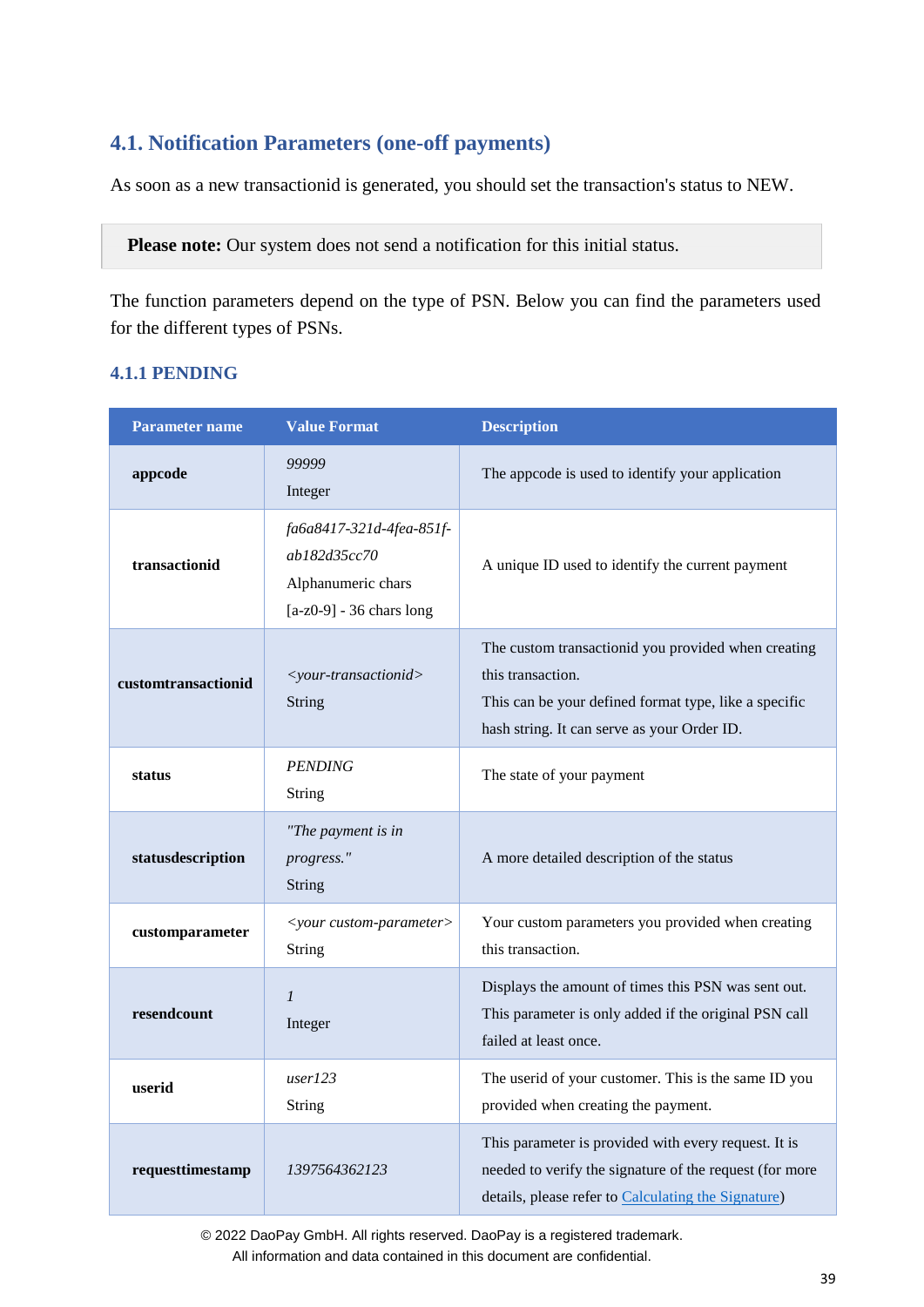## <span id="page-39-0"></span>**4.1.2 COMPLETED**

| <b>Parameter name</b> | <b>Value Format</b>                                                                          | <b>Description</b>                                                                                                                                                               |
|-----------------------|----------------------------------------------------------------------------------------------|----------------------------------------------------------------------------------------------------------------------------------------------------------------------------------|
| appcode               | 99999<br>Integer                                                                             | The appcode is used to identify your application                                                                                                                                 |
| transactionid         | fa6a8417-321d-4fea-851f-<br>ab182d35cc70<br>Alphanumeric chars<br>$[a-z0-9] - 36$ chars long | A unique ID used to identify the current payment                                                                                                                                 |
| customtransactionid   | <your-transactionid><br/><b>String</b></your-transactionid>                                  | The custom transactionid you provided when<br>creating this transaction.<br>This can be your defined format type, like a specific<br>hash string. It can serve as your Order ID. |
| status                | <b>COMPLETED</b><br>String                                                                   | The state of your payment                                                                                                                                                        |
| statusdescription     | "The payment was<br>completed successfully."<br>String                                       | A more detailed description of the status                                                                                                                                        |
| substatus             | 1000<br>String                                                                               | The code of the exact substatus. Possible<br>substatus values:<br>1000Successful payment<br>1001Compensation<br>settled                                                          |
| paidamount            | 24.44<br>Float number                                                                        | The amount paid by your client.                                                                                                                                                  |
| payout                | 18.97<br>Float number                                                                        | The payout that you will receive for this<br>transaction.                                                                                                                        |
| currency              | <b>EUR</b><br>3 chars                                                                        | The currency of the paidamount and payout.<br>Please refer to <b>ISO 4217</b> for more information.                                                                              |
| countrycode           | DE<br>2 chars                                                                                | Countrycode of payment                                                                                                                                                           |
| callerid              | 4915732789123<br>Integer                                                                     | Your client's telephone number<br>(only for Phone and SMS Payments)                                                                                                              |
| hashedcallerid        | ba310178e29a040eef6ee86d42d9a2<br>30 chars                                                   | Hashed value of your client's telephone<br>number                                                                                                                                |

© 2022 DaoPay GmbH. All rights reserved. DaoPay is a registered trademark.

All information and data contained in this document are confidential.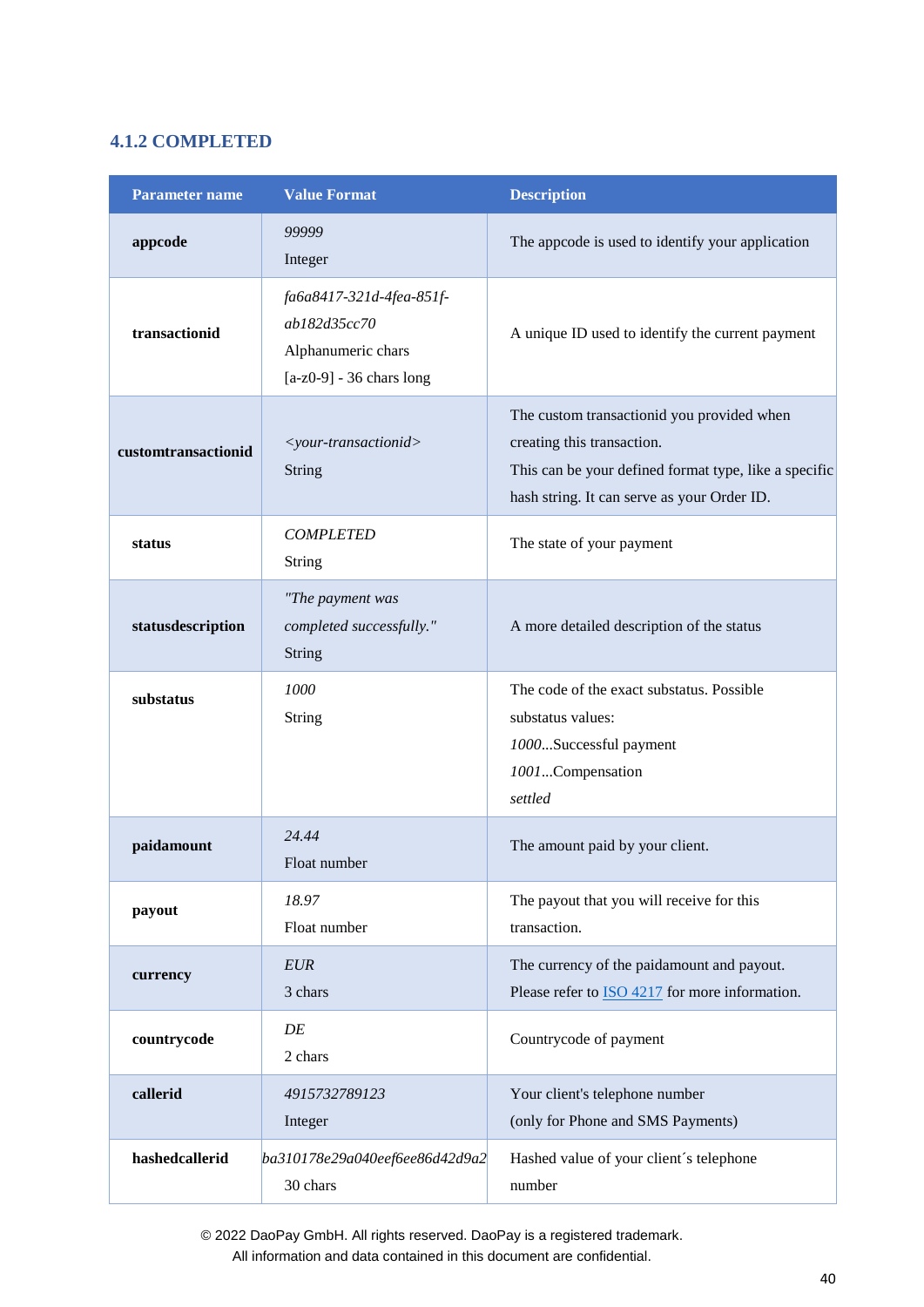| <b>Parameter name</b> | <b>Value Format</b>                                         | <b>Description</b>                                                                                                                                                                                                                                                |
|-----------------------|-------------------------------------------------------------|-------------------------------------------------------------------------------------------------------------------------------------------------------------------------------------------------------------------------------------------------------------------|
| paidtime              | 2015-01-30T18:00:00.000+02:00<br>YYYY-MM-DDThh:mm:ss.sssTZD | This parameter describes the date and time<br>on which the transaction was paid completely.<br>For more details, please refer to <b>ISO 8601</b> .<br>Please make sure to specify the time zone<br>designator as well as 3 digits for the fractions<br>of second. |
| customparameter       | $\le$ your custom-parameter string><br>String               | Your custom parameters you provided when<br>creating this transaction.                                                                                                                                                                                            |
| operatorid            | $DE-E-Plus$<br><b>String</b>                                | DaoPay's internal operator name<br>(countrycode + operatorname).<br>Only provided for Phone and SMS payments                                                                                                                                                      |
| resendcount           | 1<br>Integer                                                | Displays the amount of times this PSN was<br>sent out. This parameter is only added if the<br>original PSN call failed at least once.                                                                                                                             |
| userid                | user123<br><b>String</b>                                    | The userid of your customer. This is the same<br>ID you provided when creating the payment.                                                                                                                                                                       |
| vatcollected          | 1.40<br>Float number                                        | The amount of VAT that still needs to be paid<br>to the country that the payment originated<br>from.<br>Please note: In this case you need to handle<br>the payment of VAT yourself.<br>Only relevant for Phone and SMS payments                                  |
| vatcleared            | 1.40<br>Float number                                        | The amount of VAT that was already paid in<br>the country of the payment for this<br>transaction. No further VAT needs to be paid<br>in this case.<br>Only relevant for Phone and SMS payments                                                                    |
| requesttimestamp      | 1397564362123                                               | This parameter is provided with every request. It<br>is needed to verify the signature of the request<br>(for more details, please refer to<br>Calculating the Signature)                                                                                         |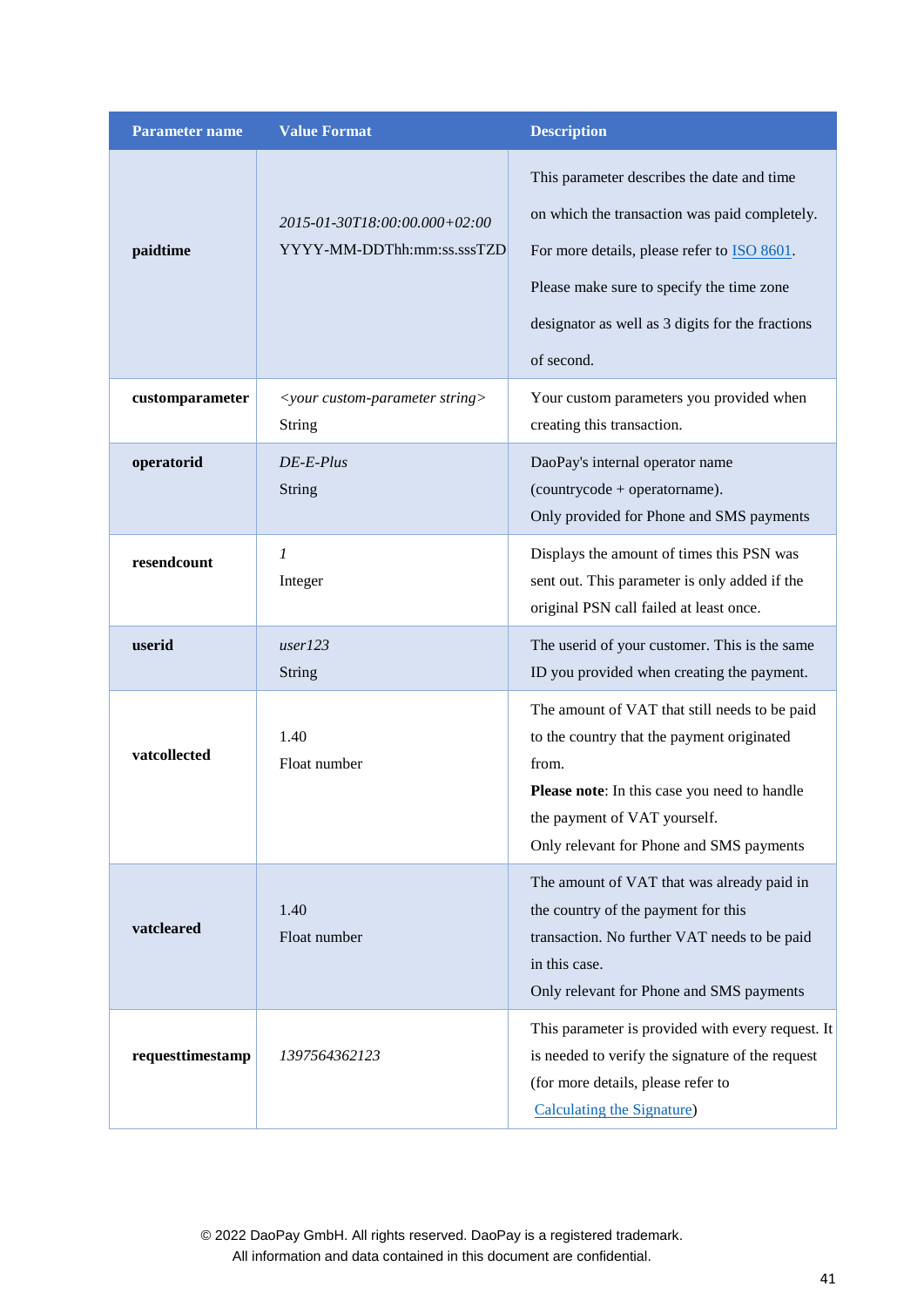#### <span id="page-41-0"></span>**4.1.3. Settlement PSN**

For some payment methods we can provide the settlement status notification. This notification means that DaoPay has received the funds for the specific transaction and will pay it out to the merchant on the agreed terms. In other words, the transaction is no longer expected to get 'chargeback' status. This information could be useful if you want to hold your product or service delivery until the point where the funds are actually received on DaoPay account. It is especially applicable if the merchants' business activity lies in the high-risk industry or they are using one of the payment methods with higher chance of chargebacks (SEPA, Klarna Sofort, Trustly). Settlement PSN looks exactly like 'Completed' PSN, with the only difference that *substatus* 

parameter will have value 'settled'.

**Please don't consider two 'Completed' PSNs for 1 order as double payment!** The first one is sent at the time when transaction gets technically completed, the other one with substatus 'settled' will arrive in 1-3 days to indicate that the funds were received.

Payment methods where 'settled' substatus is currently supported: SEPA, Klarna Sofort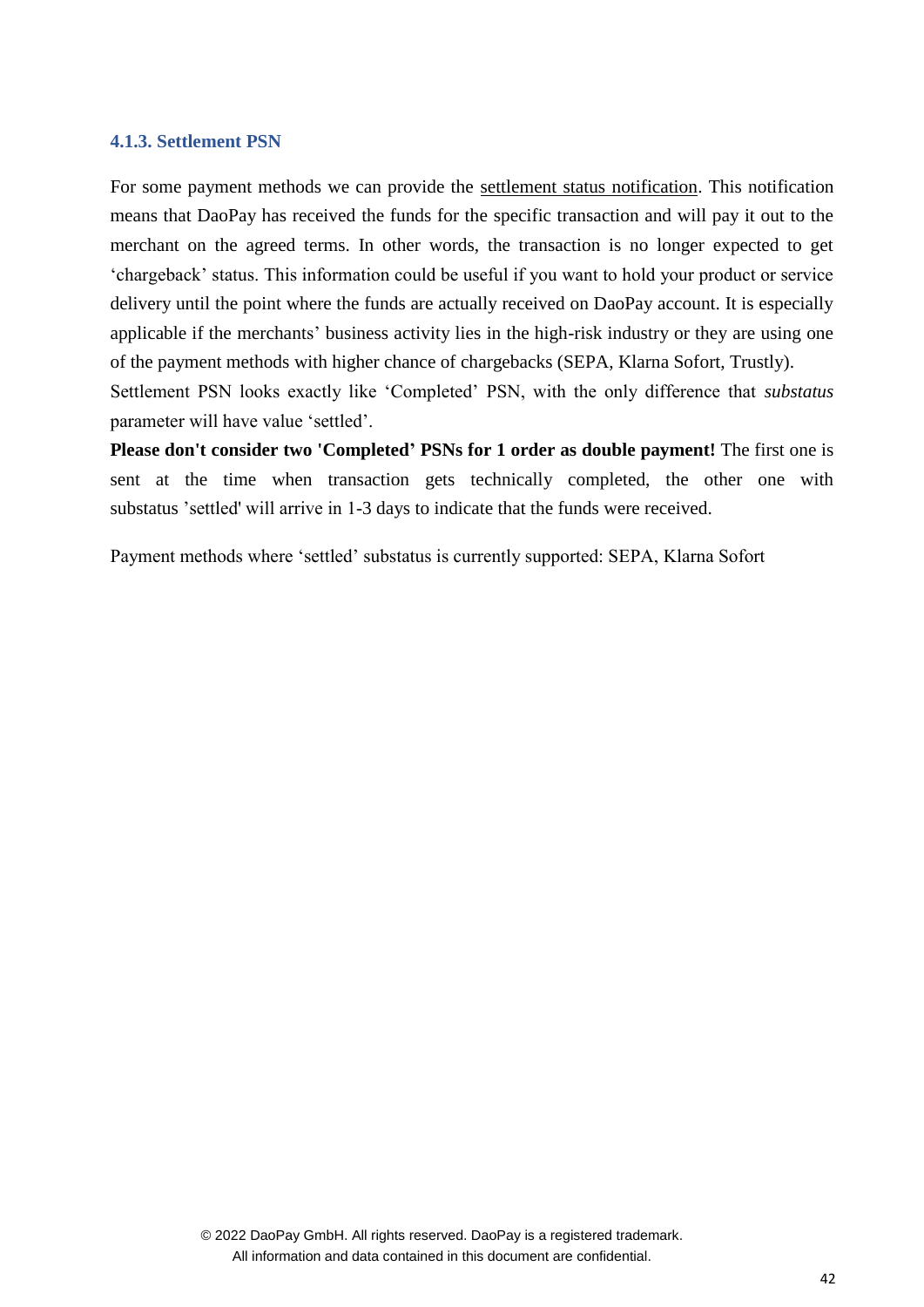## <span id="page-42-0"></span>**4.1.4. FAILED**

| <b>Parameter name</b> | <b>Value Format</b>                                                                          | <b>Description</b>                                                                                                                                                                |  |
|-----------------------|----------------------------------------------------------------------------------------------|-----------------------------------------------------------------------------------------------------------------------------------------------------------------------------------|--|
| appcode               | 99999<br>Integer                                                                             | The appcode is used to identify your application                                                                                                                                  |  |
| transactionid         | fa6a8417-321d-4fea-851f-<br>ab182d35cc70<br>Alphanumeric chars<br>$[a-z0-9] - 36$ chars long | A unique ID used to identify the current<br>payment                                                                                                                               |  |
| customtransactionid   | <your-transactionid><br/>String</your-transactionid>                                         | The custom transactionid you provided when<br>creating this transaction.<br>This can be your defined format type, like a<br>specific hash string. It can serve as your OrderID    |  |
| status                | <b>FAILED</b><br><b>String</b>                                                               | The state of your payment                                                                                                                                                         |  |
| statusdescription     | "The user is blocked by<br>operator."<br><b>String</b>                                       | A more detailed description of the status                                                                                                                                         |  |
| substatus             | 3000<br><b>String</b>                                                                        | The code used to identify the type of error.                                                                                                                                      |  |
| customparameter       | <your custom-parameter<br="">string<br/><b>String</b></your>                                 | Your custom parameters you provided when<br>creating this transaction.                                                                                                            |  |
| resendcount           | 1<br>Integer                                                                                 | Displays the amount of times this PSN was<br>sent out. This parameter is only added if the<br>original PSN call failed at least once.                                             |  |
| userid                | user123<br><b>String</b>                                                                     | The userid of your customer. This is the same<br>ID you provided when creating the payment.                                                                                       |  |
| requesttimestamp      | 1397564362123                                                                                | This parameter is provided with every request. It<br>is needed to verify the signature of the request<br>(for more details, please refer to<br><b>Calculating the Signature</b> ) |  |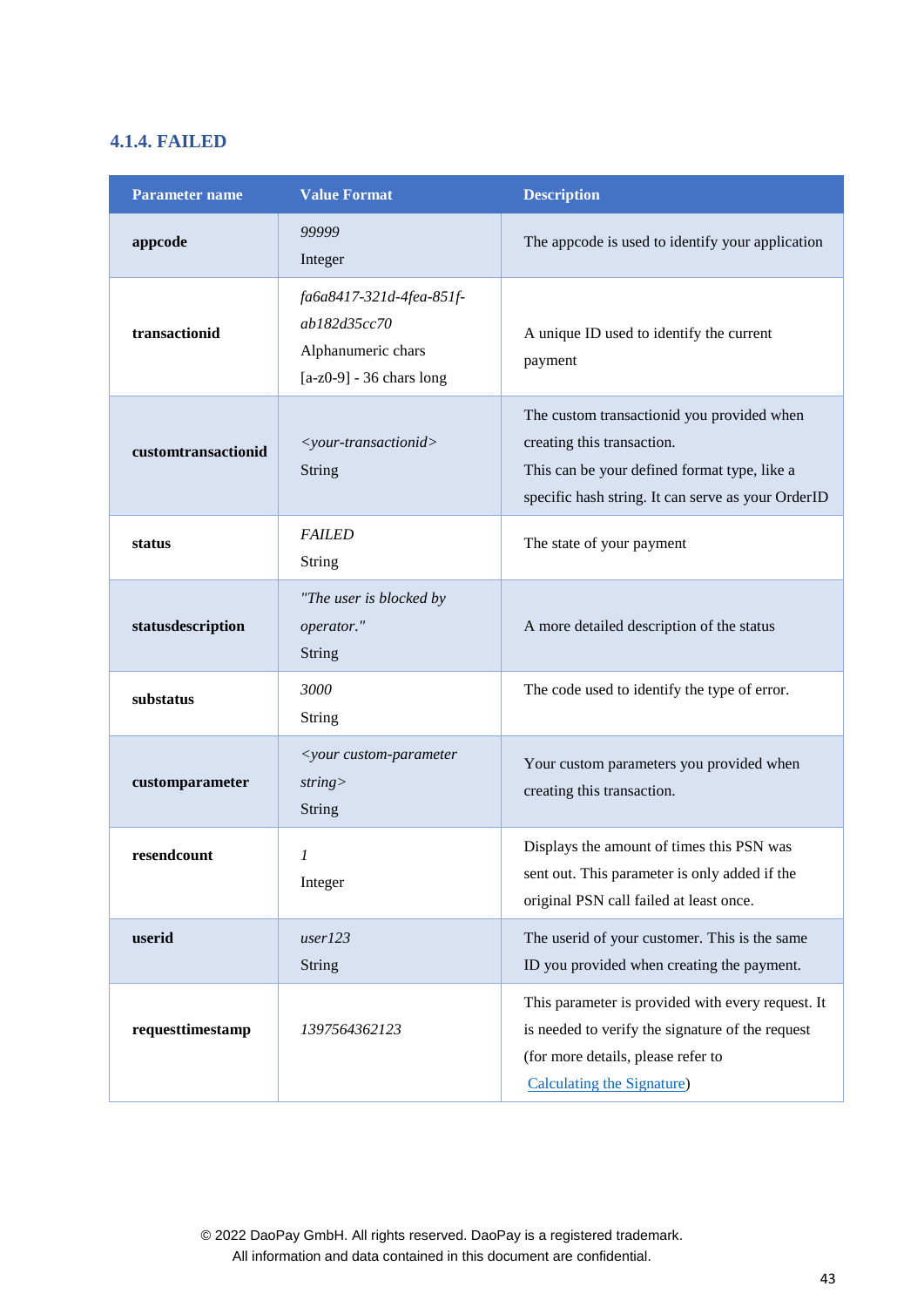## <span id="page-43-0"></span>**4.1.5. EXPIRED**

<span id="page-43-1"></span>

| <b>Parameter name</b> | <b>Value Format</b>                                                                                                                      | <b>Description</b>                                                                                                                                                             |  |
|-----------------------|------------------------------------------------------------------------------------------------------------------------------------------|--------------------------------------------------------------------------------------------------------------------------------------------------------------------------------|--|
| appcode               | 99999<br>Integer                                                                                                                         | The appcode is used to identify your application                                                                                                                               |  |
| transactionid         | fa6a8417-321d-4fea-851f-<br>ab182d35cc70<br>Alphanumeric chars<br>$[a-z0-9] - 36$ chars long                                             | A unique ID used to identify the current<br>payment                                                                                                                            |  |
| customtransactionid   | <your-transactionid><br/><b>String</b></your-transactionid>                                                                              | The custom transactionid you provided when<br>creating this transaction.<br>This can be your defined format type, like a<br>specific hash string. It can serve as your OrderID |  |
| status                | <b>EXPIRED</b><br><b>String</b>                                                                                                          | The state of your payment                                                                                                                                                      |  |
| statusdescription     | "The payment expired due to<br>inactivity."<br>A more detailed description of the status<br><b>String</b>                                |                                                                                                                                                                                |  |
| customparameter       | <your custom-parameter<br="">Your custom parameters you provided when<br/>string<br/>creating this transaction.<br/><b>String</b></your> |                                                                                                                                                                                |  |
| resendcount           | $\mathfrak l$<br>Integer                                                                                                                 | Displays the amount of times this PSN was<br>sent out. This parameter is only added if the<br>original PSN call failed at least once.                                          |  |
| userid                | user123<br><b>String</b>                                                                                                                 | The userid of your customer. This is the same<br>ID you provided when creating the payment.                                                                                    |  |
| requesttimestamp      | 1397564362123                                                                                                                            | This parameter is provided with every request. It<br>is needed to verify the signature of the request<br>(for more details, please refer to<br>Calculating the Signature)      |  |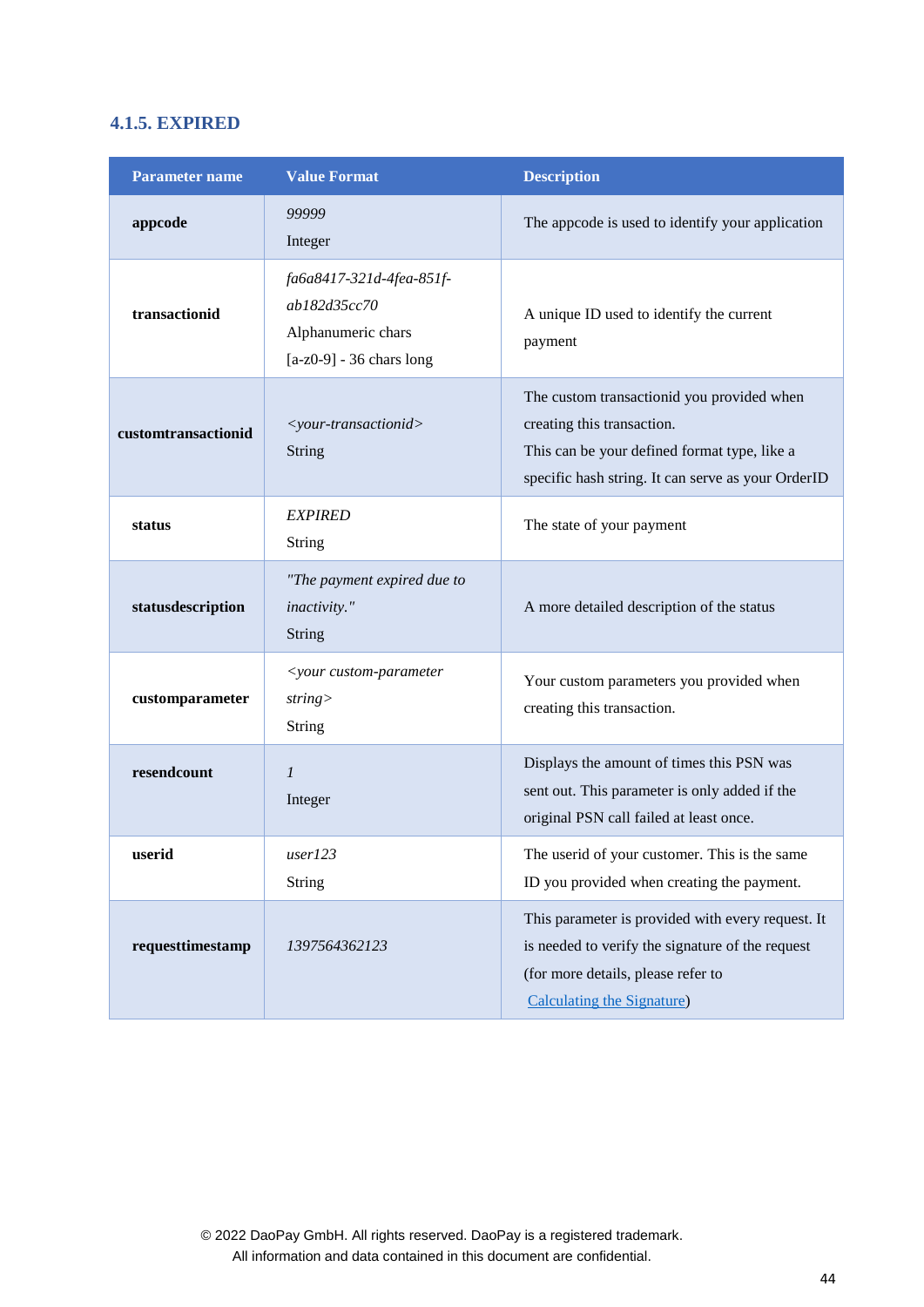## <span id="page-44-0"></span>**4.1.6. REFUND\_PENDING**

Note: this type of PSN is only sent out if we cannot process your refund request immediately, so there is some time delay needed for updating the transaction status. In most cases you will get Refund\_Successful PSN right away.

If you didn't get Refund Successful notification from Daopay within 5 minutes, it is possible to retry the refund. If you will retry before the 5 min interval is passed, we will respond with 'Refund Unsupported'.

| <b>Value Format</b><br><b>Parameter name</b>            |                                                                                                                                   | <b>Description</b>                                                                                                                                                        |  |
|---------------------------------------------------------|-----------------------------------------------------------------------------------------------------------------------------------|---------------------------------------------------------------------------------------------------------------------------------------------------------------------------|--|
| appcode                                                 | 99999<br>Integer                                                                                                                  | The appcode is used to identify your application                                                                                                                          |  |
| transactionid                                           | fa6a8417-321d-4fea-851f-<br>ab182d35cc70<br>Alphanumeric chars<br>$[a-z0-9] - 36$ chars long                                      | A unique ID used to identify the current<br>payment                                                                                                                       |  |
| customtransactionid                                     | <your-transactionid><br/>String</your-transactionid>                                                                              | The custom transactionid you provided when<br>creating this transaction                                                                                                   |  |
| status                                                  | REFUND_PENDING<br><b>String</b>                                                                                                   | The state of your payment                                                                                                                                                 |  |
| "Refund pending."<br>statusdescription<br><b>String</b> |                                                                                                                                   | A more detailed description of the status                                                                                                                                 |  |
| user123<br>userid<br>String                             |                                                                                                                                   | The userid of your customer. This is the same<br>ID you provided when creating the payment.                                                                               |  |
| customparameter                                         | <your custom-parameter<br="">Your custom parameters you provided when<br/>string<br/>creating this transaction.<br/>String</your> |                                                                                                                                                                           |  |
| paymentmethod                                           | 9<br>Integer                                                                                                                      | Payment method used to complete the original<br>transaction                                                                                                               |  |
| totalrefundedamount                                     | 18.97<br>Float number                                                                                                             | Total amount that has been refunded. This<br>parameter is useful in case of partial refunds                                                                               |  |
| requesttimestamp<br>1397564362123                       |                                                                                                                                   | This parameter is provided with every request. It<br>is needed to verify the signature of the request<br>(for more details, please refer to<br>Calculating the Signature) |  |

© 2022 DaoPay GmbH. All rights reserved. DaoPay is a registered trademark.

All information and data contained in this document are confidential.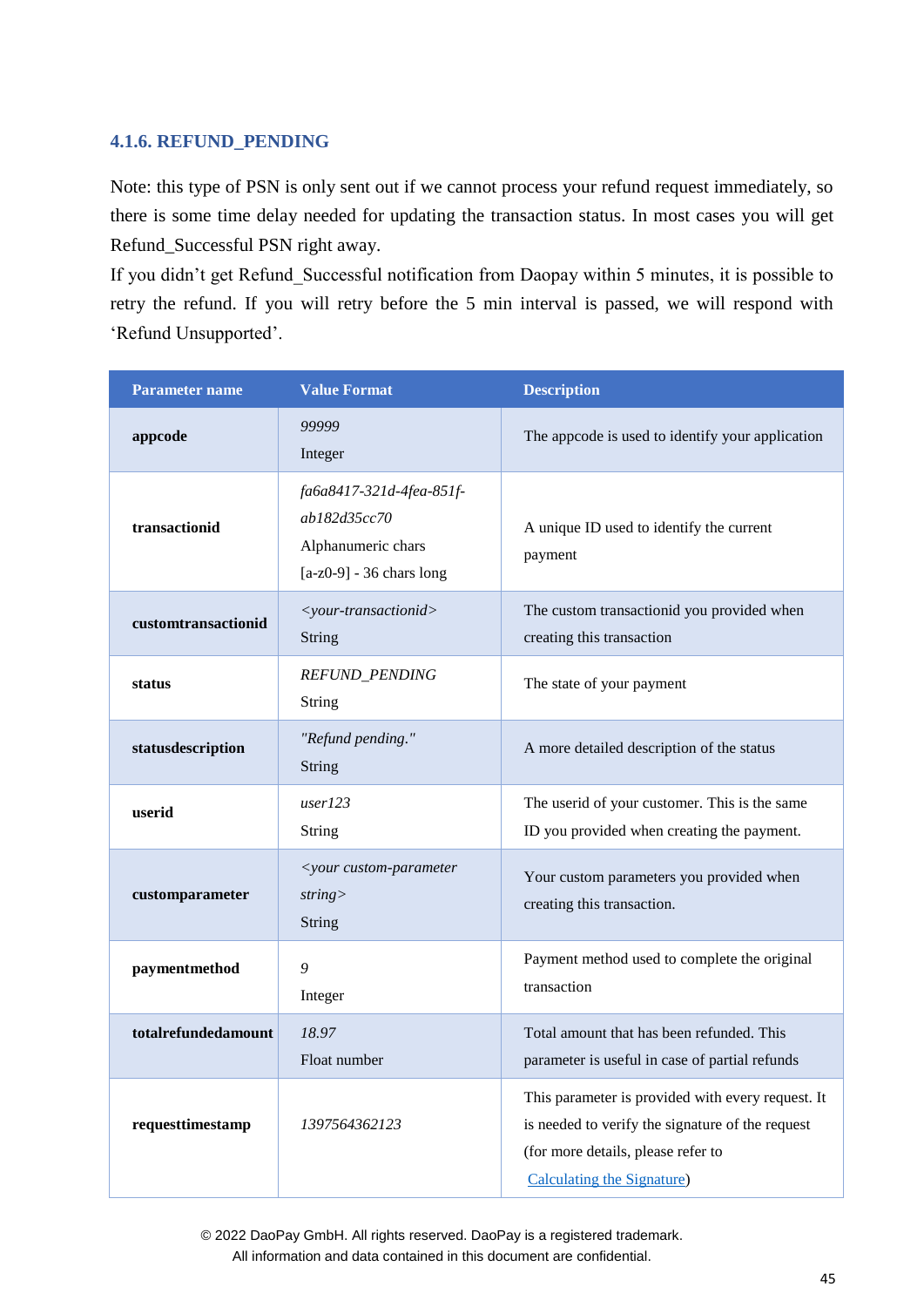## <span id="page-45-0"></span>**4.1.6. REFUND\_SUCCESSFUL**

| <b>Parameter name</b> | <b>Value Format</b>                                                                                                                                                                                                                              | <b>Description</b>                                                                                                                                                                |  |
|-----------------------|--------------------------------------------------------------------------------------------------------------------------------------------------------------------------------------------------------------------------------------------------|-----------------------------------------------------------------------------------------------------------------------------------------------------------------------------------|--|
| appcode               | 99999<br>Integer                                                                                                                                                                                                                                 | The appcode is used to identify your application                                                                                                                                  |  |
| transactionid         | fa6a8417-321d-4fea-851f-<br>ab182d35cc70<br>Alphanumeric chars<br>$[a-z0-9] - 36$ chars long                                                                                                                                                     | A unique ID used to identify the current<br>payment                                                                                                                               |  |
| customtransactionid   | The custom transactionid you provided when<br>creating this transaction.<br><your-transactionid><br/><b>String</b><br/>This can be your defined format type, like a<br/>specific hash string. It can serve as your OrderID.</your-transactionid> |                                                                                                                                                                                   |  |
| status                | REFUND_SUCCESSFUL<br><b>String</b>                                                                                                                                                                                                               | The state of your payment                                                                                                                                                         |  |
| statusdescription     | "Refund successful."<br>A more detailed description of the status<br><b>String</b>                                                                                                                                                               |                                                                                                                                                                                   |  |
| substatus             | 1000<br><b>String</b>                                                                                                                                                                                                                            | The code of the exact substatus. Possible<br>substatus values:<br>1000Successful payment<br>1001Compensation<br>settled                                                           |  |
| userid                | user123<br><b>String</b>                                                                                                                                                                                                                         | The userid of your customer. This is the same<br>ID you provided when creating the payment.                                                                                       |  |
| customparameter       | <your custom-parameter<br="">string<br/><b>String</b></your>                                                                                                                                                                                     | Your custom parameters you provided when<br>creating this transaction.                                                                                                            |  |
| paymentmethod         | 9<br>Integer                                                                                                                                                                                                                                     | Payment method used to complete the original<br>transaction                                                                                                                       |  |
| totalrefundedamount   | 18.97<br>Float number                                                                                                                                                                                                                            | Total amount that has been refunded. This<br>parameter is useful in case of partial refunds                                                                                       |  |
| requesttimestamp      | 1397564362123                                                                                                                                                                                                                                    | This parameter is provided with every request. It<br>is needed to verify the signature of the request<br>(for more details, please refer to<br><b>Calculating the Signature</b> ) |  |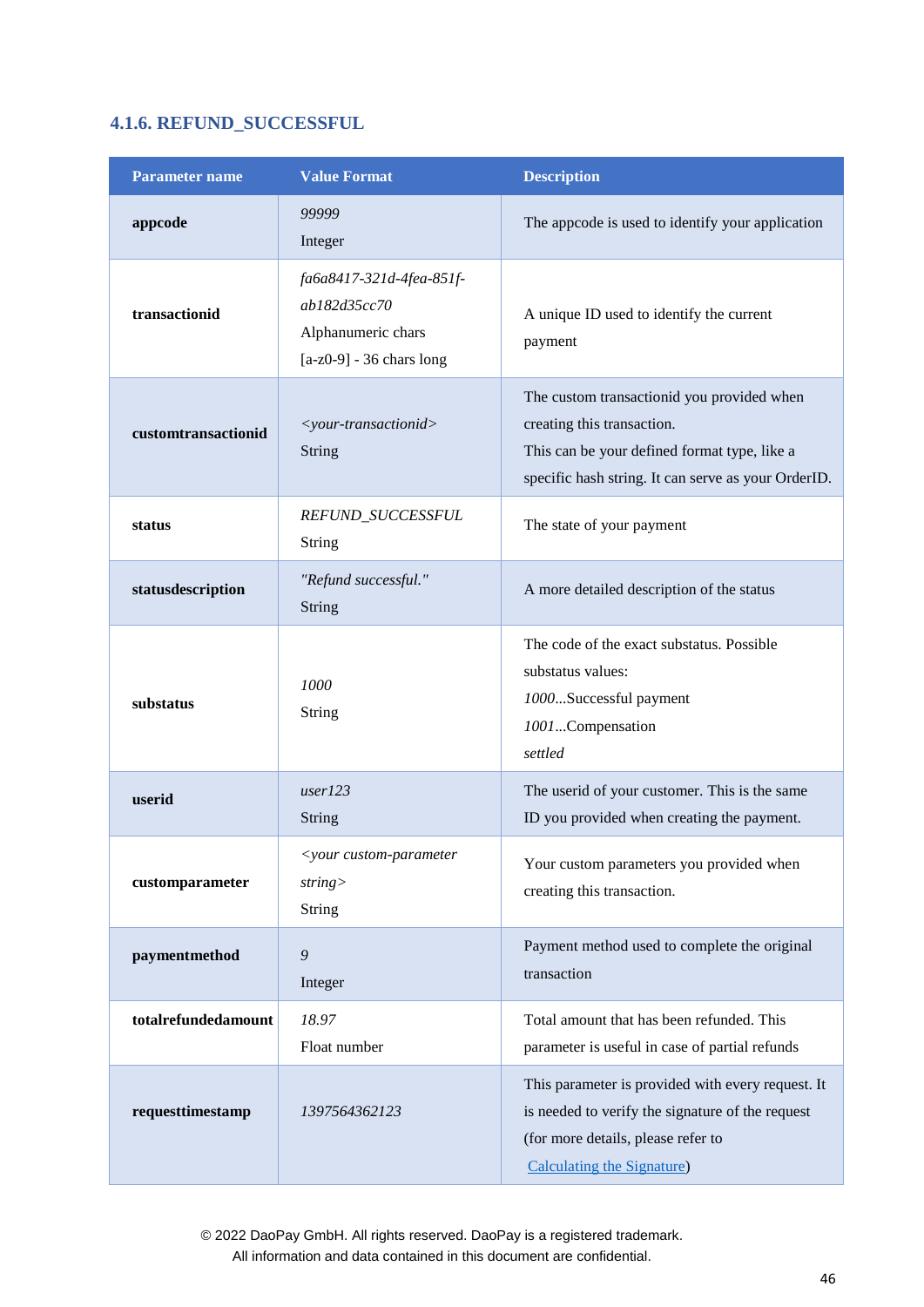## <span id="page-46-0"></span>**4.1.7. CHARGEBACK**

| <b>Parameter name</b>                                                                                           | <b>Value Format</b>                                                                          | <b>Description</b>                                                                                                                                                                |  |
|-----------------------------------------------------------------------------------------------------------------|----------------------------------------------------------------------------------------------|-----------------------------------------------------------------------------------------------------------------------------------------------------------------------------------|--|
| appcode                                                                                                         | 99999<br>Integer                                                                             | The appcode is used to identify your application                                                                                                                                  |  |
| transactionid                                                                                                   | fa6a8417-321d-4fea-851f-<br>ab182d35cc70<br>Alphanumeric chars<br>$[a-z0-9] - 36$ chars long | A unique ID used to identify the current<br>payment                                                                                                                               |  |
| customtransactionid                                                                                             | <your-transactionid><br/>String</your-transactionid>                                         | The custom transactionid you provided when<br>creating this transaction.<br>This can be your defined format type, like a<br>specific hash string. It can serve as your OrderID.   |  |
| status                                                                                                          | <b>CHARGEBACK</b><br>String                                                                  | The state of your payment                                                                                                                                                         |  |
| "Chargeback received for this<br>statusdescription<br>payment."<br>String                                       |                                                                                              | A more detailed description of the status                                                                                                                                         |  |
| user123<br>userid<br>String                                                                                     |                                                                                              | The userid of your customer. This is the same<br>ID you provided when creating the payment.                                                                                       |  |
| <your custom-parameter<br="">customparameter<br/>string<br/>creating this transaction.<br/><b>String</b></your> |                                                                                              | Your custom parameters you provided when                                                                                                                                          |  |
| paymentmethod                                                                                                   | 9<br>Integer                                                                                 | Payment method used to complete the original<br>transaction                                                                                                                       |  |
| 18.97<br>amount<br>Float number                                                                                 |                                                                                              | The amount of initial transaction                                                                                                                                                 |  |
| requesttimestamp                                                                                                | 1397564362123                                                                                | This parameter is provided with every request. It<br>is needed to verify the signature of the request<br>(for more details, please refer to<br><b>Calculating the Signature</b> ) |  |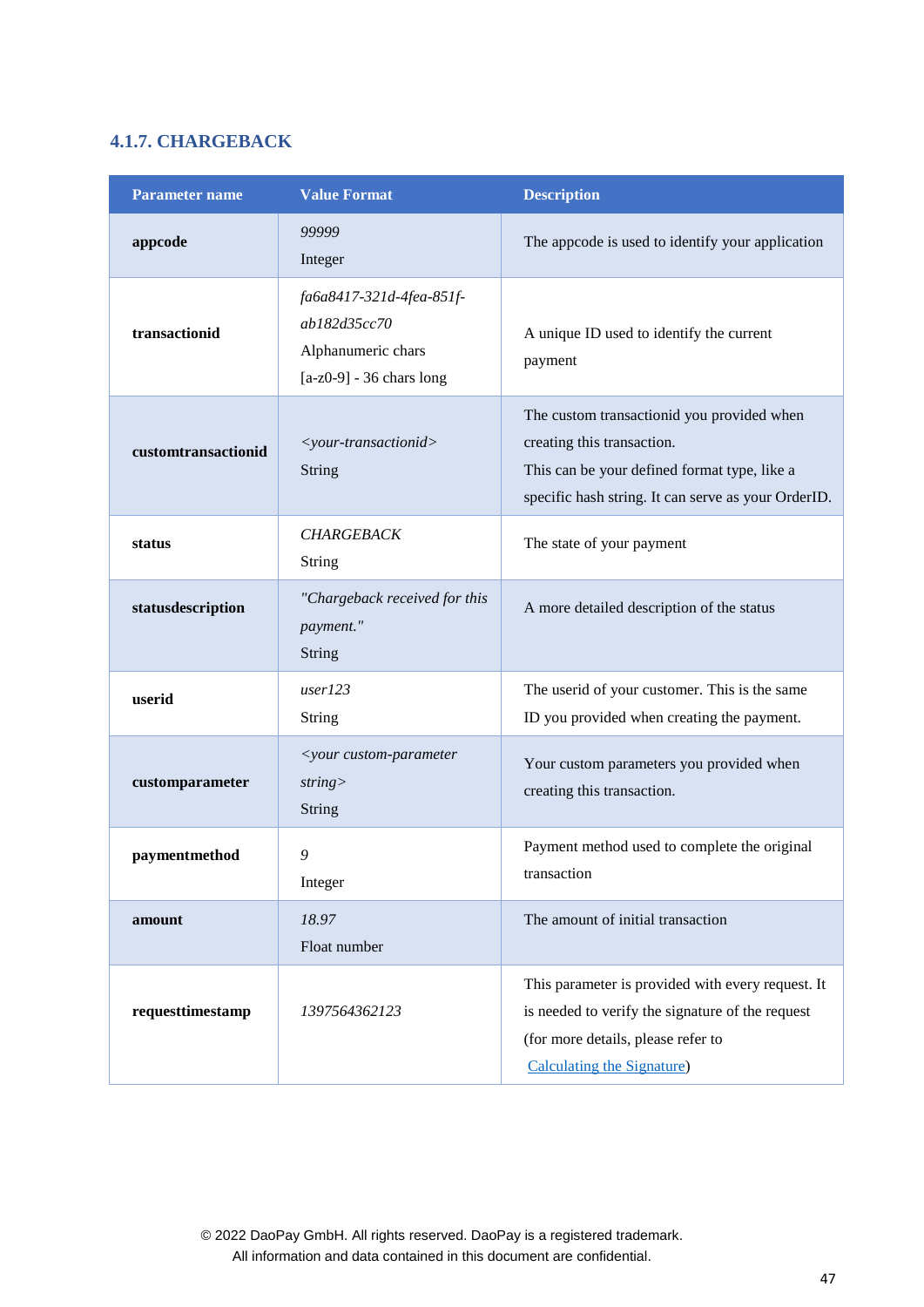## <span id="page-47-0"></span>**4.1.8. CREDIT**

| Parameter name                                                                   | <b>Value Format</b>                                                                          | <b>Description</b>                                                                                                                                                                |  |
|----------------------------------------------------------------------------------|----------------------------------------------------------------------------------------------|-----------------------------------------------------------------------------------------------------------------------------------------------------------------------------------|--|
| appcode                                                                          | 99999<br>Integer                                                                             | The appcode is used to identify your application                                                                                                                                  |  |
| transactionid                                                                    | fa6a8417-321d-4fea-851f-<br>ab182d35cc70<br>Alphanumeric chars<br>$[a-z0-9] - 36$ chars long | A unique ID used to identify the current<br>payment                                                                                                                               |  |
| customtransactionid                                                              | <your-transactionid><br/>String</your-transactionid>                                         | The custom transactionid you provided when<br>creating this transaction.<br>This can be your defined format type, like a<br>specific hash string. It can serve as your OrderID.   |  |
| status                                                                           | <b>CREDIT</b><br>String                                                                      | The state of your payment                                                                                                                                                         |  |
| "Chargeback received for this<br>statusdescription<br>payment."<br>String        |                                                                                              | A more detailed description of the status                                                                                                                                         |  |
| userid                                                                           | user123<br>String                                                                            | The userid of your customer. This is the same<br>ID you provided when creating the payment.                                                                                       |  |
| <your custom-parameter<br="">customparameter<br/>string<br/><b>String</b></your> |                                                                                              | Your custom parameters you provided when<br>creating this transaction.                                                                                                            |  |
| paymentmethod                                                                    | 9<br>Integer                                                                                 | Payment method used to complete the original<br>transaction                                                                                                                       |  |
| 18.97<br>amount<br>Float number                                                  |                                                                                              | The amount of initial transaction                                                                                                                                                 |  |
| requesttimestamp                                                                 | 1397564362123                                                                                | This parameter is provided with every request. It<br>is needed to verify the signature of the request<br>(for more details, please refer to<br><b>Calculating the Signature</b> ) |  |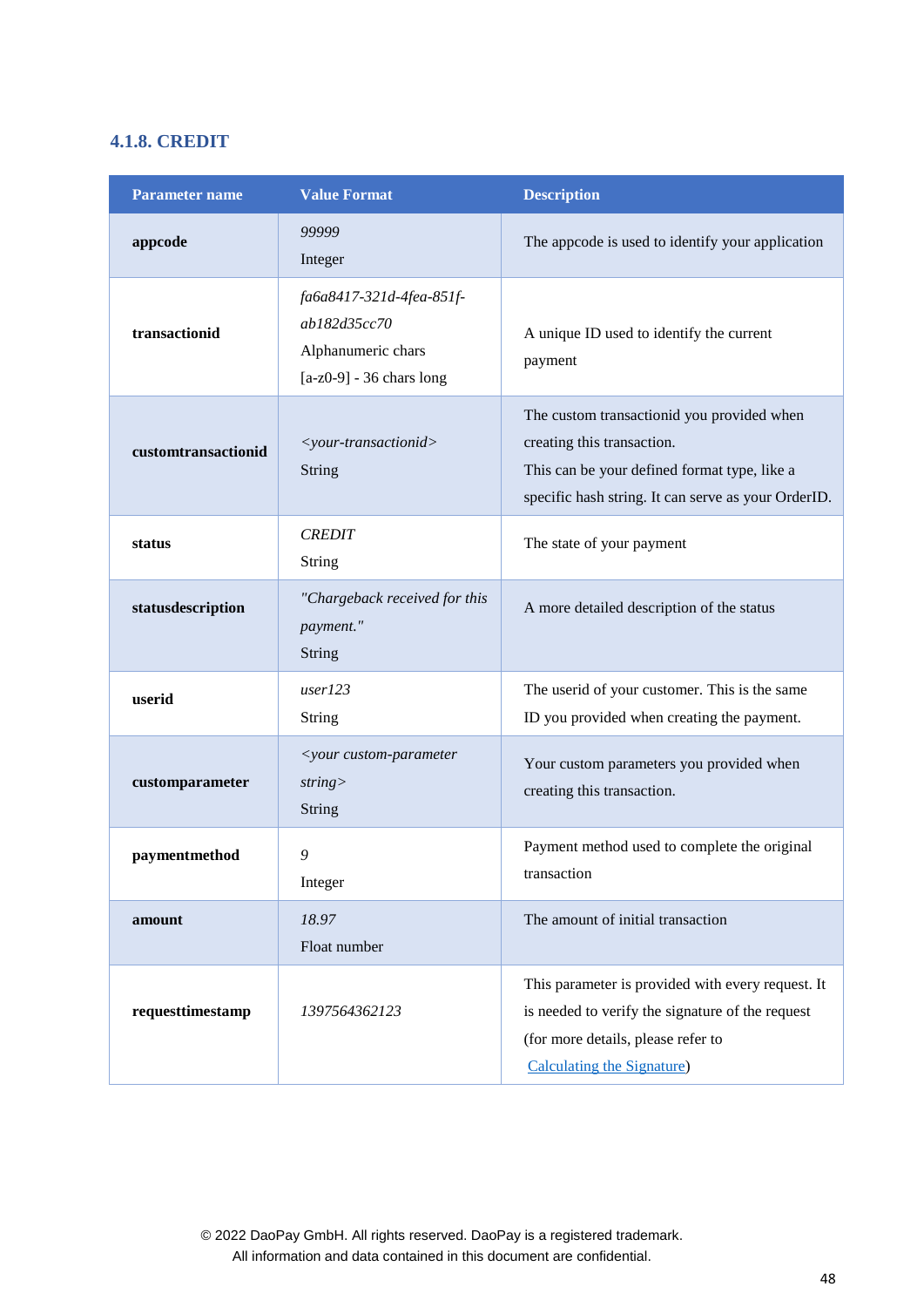## <span id="page-48-0"></span>**4.1.9. Status-description parameter values**

| <b>Status</b><br>code | <b>Description</b>                                                                                                                                                                            |
|-----------------------|-----------------------------------------------------------------------------------------------------------------------------------------------------------------------------------------------|
| 1000                  | "Successful payment"                                                                                                                                                                          |
| 1001                  | "Successful compensation"                                                                                                                                                                     |
| 2004                  | "The entered code in invalid. Payment aborted"                                                                                                                                                |
| 2005                  | "Your operator has rejected your payment. Please ensure you have enough credits on your<br>prepaid phone and try again. If the problem persists, please contact the support of your operator" |
| 2006                  | "You are blocked by your operator. Please contact the support of your operator for<br>clarification"                                                                                          |
| 2007                  | "Your telephone number is invalid. Please start a new payment. If the problem persists, please<br>contact support@daopay.com"                                                                 |
| 2998                  | "There is a temporary problem with our service. Please try again later and if the problem<br>persists, please contact support@daopay.com" (ERROR DAOPAY INTERNAL UNKNOWN)                     |
| 2999                  | "There is a temporary problem with your operator. Please try again later and if the problem<br>persists, please contact the support of your operator" (ERROR INTERNAL UNKNOWN)                |
| 3000                  | "The payment was aborted by the user"                                                                                                                                                         |
| 1025                  | "Invalid transactionid. Please start a new payment"                                                                                                                                           |
| 2001                  | "The entered mobile number {cli} is invalid. Please verify your input and try again"                                                                                                          |
| 2003                  | "The entered code is invalid. Please check your SMS/message and enter the code again"                                                                                                         |
| 2008                  | "Your transaction has expired. Please start a new payment"                                                                                                                                    |
| 2009                  | "Invalid PIN code. Please start a new payment. If problem persists, please contact<br>support@daopay.com"                                                                                     |
| 2010                  | "Your Operator does not support this price point. If available please choose another one and<br>try again"                                                                                    |
| 2012                  | "Over spending limit"                                                                                                                                                                         |
| 3002                  | "Payment was not successful. If you have any questions, please contact support@daopay.com"                                                                                                    |
| 1303                  | "There already is an active subscription for the client"                                                                                                                                      |
| 2018                  | "The verification call failed for your mobile number {cli}"                                                                                                                                   |
| 2019                  | "The callerid is blocked"                                                                                                                                                                     |
| 2020                  | "The phone number verification has failed"                                                                                                                                                    |

Possible *statusdescriptions* for the different statuses:

© 2022 DaoPay GmbH. All rights reserved. DaoPay is a registered trademark.

All information and data contained in this document are confidential.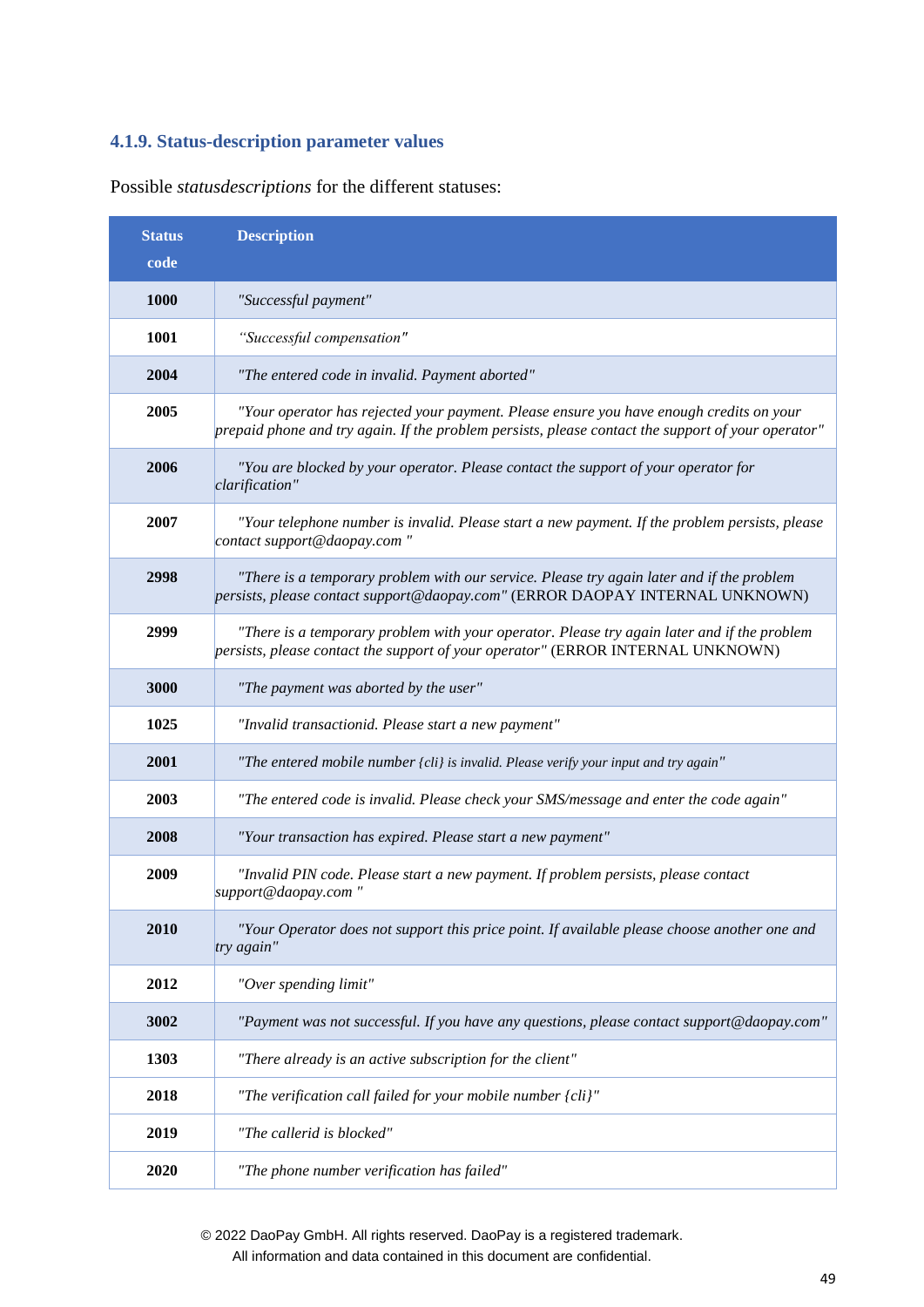Please note: Applications in test mode always send out the substatus 1000. In that case, please read the *statusdescription* to find out the PSN status.

## <span id="page-49-0"></span>**4.3. Response Codes PSN**

The following table describes the specific Response / Error codes we expect for the PSN function call. These are HTTP status response codes.

| <b>HTTP</b> status<br>code | <b>Decription</b>                                       | <b>Notes</b>                                                                                                                                                                    |
|----------------------------|---------------------------------------------------------|---------------------------------------------------------------------------------------------------------------------------------------------------------------------------------|
| 200                        | OK                                                      | Use this code for valid requests                                                                                                                                                |
| 400                        | <b>BAD REQUEST -</b><br>requesttimestamp<br>missing     | Use this code if the request doesn't contain a request timestamp                                                                                                                |
| 400                        | <b>BAD REQUEST -</b><br>requesttimestamp<br>invalid     | Use this code if the request timestamp is invalid (for more details, please<br>refer to)                                                                                        |
| 400                        | <b>BAD REQUEST -</b><br>unknown status                  | Use this code if no status was passed to your PSN or if the status value<br>isn't a known status                                                                                |
| 401                        | <b>UNAUTHORIZED</b><br>authentication<br>header missing | Use this code the request doesn't contain an authorization header                                                                                                               |
| 401                        | <b>UNAUTHORIZED</b><br>signature mismatch               | Use this code if the signature you calculated doesn't match the signature<br>provided with the request (for more details, please refer to<br><b>Calculating the Signature</b> ) |
| 403                        | <b>FORBIDDEN</b>                                        | Use this code if the PSN was called from an unknown IP address                                                                                                                  |

We will also store any other HTTP status, but please ensure to map the above ones correctly to return them in the specified cases.

**Please note:** If we receive any HTTP status code other than 200 as a response from your Webhook, we will resend the PSN in question. Please contact our team if you would like us to not resend PSNs for other HTTP status codes.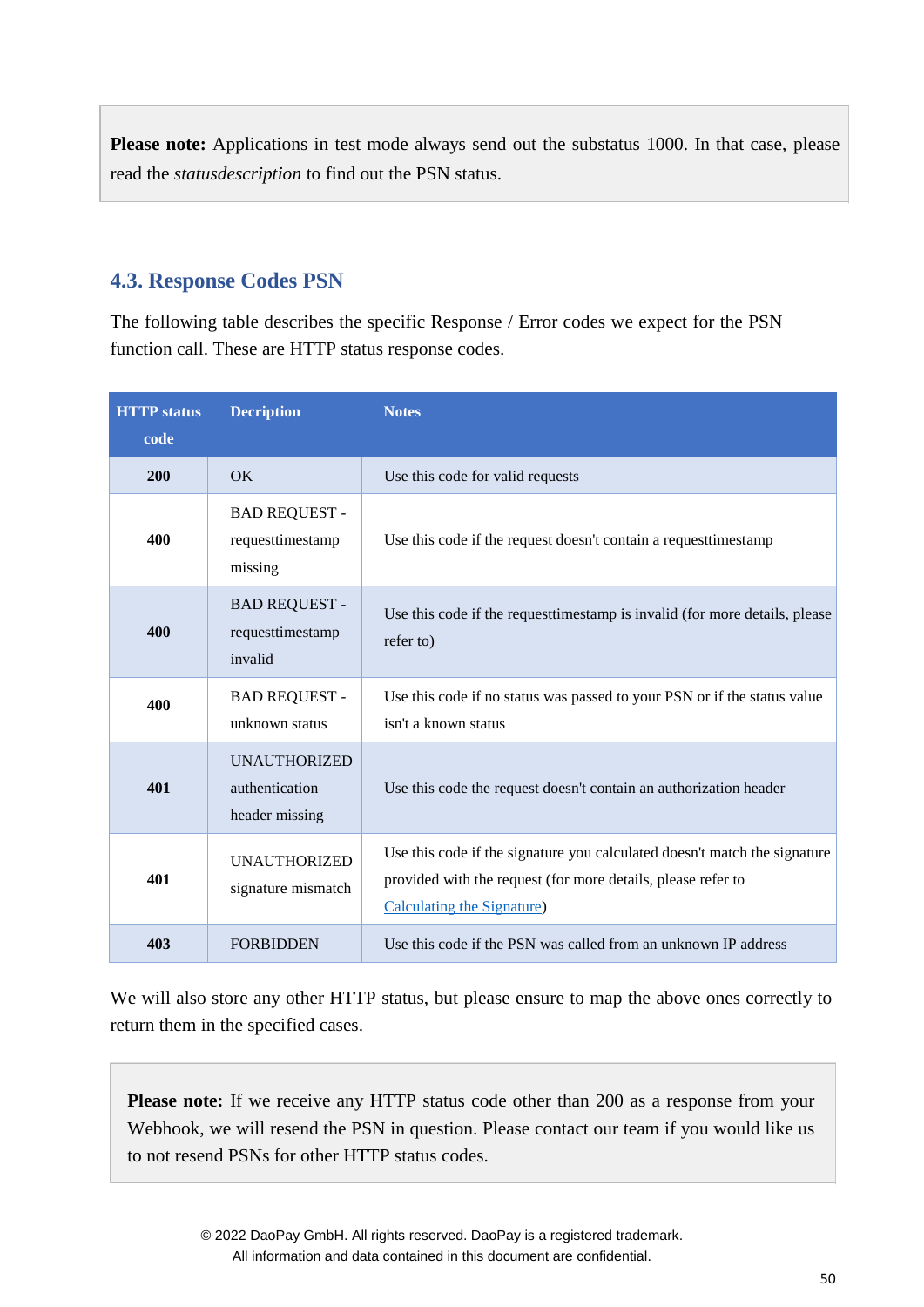## <span id="page-50-0"></span>**5. Additional Information and API Error Codes**

## **5.1. Supported Country Codes**

For country codes, we use the 2-letter ISO code (ISO 3166 alpha-2). For more information on this standard, please refer to [http://www.iso.org/iso/country\\_codes.](http://www.iso.org/iso/country_codes)

## **5.2. Supported Currency Codes**

For currency codes, we use the ISO 4217 standard. For more information on this standard, please refer to [http://www.iso.org/iso/home/standards/currency\\_codes.htm.](http://www.iso.org/iso/home/standards/currency_codes.htm) For a list of the possible values, please refer to [http://www.xe.com/iso4217.php.](http://www.xe.com/iso4217.php)

## **5.3. Supported Nationality Codes**

For nationality codes, we use the 2-letter ISO code (ISO 3166 alpha-2). For more information on this standard, please refer to [http://www.iso.org/iso/country\\_codes.](http://www.iso.org/iso/country_codes)

## **5.4. Income source values**

The following *Income\_source* values are currently in use: employment, savings, gift from a relative, pension, inheritance, loan, investments, ownership of a business, sale of shares, sale of property, dividends, lottery/gambling winning, compensation award. Additional values might be added in the future.

## <span id="page-50-1"></span>**5.5. API Error Codes**

This is a list of the currently used error codes. Additional error codes might be added in the future.

| <b>Error</b><br>code | <b>Decription</b>                                                                                                                                        |
|----------------------|----------------------------------------------------------------------------------------------------------------------------------------------------------|
| 1005                 | Parameter <i>countrycode</i> is missing, null or invalid. Must be 2 characters according to<br>ISO 3166-1 alpha-2 codes or an IPv4 conforming value      |
| 1006                 | Value of parameter <i>'language'</i> is invalid. Must be 2 characters according to ISO 639-1                                                             |
| 1009                 | Parameter <i>'amount'</i> is missing, null or invalid. Must be a positive double or float with two<br>decimals<br>places and a dot '.' as decimal point. |
| 1010                 | Parameter <i>currency</i> is missing, null or invalid. Must be 3 characters according to ISO 4217                                                        |
| 1011                 | Parameter ' <i>productname</i> ' is missing or null.                                                                                                     |
| 1013                 | Parameter <i>customtransactionid</i> is missing or null.                                                                                                 |
| 1014                 | Parameter ' <i>userid</i> ' is missing or null.                                                                                                          |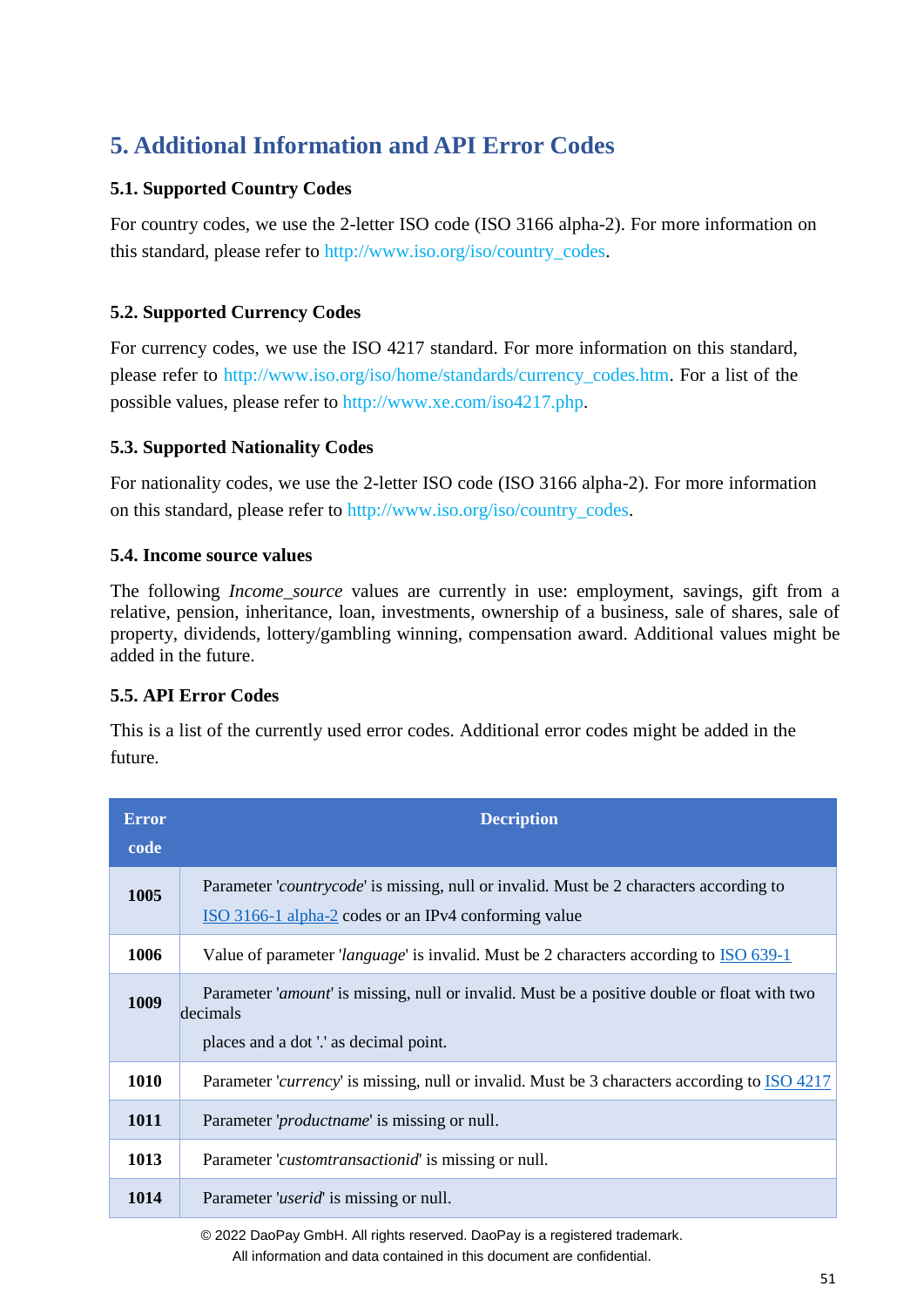| 1015 | Parameter 'contenttype' is missing, null or invalid.                                                                                                                                                |
|------|-----------------------------------------------------------------------------------------------------------------------------------------------------------------------------------------------------|
| 1016 | Parameter 'targetgroup' is invalid.                                                                                                                                                                 |
| 1017 | Parameter 'paymentmethod' is invalid.                                                                                                                                                               |
| 1018 | Parameter 'pricejumping' is invalid.                                                                                                                                                                |
| 1501 | Parameter 'first_name' is missing or invalid                                                                                                                                                        |
| 1502 | Parameter 'last_name' is missing or invalid                                                                                                                                                         |
| 1503 | Either parameters 'first_name' or 'last_name' is missing or invalid.                                                                                                                                |
| 1504 | Parameter 'phone_country_code' is missing or invalid. Format according to ITU-T E.164.<br>Numbers only. No leading zeros.                                                                           |
| 1505 | Parameter 'phone_subscriber_number' is missing or invalid. Format according to ITU-T<br>E.164. Numbers only. No leading zeros.                                                                      |
| 1506 | Parameter 'mobile_country_code' is missing or invalid. Format according to ITU-T E.164.<br>Numbers only. No leading zeros.                                                                          |
| 1507 | Parameter 'mobile_subscriber_number' is missing or invalid. Format according to ITU-T<br>E.164. Numbers only. No leading zeros.                                                                     |
| 1508 | Parameter 'email' is missing or invalid.                                                                                                                                                            |
| 1523 | Value of parameter 'city' is missing or invalid                                                                                                                                                     |
| 1524 | Value of parameter 'billing_address' is missing or invalid. Must be 2 characters<br>according to <b>ISO</b> 3166-1 alpha-2 codes or an IPv4 conforming value                                        |
| 1525 | Value of parameter 'street' is missing or invalid                                                                                                                                                   |
| 1526 | Value of parameter 'street_number' is missing or invalid                                                                                                                                            |
| 1527 | Value of parameter 'postal_code' is missing or invalid                                                                                                                                              |
| 1529 | Value of parameter 'salutation' is invalid. Possible values: Mr, Mrs.                                                                                                                               |
| 1531 | Value of parameter 'birth_date' is invalid. Format must be yyyy-MM-dd and in range of the<br>configured target group                                                                                |
| 1533 | Parameter 'IBAN' is missing.                                                                                                                                                                        |
| 1534 | Parameter 'BIC' is missing                                                                                                                                                                          |
| 1535 | Value of parameter 'nationality' is missing or invalid.                                                                                                                                             |
| 1536 | Parameter 'income_source' is missing or invalid. Possible values: award, business,<br>dividends, employment, gift, inheritance, investments, loan, pension, property, savings, shares,<br>winnings. |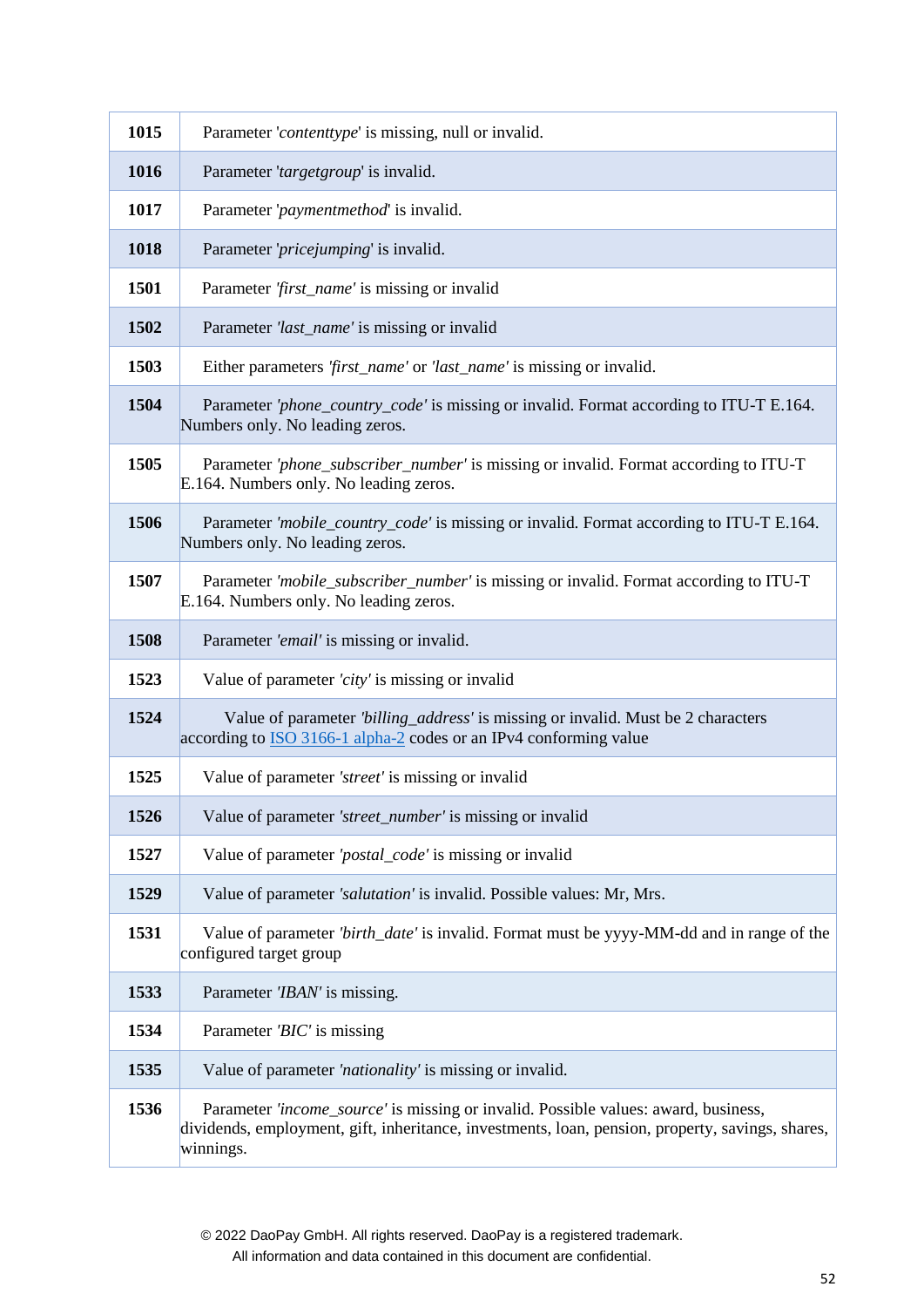| <b>Error</b>                 | <b>Decription</b>                                                    |
|------------------------------|----------------------------------------------------------------------|
| code                         |                                                                      |
| 1019                         | Value of parameter 'pricetolerance' is invalid.                      |
| 1022                         | Parameter 'operatorid' is null or invalid.                           |
| 1090                         | Parameter 'submerchantid' is missing, null or invalid.               |
| 1103                         | Value of parameter 'customstyleid' is not an existing customstyleid. |
| 1111                         | This 'callerid' is blocked.                                          |
| 1112                         | This 'callerid' doesn't have enough spending limit left.             |
| 1113                         | This 'userId' doesn't have enough spending limit left.               |
| 1114                         | UserIP detected country and transaction country mismatch.            |
| 1115                         | Msisdn verification failed.                                          |
| 1120<br>1121<br>1122<br>1123 | The requested pricepoint is not available.                           |
| 1036                         | Parameter 'returnurl' is invalid.                                    |
| 1037                         | Parameter 'failureurl' is invalid.                                   |
| 1038                         | Parameter 'psnurl' is invalid.                                       |
| 1201                         | Parameter 'subscriptionid' is missing, null or invalid.              |
| 1202                         | Parameter 'billingperiod' is missing, null or invalid.               |
| 1203                         | Parameter 'billingfrequency' is missing, null or invalid.            |
| 1204                         | Parameter 'stop' is invalid.                                         |
| 1205                         | Parameter 'subscriptionname' is missing, null or invalid.            |
| 1206                         | Parameter 'customsubscriptionid' is missing, null or invalid.        |
| 1208                         | Parameter 'creditexchangerate' is missing, null or invalid.          |
| 1209                         | Parameter 'creditsname' is missing, null or invalid.                 |
| 1301                         | Invalid transactionid                                                |
| 1302                         | This transactionid was already confirmed.                            |
| 1012                         | Parameter 'productdescription' is missing or null.                   |

© 2022 DaoPay GmbH. All rights reserved. DaoPay is a registered trademark.

All information and data contained in this document are confidential.